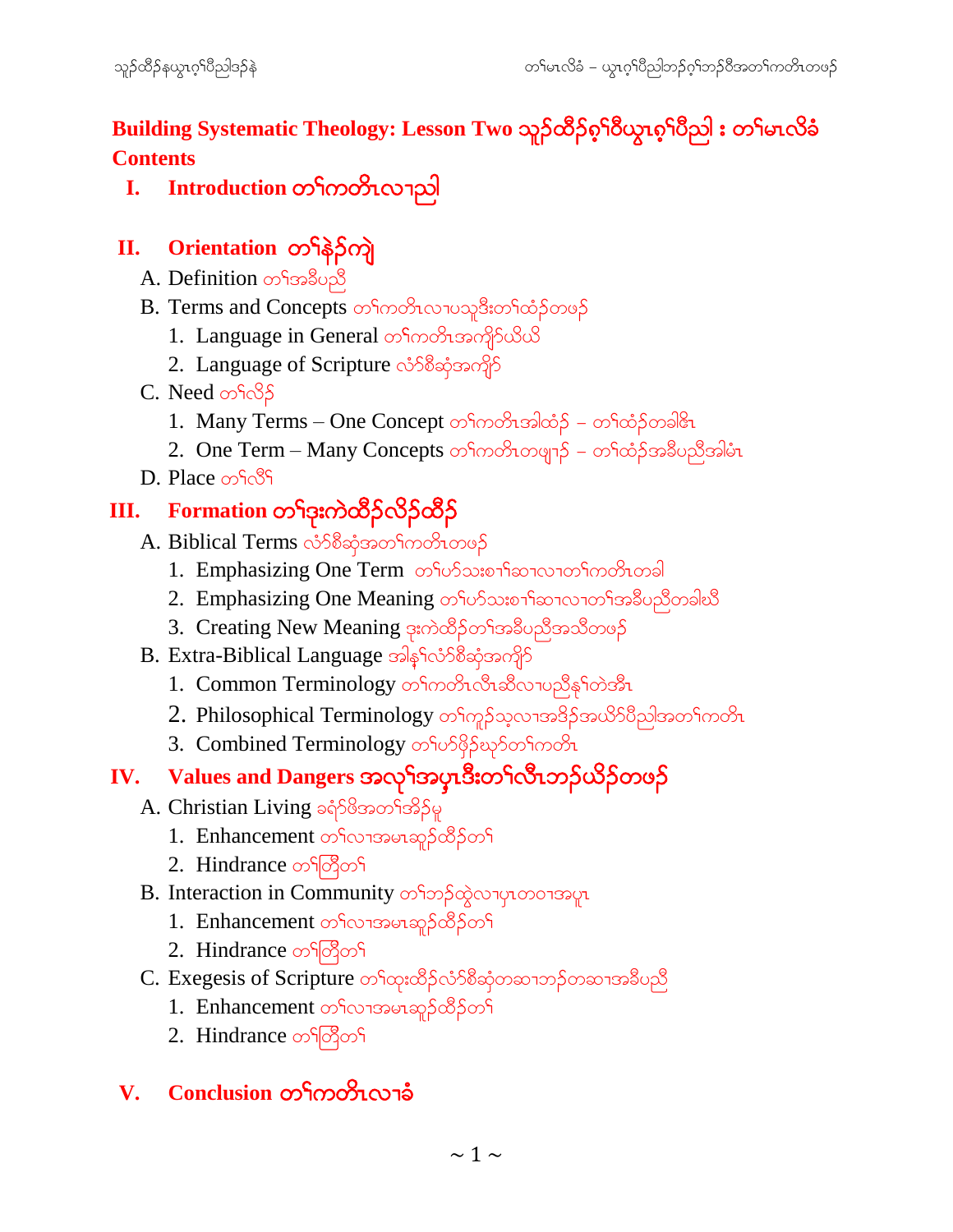# သူ<mark>ဉ်ထိဉ်နယွာဂ့<sup>၎</sup>ပ</mark>ြီညါလၫအဘဉ်ဂ့<sup>၎</sup>ဘဉ်ပိ<br>စာမြစ်စိ ယ္စာဂ်ုပ္စြာဘုပ္ငံပုံသင္ခ်ဝွအသုပ္ပယ္ပေသ

# တ<sup></sup>်ကတိၤလၫညါ Introduction

မ့်နယ်သူဉ်ဟ်သးလၢပုၤလၢအမၤတၤ်လၢဝဲၤကျိုၤတခါဂူၤတခါဂူၤ,တၤ်တမံၤဂူၤတမံၤဂုၤ,ဒုးအိဉ်ထိဉ်အ တၫ်ကတိၤလၢအတၫ်မၤအပူၤဒဉ်ဝဲစ့ၫ်ကီးဧါ?အဝဲသ့ဉ်ဒုးအိဉ်ထိဉ်အတၫ်ကတိၤအဖျာဉ်ဒီးတၫ်ကတိၤအကျိၤတ ဖဉ်လၢအအိဉ်ဒီးအခ်ီပညီလီၤဆီႇလၢပှၤလၢအဂၤတဖဉ်တန5်ပၢာ်ဘဉ်လီၤႉ ကသံဉ်သရဉ်ဖးဒိဉ်တဖဉ်, ပိ<sup>ရ</sup>ရိတ ဖဉ်ႇပှၤဘိုကါတဖဉ်ႇပှၤထူစံဉ်တဖဉ်ႇပှၤတ့ထိဉ်ဘိုထိဉ်တၫ်တဖဉ်–တၫ်မၤတမံၤဂ့ၤတမံၤဂ့ၤ;ပစးထိဉ်ဒုးအိဉ်ထိဉ် တ်ကတိၤလၫအလီၤဆိ,တဘျိတ<sup>8</sup>ဉ်ဟ်ဃုာ်ဒီးတ<sup>ြ</sup>ကတိၤအဖျာဉ်လၫအကီလၫအဝဲသုဉ်တဂၤဒီးတဂၤအဂီ<sup>ရ</sup>  $\mathcal{C}_{1}$ 

လၢတ႑်နှၤ်ပၢၤ်အါဘိအပူၤႇတ႑်အံၤပာ်ဖျါထိဉ်တ႑်မနုၤအိဉ်လၢယ္ပၤဂ့ၤ်ပီညါဘဉ်ဂ့ၤ်ဘဉ်ဝီအပူၤလဲဉ်လီၤ. ၦၤမၤလိယ္လၤဂ့ၫိပညါဘဉ်ဂ့ၫ်ဘဉ်၀ီတဖဉ်သူဉ်ထိဉ်အယွၤဂ့ၫ်ပိညါဃုာ်ဒီးတ<sup>ြ</sup>ကတိၤလၢအလိၤဆီတဖဉ်လိၤ.အဝဲ သည်ခုးအိဉ်ထိဉ်အကျဲဒဉ်ဝဲလၢတ႑်ကန႑်ပ႑်လိ်ာသားလၢတ႑်စီးတ႑်ကတိၤအဂါသူတ႑်ကတိၤအဖျာဉ်လၢအမ့႑် ထဲပုၤမၤလိယ္ဇၤဂ့်ၫပဳညါန႑်ပ႑ာဲလိၤ.

အဝဲအံၤမ့ါဝဲတါမၤလိခံလၢတါမၤလိႇသူဉ်ထိဉ်နယွၤဂ့ါပီညါဘဉ်ဂ့ါဘဉ်ပီအပူၤ,မ့ါတါမၤလိလၢပဃု သုဉ်ညါပှၤထိဒါခဲးသလုံးဖိတဖဉ်အတ႑်သူဉ်ထိဉ်ယွπဂ့ၫ်ညါဘဉ်ဂ့ၫ်ဘဉ်ဝိဒ်လဲဉ်လီၤ.ပတ<sup>်</sup>၊မၤလိတခါအံၤအခိဉ်တိ မ့်)ဝဲ``ယွၤဂ့ါပီညါအတၤ်ကတိၤတဖဉ်ႛႛဒီးလၢတၤ်မၤလိအံၤအပူၤပကထံဉ်တၤ်ကတိၤလီၤဆီတဖဉ်ဒီးအဖျၫဉ်လီၤ ဆီတဖဉ်လၢကမၤစπပှၤမၤလိပှၤဂ့ါပီညါဘဉ်ဂ့ါဘဉ်ဝီတဖဉ်ဒ်သိးအတါကဝံၤကတဲာ်အဂီါလီၤ.

ပတ<sup>႖</sup>မၤလိအံၤပကနိၤဖးအိၤသၢတိၤလိၤ.တၢ,ပကမၤန္<sup>႖</sup>တၫ်နဲဉ်ကျဲဆူတၫ်ကတိၤတဖဉ်လၢပသူအိၤထဲ လၢယ္လၤဂုၤ်ပိညါဘဉ်ဂုၤ်ဘဉ်ဝိအပူၤ;အဝဲသ့ဉ်မ့ၤ်တၤ်မန္βုဒိးအိဉ်လၢယ္လၤဂုၤ်ပိညါဘဉ်ဂုၤ်ဘဉ်ဝိဖဲလဲဉ်တတိၤလဲဉ် လီၤ.ခံ,ပကဃုသ့ဉ်ညါတၫ်ဒုးအိဉ်ထိဉ်တၫ်ကတိၤတဖဉ်အံၤအဂ့ၢ်;ပှၤမၤလိယွၤဂ့ၢ်ပီညါဘဉ်ဂ့ၢ်ဘဉ်၀ိတဖဉ်ဒုး အိဉ်ထိဉ်တ႑်ကတိၤလီၤဆီတဖဉ်အံၤလၢကျဲဒ်လဲဉ်.ဒီးသၢ,ပကကွ<sup>၎</sup>တ႑်အလှၤ်အပုၤဒီးတ႑်လီၤဘဉ်ယိဉ်လ႑တ႑် သူတ<sup>ရ</sup>ကတိၤလီၤဆီတဖဉ်အံၤလၢယွၤဂ့<sup>ရ</sup>ပီညါဘဉ်ဂ့<sup>ရ</sup>ဘဉ်ဝိအပူၤဒီးကျဲလၢအဝဲသ့ဉ်မၤဆူဉ်ထိဉ်ဒီးတြိဆၢဃာ် ပတၫ်ကျဲးစၫးလၫပကသူဉ်ထိဉ်ယွπဂ့<sup>ရ်</sup>ပိညါဘဉ်ဂ့<sup>ရ</sup>ဘဉ်ပိဒ်လဲဉ်လီၤ.ပကစးထိဉ်အိၤလၫတၫ်နဲဉ်ကျဲလၢပကထံဉ် နှ်တ်ကတိၤလီၤဆီတဖဉ်အံၤလီၤ.

# တ**်**နဲ့ဉ်ကျဲ Orientation

ဒ်သိးပကန1်ဘဉ်တ1်အံၤလၢအတက္ဂိ<sup>ရ</sup>လၢအလဲ1်နဉ်,ပကကွ1်သက်းတ1်ဂ့<sup>ရ</sup>လွံ1်ခါလီၤ*လ*ၢတခါ,ဖဲပတဲ တၫ်ကတိၤလီၤဆီဖဲအံၤန္ဉာ်အခ်ီပညီမ့<sup>၎</sup>မနၤလဲဉ်ႉခံ,ပကၡဲပွးတ႑်ရလိ်ာဘဉ်ထွဲလၢယ္ပၤဂ့<sup>ရ်</sup>ပိညါအတ႑်ကတိၤလၢပ အၫဉ်လီၤတူၫ်လိ>်ဒီးယွၤဂ့ၫ်ပီညါအတ႑်ထံဉ်လၢအမ့ၫ်တ႑်လၢပဖိဉ်တသ့တဖဉ်အဘ႑ဉ်စ႑လီၤႉသ႑ခါတခါ,ပက ဟ်သူဉ်ဟ်သးလၢတၫ်လိဉ်လၢပကဘဉ်သူတၫ်ကတိၤလီၤဆီတဖဉ်အဂ့ၢ်လၢယ္လၤဂ့ၢ်ပိညါဘဉ်ဂ့ၢ်ဘဉ်ဝိအပူၤလီၤ.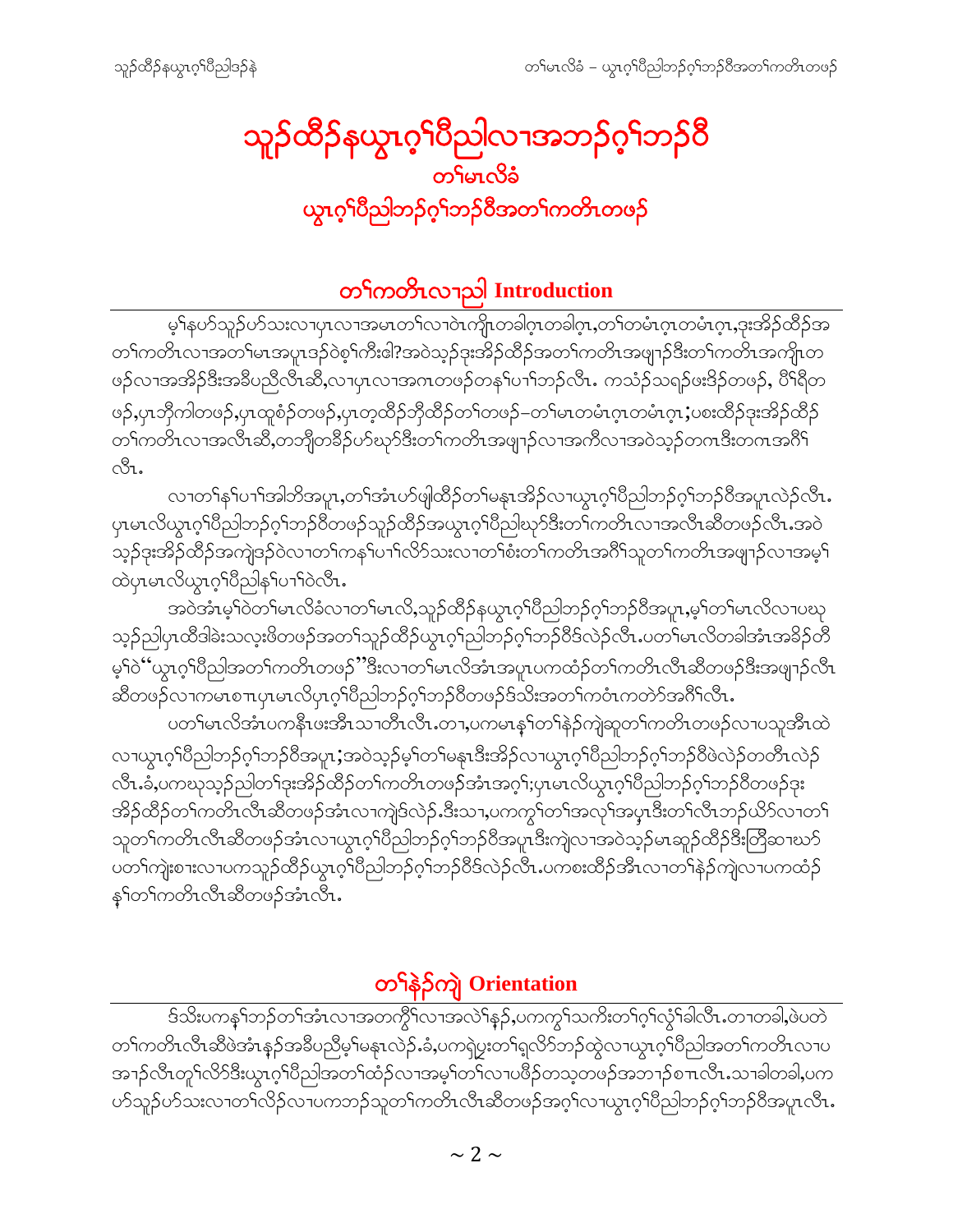ဒီးလွံ1်ႇပကတဲတ1်ကတိၤလီၤဆီတဖဉ်အံၤကဘဉ်အိဉ်ဖဲလဲဉ်ဖဲတ1်သူဉ်ထိဉ်ယွπဂ့ၢ်ပိညါဘဉ်ဂ့ၢ်ဘဉ်ဝိအဆၢက တိံၫလီၤ.ပကကွ<sup>ှ</sup>အဆိကတၫၫ်လၢအခ်ဳပညီလီၤ.ဖဲပတဲတၫ်ကတိၤလီၤဆီနဉ်အခ်ီပညီဒ်လဲဉ်.

# တ**်**အခ်ဳပညီ Definition

ဖဲပစးထိဉ်မၤလိယွၤဂ့ၢိပိညါဘဉ်ဂ့ၢ်ဘဉ်ဝိန္ဉန့်မှၤ်တ႑်လၢအဖျံတြπကလာ်လၢပကဘဉ်မၤလိပှၤမၤလိ ယ္လၤဂ့ၫ်ပီညါဘဉ်ဂ့ၫ်ဘဉ်ဝိအတ႑်ကတိၤအကျိဉ်လီၤ. ညီနုၤ်ပှၤမၤလိယ္ပၤဂ့ၫ်ပီညါဘဉ်ဂ့ၫ်ဘဉ်ဝိတဖဉ်အံၤသူတ႑်က တိၤအဖျာဉ်ဒီးအကျိဉ်လၢပတညီနု1်သူတဖဉ်လီၤ.ဒီးဖဲအဝဲသ့ဉ်ဟံးသူမု1်ဆ့ဉ်မု1်ဂီၤအတ1်ကတိၤဒဉ်လဲာ်,အဝဲသူ ဝဲလီၤဆီဒိဉ်မးလီၤႉကျဲလီၤဆီလၢပထံဉ်အီၤတဖဉ်နဉ်ပကိးအီၤလၢ''ယ္ဂၤဂ့ၫ်ပီညါအတ႑်ကတိၤအကျိဉ်လီၤဆီ''တ ဖဉ်လီၤႉလၢတၫ်မၤလိအံၤအပူၤႇပကသူတၫ်ကတိၤအကျိဉ်လီၤဆီအံၤဒ်အမှ<sup>၎</sup>''အဖျၢဉ်ဒီးအကျိုၤလၢအအိဉ်ဒီးအ နိပညီလီးဆိလၤယ္လၤဂ့်္ဂါပိညါအပူၤလီး".

တဘျီတခ်ိဳဉ်,ပှၤမၤလိယွၤဂ့ၢ်ပိညါဘဉ်ဂ့ၢ်ဘဉ်ဝိတဖဉ်သူတၢ်ကတိၤအကျိၤအဖျၢဉ်လီၤဆီတဖဉ်လၢကနိႝၤ ဖးတၫ်တခါဒီးတခါအဆၫလိၤႉအဒိန္ဉာ,တ႑်ကတိၤႇဴပ္လာၤဂ့ၫ်ပီညါလၫအဘဉ်ဘိုုးဘဉ်ဒါ''အခ်ီပညီမှၤ်တ႑်မၤလိဘဉ် ဃးကစၢိယ္ဂၤဒီးကစၫ်ယ္ဂၤအနီၫ်ကစၫ်ဒဉ်၀ဲလီၤႉတၫ်မၤလိအံၤဟ်အသးစၫ်ဆၤလၤကစ႑်ယ္ဂၤအအိဉ်ႇအတ႑်ဒိဉ် တ႑်မှ\,ဒီးအတ႑်လီၤက်လီၤ.လၢအလီၤဆီဒီးအတ႑်ကတိၤအံၤ,တ႑်ကတိၤအဖျာဉ်ထဲ,''ယွၤဂ့ၫ်ပီညါ''နဉ်အခ်ဳပ ညီမှဂ်ဝဲတဂ်လၢပမၤလိအဂ္ဂါတခါဂူၤတခါဂူၤလၢအအိဉ်ဒီးတဂ်ဘဉ်ထွဲဒီးကစဂ်ယွၤ, လၢအပာ်ဃှာ်ဒီးတဂ်မၤလိ —<br>ဘဉိဃးပုၤဟိဉ်<sup>8</sup>ဉ်8ိ,တ႑်ဒဲးဘး,ဒီးတ႑်အှဉ်က္ၤ<sup>8</sup>ဉ်က္ၤလိၤ.

တဘျီတခ်ိဉ်တၫ်ကတိၤအဖျာဉ်မ့တမ့ၢ်အကျိၤဒုးသ့ဉ်ညါပှၤမ့တမ့ၢ်မၤညီထိဉ်နှၤ်ပကျဲခ်ိဖျိတၤ်ကတိၤလၢ အကီအခဲဒီးအခ်ီပညီအါတဖဉ်မၤဆံးလီၤဝဲဒ်သိးကကဲထိဉ်တၫ်ကတိၤတဖျၢဉ်မ့တမ့ၢ်တကျိၤဖိလီၤႉအဒိန္ဉာ်, တ႑် ကတိၤအဖျၫဉ်ဒ်,''ယွၤသၢဂၤတဂၤဃိ''မ့ၢ်တၫ်ကတိၤတကျိၤလၢအပာ်ဖျါထိဉ်တ႑်သိဉ်လိဘဉ်ဃးကစၢ်ယွၤအ တၫ်မှ႞တ႑်လိၤ.မှ႞တ႑်လၢအညီလၢပကသူတ႑်ကတိၤအံၤလၢအမ့<sup>၎</sup>''ယွၤသၢဂၤတဂၤဃိိ''အါန႑်ဒီးပကၡဲပွးတ႑် ခဲလၫာ်ခဲဆ့လၫအအိဉ်ဒီးအခ်ိဳပညီလၫအကဆူးကတ္ၤတက္ၤ်လီၤ.အဃိလ႑တၤ်မၤသးခဲလ႑ာအပူၤ,ယွၤဂ္ဂၢ်ိဳဝညါ အတၫ်ကတိၤလီၤဆိတဖဉ်မ့ှ်တြကတိၤအဖျာဉ်ဒီးအကျိၤတဖဉ်လၢအအိဉ်ဒီးအခီပညီလီၤဆိတဖဉ်လၤယွၤဂ့ၢ်ိ ညါအပူၤလီၤ.

ခဲအံၤပအိဉ်ဒီးတ႑်နှၤ်ပ႑ာဘဉ်ဃးတ႑်ကတိၤလီၤဆီတဖဉ်မ့ၤ်တ႑်မနုၤလဲဉ်လံ,အဃိပကကွၤ်သကိးဆူတ႑် ဂ့ၢ်အဂၤတခါ;တၢိရုလိ႒်မှာ်လိ႒်လၢတၢ်ကတိၤလၢပတူၫ်လိ႒်အိၤသ့ဒီးတၫ်ထံဉ်အဘ႑ာ်စπလီၤႉတၢ်မနုၤလၢအ ဒုးဘဉ်ထွဲတ<sup>ရ</sup>ကတိၤလၢပသူအိၤဒီးတ<sup>ရ</sup>ထံဉ်လၢအပာ်ဖျထိဉ်တ<sup>ရ</sup>ကတိၤအဖျၢဉ်တဖဉ်အံၤလဲဉ်?အဝဲသ့ဉ်ဘဉ်ထွဲ ဘဉ်ဃးလိ5်အသးဒ်လဲဉ်?

# တ**်ာ**တာလာပသူဒီးတ**်**ထံဉ်တဖဉ် Terms and Concepts

ပကက္ဂ<sup>ရ</sup>သကိႏတ<sup>ရ</sup>ဂ္ဂ<sup>ရွ</sup>ဉ်တိအံၤခံကပၤလိၤ.တၢတကပၤ,တၫ်ကတိၤလၢပသူဒီးတၫ်ထံဉ်လၢအဘဉ်ထွဲ လၫကျိဉ်အပူၤႇဒီးခံကပၤတကပၤႇတၫ်ဘဉ်ထွဲလ႑တ႑်ကတိၤလ႑ပသူဒီးတ႑်ထံဉ်လ႑ပထံဉ်န႑်အီၤလ႑လံဉ်စိဆိုအ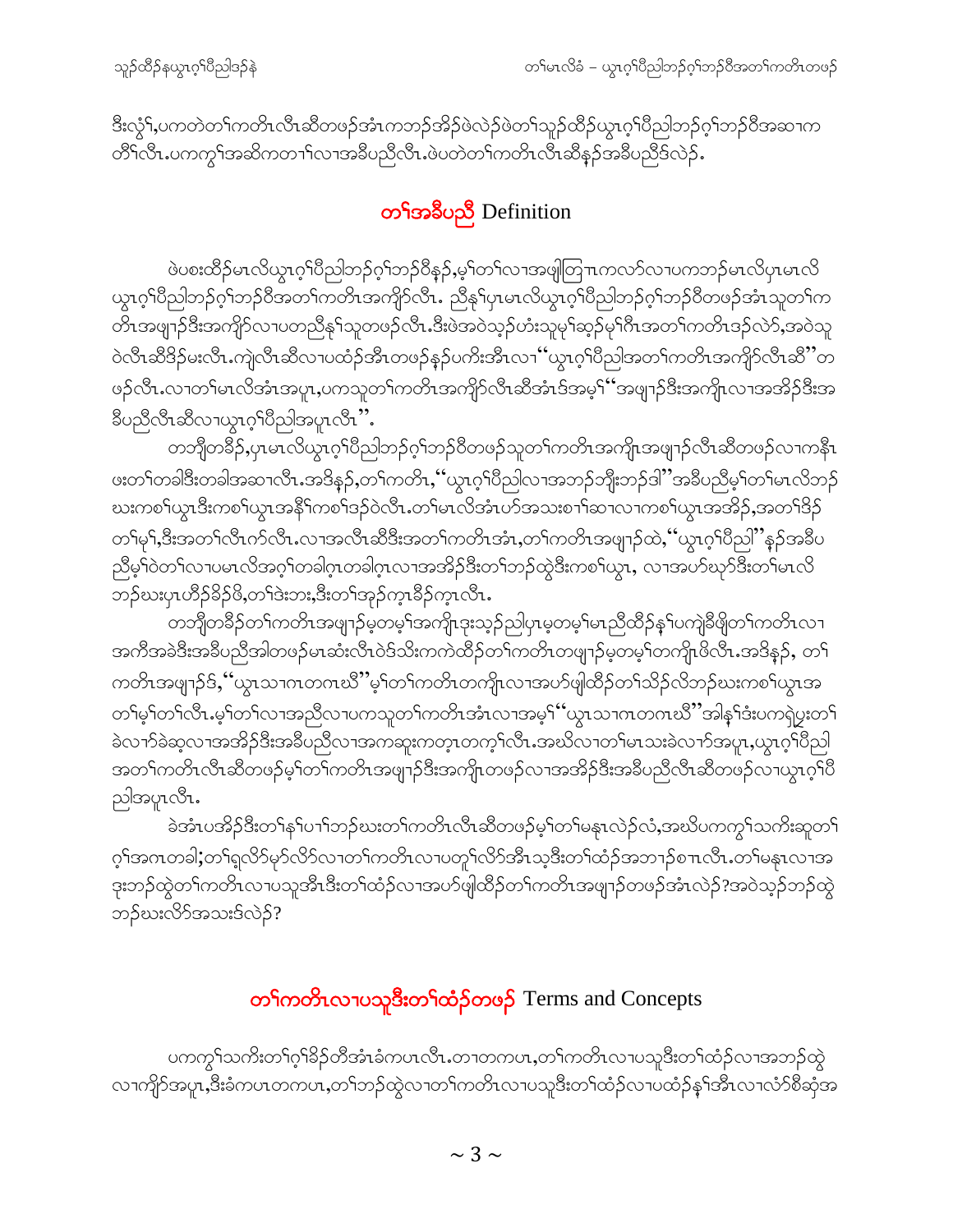ကျိုာ်လီၤႉပကကွ<sup>ရ</sup>အဆိကတၫ<sup>ရ</sup>တ႑်ကတိၤအဖျၫဉ်ဒီးတ႑်ထံဉ်အတ႑်ဘဉ်ထွဲလိ်ာသးလၢပတ႑်ကတိၤပကျိာ်အပူၤ ್ಬಿ.

#### တ<sup>ှ</sup>ကတိၤအကျိုာ်ယိယိ Language in General

နမ့််သံကွှ်ပှၤအါဂၤလၢတၤ်ကတိၤန္ ဉ်ဘဉ်ထွဲဒီးတၤ်ထံဉ်လၢအဝဲသ့ဉ်အတၤ်ဆိကမိဉ်အပူၤဒ်လဲဉ်နှဉ်, ဘဉ်သ့ဉ်သ့ဉ်အဝဲသ့ဉ်တဲနၤလၢတၫ်ကတိၤလၢအဝဲသ့ဉ်သူကိးဖျၫဉ်ဒဲးနှဉ်ဘဉ်ထွဲဒီးအတၫ်ထံဉ်လီၤ.ပုၤအါဂၤဆိ ကမိဉ်ဝဲလၢတၫ်ကတိၤဒီးတၫ်ထံဉ်မ့ၢ်တ႑်လၢအဘဉ်ထွဲလိ5်သးမဲ5်သက်းမဲ5အခ်ဳပညီလိၤလိၤလီး

တမ့်္ဂတ႑်ကိလၢအဝဲသ့ဉ်ကဆိကမိဉ်တ႑်ဒ်အံၤဘဉ်ႉဖဲပက္ဂၢိဖိသဉ်ဖိအတ႑်ဒိဉ်ထိဉ်လၢတ႑်မၤလိန္႑်ကျိဉ် နှဉ်အဝဲသုဉ်စးထိဉ်လၢတၫ်မၤလိန႑်ပှၤအမံၤႇတၫ်ဖိတ႑်လံၤတဖဉ်ဒီးတ႑်ဟူးတ႑်ကဲၤလၢအယိယိဖိတဖဉ်လီၤႉအမိ ကနဲဉ်လီၤအနီ်ါကစါအသးဒီးကိႈပ္ငးဴ´မိမိ''မ့တမ့္ခ်ပ္မွဴးအီၤ၀ိဉ်မိးဒီးတဲပ္မွဴးအီၤႇဴ´ကိဉ်၀ိဉ်မိး''လီၤ.ဒီးတၤ်ဆၢကတိၤ် လဲၤပူၤက္ဂံာ်ဒီးႇဖိသဉ်ဖိတဖဉ်ကမၤလိန1်တ1်ကတိၤအါထိဉ်ႇဒီးအတ1်ကတိၤတဖဉ်ကသ့ဘဉ်ထွဲဒီးတ1်ထံဉ်အါ ထိဉ်လီၤ.ၦၤသးပှၤ်လၤအမၤလိကျိဉ်ခံကျိဉ်တဖဉ်စးထိဉ်စ့ၤ်ကီးတၤ်မၤလိတၤ်ကတိၤတဖျၤဉ်ဘဉ်တဖျၤဉ်ဒ်ဖိ သဉ်ဖိအသိးလီၤႉလၢတၫ်အပတိႝၫအဖုဉ်ဖိအံၤႇမ့ၢ်တ႑်လၢအဘဉ်လၢပကတဲလၢတ႑်ကတိၤတဖျၫဉ်ဘဉ်ထွဲဒီးတ႑် ထံဉ်တခါလီၤ.

သန>်က့ဖဲပပတု>်ပတၫ်ဆိကမိဉ်နှဉ်ပထံဉ်လၢတၫ်ရလိ>်မု>်လိ>်လၢတၫ်ကတိၤဒီးတၫ်ထံဉ်အဘၫဉ်စπ မ့်ၢ်တၤ်လၢအဘံဘူဒိဉ်ဒဉ်တၤ်တက့ၤ်လီၤ.တၤ်လၢအကီအဘံဘူအံၤပနီၤဖးအီၤသ့လၢကျဲယိယိဖိခံဘိလီၤ.လၢကျဲ တဘိန္5်ႇတၫ်ကတိၤအါထံဉ်အခ်ဳပညီအိဉ်ထဲတၫ်ထံဉ်တခါသ့လိၤႉလၢကျဲအဂၤတဘိန္ဉ်ႇတၫ်ကတိၤတထံဉ်တဲပှၤ တၫ်ထံဉ်အါထံဉ်သ့လီၤ.ပကကွၫ်သကိႏကျဲခံကပၤလ႑ာ်,ဒီးစးထိဉ်အိၤလ႑တ႑်ကတိၤအါထံဉ်အခ်ဳပညီမှ႑်တ႑်ထံဉ် ထဲတခါသူလီၤ.

တမ့<sup>၎</sup>တ႑်လၫအကိလ႑ပကထံဉ်လ႑တ႑်ကတိၤအါဘီပာ်ဖျါတ႑်ထံဉ်ထဲတခါဘဉ်ႉအဒိန္ဉာ်,ယအိဉ်ဒီးယဖိ မှဉ်အမံၤလၢဘဲးခံဉ်လီၤ.ဒီး,လၢယကတိၤတ<sup>၎</sup>ဒီးပုၤတဂၤအခါပကိးအိၤလၢ''ဘဲးခံဉ်''''ယ<sup>8ွ</sup>မှဉ်''''စိၤဝၤရπန်အ မါ""မဲကံဉ်အမိ,""လ့လှဉ်အမိ,""ယဖိမုဉ်ဖိ""ယဖိမုဉ်ထဲတဂၤ"သ့လီၤ.ဒီးယကိးအိၤသ့အါန1်အအံၤလီၤ.လၢ တၫ်တမံၤလၫ်လၫ်အပူၤႇယတၫ်ကတိၤအဖျာဉ်ကလိၤဆိဝဲဘဉ်တၫ်ထံဉ်တၫ်သွဉ်ညါတခ်ိမ့ၫ်တမံၤဃိလၢအမ့ၫ်အဝဲ  $\varphi$ โบเ $\beta$ เဆီလาယ $\delta$ โ $\beta$ โ.

တၫ်ကဲထိဉ်အသးဒ်အံၤတဘျိံဝံၤတဘျိံလၢကျိဉ်ယိယိအပူၤလီၤႉပာ်ကဲအဒိတ႑်လၢပကိႏလၢပိဉ်လဲဉ်သွ တဖဉ်တက့ౕ၊.ကွౕၢအဒိတౕၢကတိၤလၢနသူလၢနတဲဖျါထံကိဵ်၊တဘ့ဉ်တက့ౕ၊.လၢတၤ်ကတိၤအကျိဉ်လၢဟိဉ်ခိဉ်ချၢ အံၤႇပထံဉ်လၢတၫ်ကတိၤအဖျာဉ်အါဖျာဉ်ဒုးပာ်ဖျါထိဉ်တၫ်ထံဉ်တခါဃိလိၤႉ

လၢအဂၤတကပၤန္}်ႇတၫ်ကတိၤအဖျာဉ်တဖျာဉ်အိဉ်ဒီးအတၫ်ထံဉ်အါမံၤစ့ၫ်ကီးလီၤႉလၢပကကွၫ်တ႑် အံၤႇပကကွ<sup>၎</sup>သကိဴးပလံာ်၀ိႝရြသြဲဒဉ်ဝဲတက့႑်ႉလၢလံာ်၀ိါသြဲအပူၤႇပကထံဉ်ဘဉ်တ႑်ကတိၤတဖျၫဉ်လၢအိဉ်ဒီးအ ခ်ဳပညီအါမးလီၤ.ဒီးအခ်ဳပညီအါမံၤဟ်ဖျါထိဉ်လၢတၫ်ကတိၤတဖျၢဉ်အိဉ်ဒီးတၫ်ထံဉ်အါမံၤလီၤ.

ပကဟံးတၫ်အဒိလၢမုၫ်ဆ္ဉာိမုၫ်ဂီၤအတ႑်ကတိၤတက္နဲၤပကကွၫ်အဒိကိၤလၤ၀ါအတ႑်ကတိၤ''ဘါရ်''လီၤ. တၫ်ကတိၤတဖျာဉ်အံၤအခ်ီပညီအိဉ်အါမံၤလီၤႉအခ်ီပညီကဲသ့ဉ်ထူဉ်ဖးထိတကျိုဉ်ႇမ့တမ့ၢ်လၢၢ်ကမူဉ်မဲးကမူဉ်လၢ ပြိဉ်လဲဉ်ကပၤႇမ့တမ့်ၢ်တၢ်တြိဃာ်တ႑်ႇမ့တမ့်၊ပိ<sup>ု</sup>ရိကရၢဖိတဖုႇပုၤဆါအိဉ်တ႑်ထံဒီးကိဉ်အလိ်၊ အိုးအခ်ီပညီအါမံၤ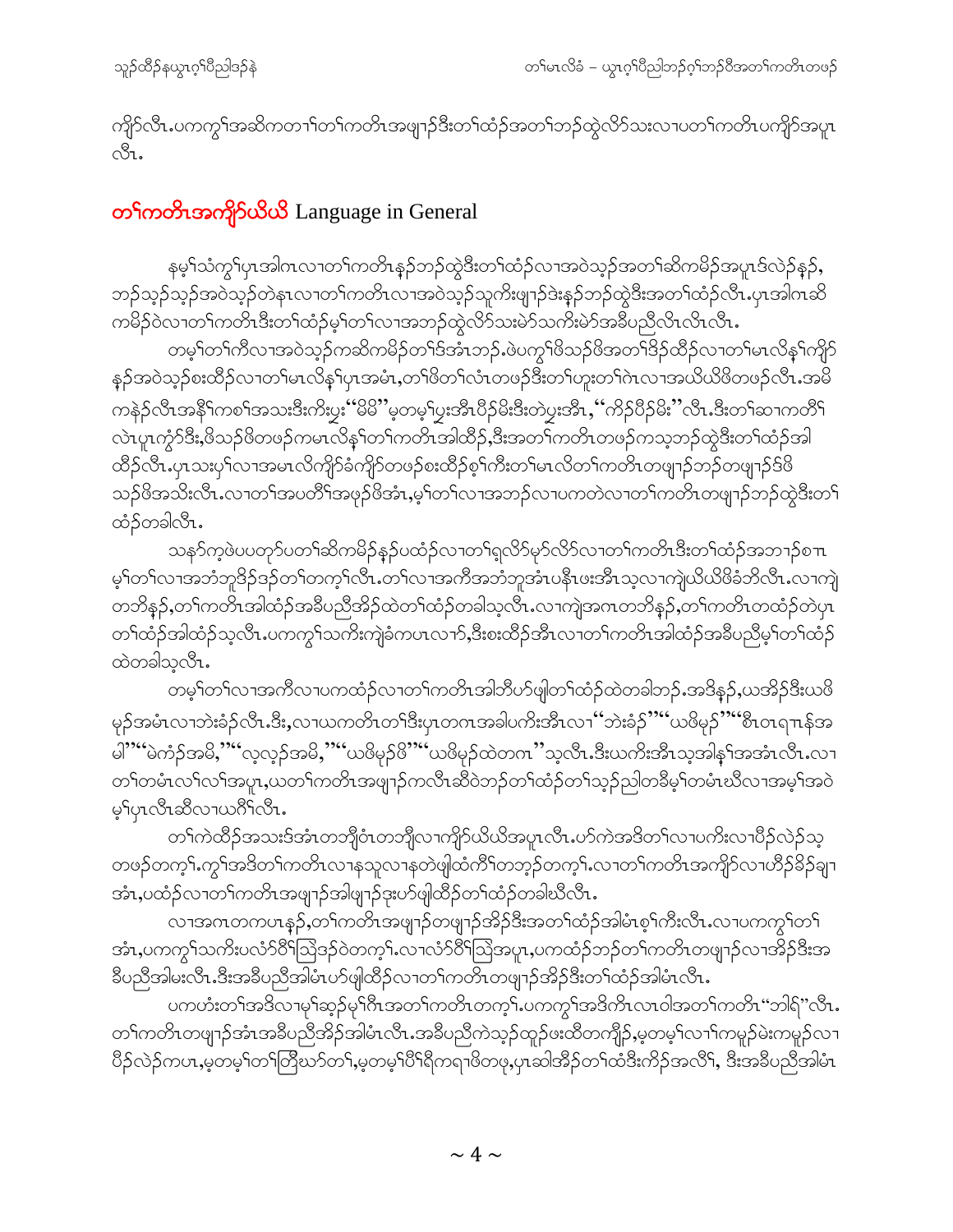လီၤ. ဒိးသနၤအသးလၢပသူအိၤဒ်လဲဉ်နဉ်,အဝဲအံၤဒိီးအတၫ်ကတိၤအါဖျာဉ်ပာ်ဖျါထိဉ်အတ႑်ထံဉ်လၢအလီၤဆိ လိ်သးအါမံၤလီၤ.

အဃိဒိီး,တၫ်အကျိဉ်ယိယိဖိနဉ်,လၢပကတဲလၢတၫ်ကတိၤတဖျၫဉ်အံၤအခ်ိဳပညိဒိီးတၫ်ထံဉ်တခါအံၤ<sup>ဖွဲ့</sup>၊ နဉ်တမၤအသးညီန1်ဘဉ် $\cdot$ လ႑အလိါနှဉ် $\cdot$ တ1်ကတိၤအါဖျၫဉ်အခီပညီအိဉ်တခါ $\cdot$ ဒီးတ1်ကတိၤထဲတဖျၫဉ်အခီပ ညီအိဉ်အါထံဉ်လီၤ.

ခဲအံၤပထံဉ်ကျဲအါဘိလၫအဒုးဘဉ်ထွဲတၫ်ကတိၤအဖျာဉ်တဖဉ်ဒီးတၫ်ထံဉ်တဖဉ်လၢပကျိၵ်ယိယိအပူၤ, ႜ<br>ဒီးခဲအံၤပကလဲၤဆူအတၫ်ဘဉ်ထွဲလၢလံာ်စိဆုံအကျိဉ်တခ်လိၤ.မ့ၢ်တၫ်ကတိၤဒီးတၫ်ထံဉ်တဖဉ်ဘဉ်ထွဲလိာ်အသး ဒ်လဲဉ်ဖဲပတဲဘဉ်ဃးလံာ်စီဆုံနဉ်?မှ ်တ႑်အိဉ်သးလိၤဆီဒါ?မှတမ့ ်တနိဒ်သိးလိာ်အသးဒါ?

#### လံ>်စီဆုံအကျိုာ် Language of Scripture

ပသ့ဉ်ညါဘဉ်လၢလံာ်စီဆှံဘဉ်တၫ်ကွဲးအိၤလၢတၫ်ကတိၤမုၢ်ဆ့ဉ်မုၢိဂီၤလီၤ.အဃိဒီးဒ်တၫ်ကတိၤတဖဉ် အခ်ီပညီဟဲဖျဲထိြ်ာလၢတၫ်ထံဉ်လၢတၫ်ကတိၤယိယိပူၤအသိႏႇတၫ်ကတိၤအါထံဉ်ပာ်ဖျဲစ့ၫ်ကိုးတ႑်ထံဉ်တမံၤဃိ လၢလံာ်စီဆုံအကျိာ်စ့ၢ်ကီးလီၤ.ဒ်ကျိာ်ယိယိဖိအပူၤလၢတၢ်ကတိၤတဖျာဉ်ဟ်ဖျါထိဉ်အတၢ်ထံဉ်အါမံၤအသိး, လၢလံာ်စီဆုံအပူၤစ့ၢ်ကီးတၫ်ကတိၤတဖျာဉ်ပာ်ဖျဲထိဉ်တၫ်ထံဉ်အါမံၤစ့ၢ်ကီးနှဉ်လီၤ.ပကကွၢ်အဆိကတၫၢ်လၢ လံာ်စီဆုံတၫ်မှၤ်တ႑်တိအပူၤလၢတ႑်ကတိၤအါဖျာဉ်နဉ်အခီပညီအိဉ်တခါလီၤ.

ကျဲအခ်ီပညီတဘိလၢပကကွ<sup>ှ</sup>ါတ<sup>ှ</sup>သူတ<sup>ှ</sup>ကတိၤအံၤအဂ်ိါပကကွှ<sup>1</sup>သကိႏလံာ်စိဆုံအတ<sup>ှ</sup>ကတိၤတဖဉ် လၢအအိဉ်ဒီးတၫ်ထံဉ်ဘဉ်ဃးခရံာ်ဖိအတၫ်အိဉ်မူလီၤ.ပဟ်အဒိကျဲအါဘိလၢပုၤကွဲးလံာ်စီၤပီလူး,ပုၤတၫ်မၢဖိစီပီ လူး,သူဝဲဖဲအတဲဘဉ်ဃးခရံာ်ဖိအတ႑်အိဉ်မူလီၤ.အဝဲကိႏခရံာ်ဖိအတ႑်အိဉ်မူလ႑"တ႑်စီတ႑်ဆုံ"လ႑ ၁သုံးစၤလ နံ၄း၃ အပူၤလီၤႉအဝဲတဲစ့်ౕကီးခရံာ်ဖိအတౕအိဉ်မူမ့ౕ"တౕကလုၤ်တီ"လ႑ၥကရံဉ်သူး၄း၁၇ လီၤႉအဝဲတဲစ့ၤ်ကီး ခရံာ်ဖိအတ႑်အိဉ်မူဒ်"တ႑်ဒိကနဉ်"လ႑ လံာရိမ္နာဝ၆း၁၉ လီၤ. အဝဲထုးထိဉ်စ့႑်ကီးဝဲအခ်ဳပညီဒ်အံၤ, "လဲၤတ႑် လၫသးနဉ်အပူၤ"လ႑ ကလၤတံ၅း၂၅ အပူၤလီၤ.ဒိးအဝဲကွဲးစ့ၫ်ကိႏ"လီၤက်ဒိးအဖိခွါအက့ၢ်အဂီၤ" လၢရိမ္ၤ၈ႏ၂၉ ဒ်နဉ်အသိး"တ<sup>ှ</sup>လဲလိ်ာပသး"လၢ ၂ကရံဉ်သူး၃း၁၈ နဉ်လီၤ. လၢတ<sup>ှ</sup>အဒိခဲလၫာ်အံၤအပူၤ, စီၤပီလူးကတိၤ တ႑်လၫအရှုဒိုဉ်တခါဃီ တ႑်လ႑ပကိႏလ႑''ခရံှာ်ဖိအတ႑်အိဉ်မူ''လီၤ.

လံာ်စီဆုံအတ႑်ထံဉ်အိဉ်စ့႑်ကီးအါတီၤလၢအပာ်ဖျါထိဉ်ကျဲအါဘိလီၤႉအဒိန္ဉ်,ပကဆိကမိဉ်ထိဉ်မံၤယ့ဉ် ရူးလၢလံာ်စိဆုံအပူၤလီၤ.အဝဲဘဉ်တၫ်ကိးအိၤလၫ'´ယ့ဉ်ရူး''မ့တမ့ၫ်''ပှၤနစၤရံးဖိယ့ဉ်ရူး,''အဝဲဘဉ်တၫ်ကိးစ့ၫ်ကီး အီၤလၢခရံဉ်မ့တမ့်၊ခရံးစ်ထိဉ်လၢဟူးလှဉ်အကျိဉ်,လၢအမ့်၊ဟူးလှဉ်အတၤ်ကတိၤကျိဉ်ထံကူၤဇ့ၤဘြၤအတၤ်က တိၤလၢအမူၫိမူၤရုံအၤႇအခ်ဳပညီ''ဘဉ်တ႑်ဖူအီၤ''လီၤ.အဝဲဘဉ်တ႑်ကိုးစ့႑်ကိုးအီၤလၢ ''ကစ႑်'' လၢလံာ်မၤတ႑် း၂၁ ဒီး"တၫ်အုဉ်ခ်ိဉ်ကစ<sup>႑</sup>"လၢ ၂ပူးတရူး၁း၁၁ လီၤ.အါန1်အန္ဉာ,လံာ်စီဆုံကိုးစ့ၤ်ကီးအီၤ"ကစၤ်ယွၤ"လၢလံာ် တံတူး၂း၁၃ ''တ<sup>၎</sup>ကလု<sup>၎</sup>'' ယိၤဟဉ်၁း၁,''အၤဒဉ်လၢခံကတၫ<sup>ေ</sup>လၢ ၁ကရံဉ်သူး၁၁၅း၄၅ ''ယွၤအဖိခွါ'' လူၤ ကဉ်၁း၃၅ ''စီၤဒၤဝံးအဖိခွါ'' မးသဲ၂၁း၉ ''စီၤပၤ''လၢလူၤကဉ်၁၉း၃၈, ''တၫ်ဘဉ်တဲ့ခဲလၫာ်အပုၤဝဲၫ်ကိ'' လၢက လီးစဲ၁း၁၅ဒီး''ပှၤလၢအကဲတၫ်ဘ႑ာ်စπ''လၢ ၁တံၤမသ့ႏ၂း၅ အပူၤလီၤ. မ့ၢ်လံ,တၫ်ကတိၤခဲလၫာ်အိဉ်ဒီးအခ်ိ ပညီလၢအလီၤဆီ, သန5်က့အဝဲသ့ဉ်ပာ်ဖှိဉ်တ႑်ကတိၤတဖဉ်လၢအတဲပှၤထဲတဂၤအဂ္႑်ပကစ႑်ဒီးပကစ႑်ယှဉ် ျူးခရံ $\mathfrak{H}$ ,ယ္လၤသၢကတဂၤလၢအမ့ $\mathfrak{f}$ ပှၤခံဂၤတဂၤလိၤ.အဃိဒိီးပထံဉ်လၢဒ်တ႑်ကတိၤကျိ $\mathfrak{h}$ ယ်ယိအသိႏႇလံ $\mathfrak{h}$ စိဆုံသူ စ့်<sup>ရ</sup>ကီးတ<sup>၎</sup>ကတိၤအါဖျာဉ်လၢအမ့<sup>၎</sup>တ႑်ထံဉ်တမံၤဃိလီၤ.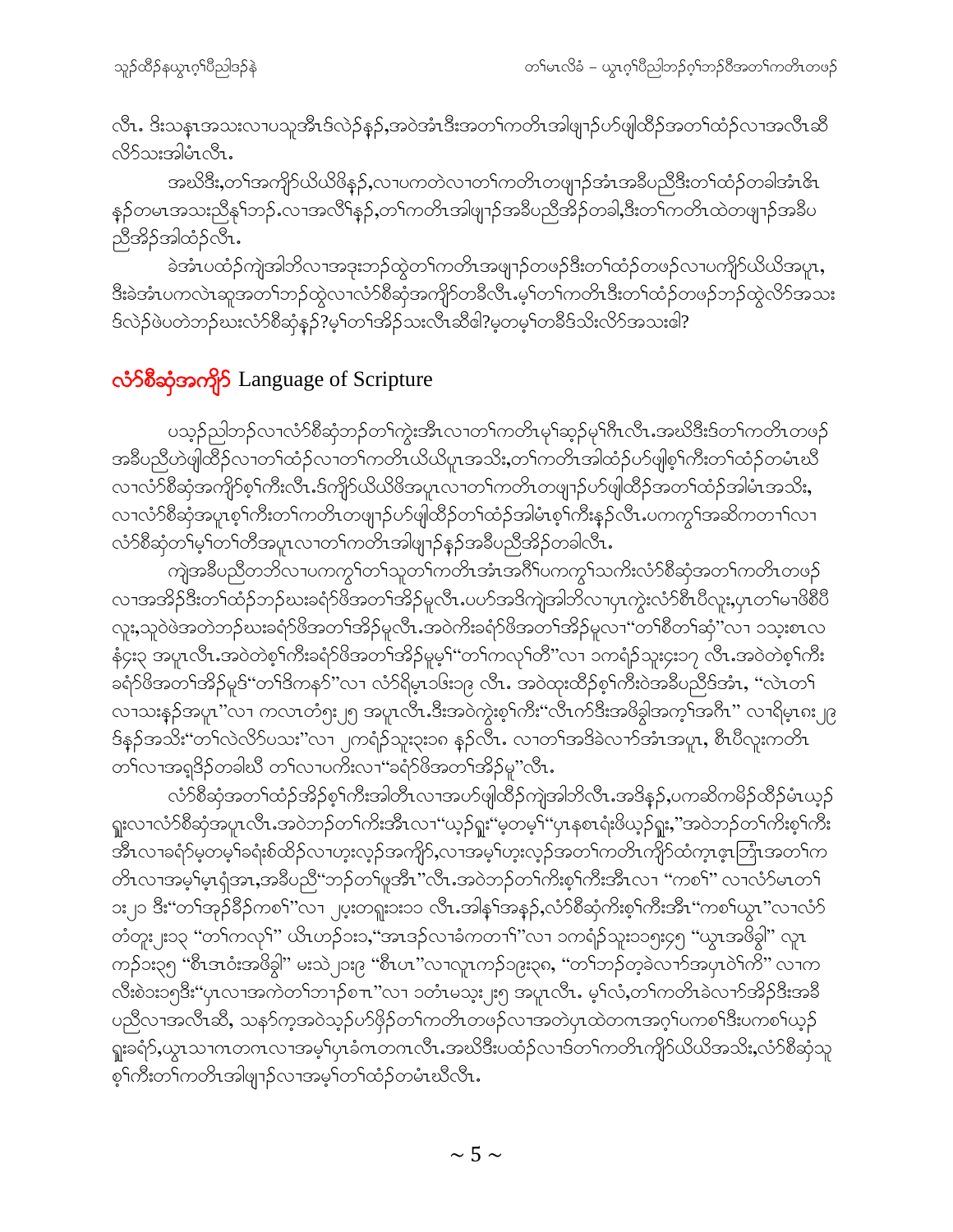လၫကျဲတဘိန္ဥ်ႇလံာ်စိဆုံသူစ့ၫ်ကီးတ႑်ကတိၤတခါလ႑အအိဉ်ဒီးတ႑်ထံဥ်အါကလှာ်လီၤႉတဘျိတခ်ိဉ်အ ဝဲသုဉ်မှ<sup>ရ</sup>ဒဉ်တ<sup>ရ်</sup>ကတိၤယိယိဖိတဖဉ်ဒီးတ<sup>ရ</sup>ထံဉ်တဖဉ်လၢအရဒိဉ်တဆံးတက့<sup>ရ</sup>လၢယ္ဂၤဂ့<sup>ရ်</sup>ဝိညါဘဉ်ဂ့<sup>ရ်</sup>ဘဉ်ဗိအ ပူၤလီၤႉသန>်က္ဥာိန္ ်န္ဉ်လံ>်စိဆုံသူတၤ်ကတိၤတခါလၢအပ>်ဖျါထိဉ်တၤ်ထံဉ်အါမံၤလၢအမ့ၤ်တၤ်ထံဉ်သ့ဉ်တ .<br>ဖဉ်လၫအရှ<sup>8</sup>ဉ်8ဉ်မလေ၊ယွၤဂ့<sup>ရ</sup>ပြည်အပူၤလီၤ.ပကကွ<sup>ရ</sup>သက်းတ<sup>ရ</sup>ကတိၤခံဖျၫဉ်လၫလံာ်စိဆုံအပူၤလၫအမ့်ရတရ အကံ်ျအစိလၢယ္မွာဂ့်္ဂါ၀ိညါဘဉ်ဂ့်္ဂဘဉ်၀ိအပူၤလီၤ.အဆိကတ႑်ႇပကက္ဂၤ်တာကတိၤ"တၤ်ဟ်တိဟ်လိၤ" ဒီးခံ ဖျာဉ်တဖျာဉ်ပကကွ<sup>ှ</sup>သကိုးတ<sup>ှ</sup>ကတိၤလၢအမ့<sup>၎</sup>,''တၫ်စိတၫ်ဆုံ''လီၤ.

အဆိပကကွ<sup>ရ</sup>သကိႏလံာ်မဲ၁်ဖျၫဉ်လၫအဘဉ်ထွဲဒီးလံာ်စိဆုံအသိတကတြူရဟူးလ့ဉ်အတ<sup>ရ</sup>ကတိၤ၀ိ<sup>ရ</sup>သြ လၢအမ့ါ်ဒံ၊ခါယိၤအိဉ် <u>(Dikaioo) </u>တါကတိၤအဖျာဉ်လၢပညီနှါကျိဉ်ထံအီၤလၢ"ဟ်တိဟ်လိၤ""ဟ်တိဟ်လိၤ တ့ౕၢအီၤ"ဒီး"တၤ်ဟ်တီဟ်လိၤအီၤ"လီၤ.လံာ်စီဆုံအသိတကတြူၢ်တဲတၤ်အါမးဘဉ်ဃးတၤ်ဟ်တီဟ်လိၤ, ဘဉ် ဆဉ်လၢပတၫ်မၤလိအံၤအဖိ<sup>8</sup>ဉ်ပကကွ<sup></sup>၊သကိႏထဲလံာ်စိဆုံအံၤခံဆၢလိၤႉ

အဆိကတၫ်ႇလၫလံာ်ရိမ့ၤ၃ႏ၂၈စီၤပီလူးကွဲးတၫ်ကတိၤတဖဉ်အံၤ–

အဂ္ဂါဒ်အံၤႇပစံးလၢပ္ၤကညီဘဉ်တ႑်ပာ်တီဟ်လိၤလၢတ႑်နှာ်ဒီးတမ့္ပ်ဘဉ်လၢတ႑်သိဉ်တ႑်သိအတ႑်မၤ ဘဉ် (ရိမ္(၃း၂၈ ကညီစိုးအလံ>်စီဆုံ) .

တၫ်ကတိၤလၢအဘဉ်တၫ်ကျိဉ်ထံအိၤ"ဟ်တီဟ်လိၤတ့ၫ်"လၢလံာ်စီဆုံတဆၢအံၤန္ဉာ်ဟဲလိၤစ႑ာလၢတၫ်ကတိၤ <u>(Dikaioo) ဖဲ့</u>အားဒီးလံာ်စီဆုံအါတီၤအပူၤႇစီၤပီလူးတဲဘဉ်ဃးတၫ်ကတ်ၤအံခါယိၤအိဉ်ဖျဲရဲရှဲဖိလၢအကဲထိဉ်သး ခ်ိဖျိ"ထဲတၫ်နာ်တမံၤဖိၤ"ဒီးတဘဉ်ဃးဒီးပုၤကညီအတ႑်မၤဂ္ၤဘဉ်လီၤ.ဖဲအံၤ,တ႑်ပာ်တီဟ်လိၤမ့ၤ်တ႑်တဲဖျါထိဉ် ပုၤတိပုၤလိၤလၢအကဲထိဉ်အသးဖဲခရံာ်ဖိစးထိဉ်နာ်ကစၢ်ခရံာ်ဒီးခရံာ်အတၢ်တိတၢ်လိၤတဖဉ်လီၤဘဉ်လၢအဝဲ သ့ဉ်အလိၤလီၤ.

တၫ်ကတိၤအံၤဒံၤခါယိၤအိဉ်နဉ်ဖျါထိဉ်စ့ၢ်ကီးဖဲလံဉ်ယၤကိဉ်၂း၂၄အပူၤလီၤ.ဖဲနဉ်ပဖးဘဉ်လၢ–

မၤသးဒ်နှဉ်ဒီးသုထံဉ်လၢပှၤကညီဘဉ်တ႑်ပာ်တီဟ်လိၤအီၤလၢတ႑်မၤတဖဉ်အဃိ,ဒီးတမ္႑်ဘဉ်ထဲတ႑် နဉ်အဃိဘဉ် (လံဉ်ယၤကိဉ် ။ ၂၄ ကညီစိုးလံဉ်စီဆုံ) .

ဖဲအံၤစီၤယၤကိ5သူတၫ်ကတိၤဒံၤခါယိၤအိဉ်,လၢအဘဉ်တၫ်ကျိဉ်ထံအိၤ"ဟ်တီဟ်လိၤတ့ၢ်"နဉ်လီၤဆီဒီးစီၤပီလူး အတၫ်သူအီၤလၢရိမ့ၤ၃း၂၈အပူၤလီၤ.စီၤ၀ီလူးတဲ၀ဲလၢတၫ်ပာ်တီဟ်လိၤမ့ၢ်လၢ"တၫ်နာ်ဒီးတမ့ၢ်ဘဉ်လၢတ႑်သိဉ် တၫ်သီအတၫ်မၤဘဉ်,"ဘဉ်ဆဉ်စီၤယၤကိ5်တဲဝဲတၫ်ပာ်တီဟ်လိၤမ့ၢ်,"တၫ်မၤတဖဉ်အဃိ,ဒီးတမ့ၢ်ဘဉ်ထဲတ႑်နှာ် အဃိဘဉ်"လီၤ.

.<br>မ့ှ်တှကာအလီးဆီလ1,စီးယာကိ်္ဘဒီးစီးပီလူးခံကလ1ာ်ဖျလ1အဟံးနှ််တ်အဒိလ1စီးအာဘြးဟဉ် အအိဉ်ဖဲအဝဲသ့ဉ်ပာ်ဖျါထိဉ်အတ႑်ပာ်သးလီၤ.ဖဲပကွ<sup>၎</sup>စီၤပီလူးအတ႑်ကတိၤသကိႏဘဉ်ဃးစီၤအာဘြၤဟဉ်လ႑ ရိမ့ၤ၄း၁–၅နဉ်,ဖျါဝဲရှဲရှဲလၢအဝဲတဲဖျါတ႑်ဂ့႑်လၢအမၤအသးလၢ၁မိၤရ္၁၅အပူၤ,စီၤအၤဘြၤဟဉ်နဉ်ကစ႑်ယွၤ, ဒီးဖဲအတ<sup>ှ</sup>န>်ဒုးပ>်တီပ>်လိၤအီၤလီၤ.အဝဲအံၤမ့<sup>ှ</sup>စီၤအာဘြၤဟဉ်ဘဉ်တၤ်ပ>်တီပ>်လိၤအီၤလၢအဆိကတၫ် တဘိုု,ဖဲကစၫ်ယွၤဒုးနဲ့ဉ်ဖျါထိဉ်လၢအဝဲမှၤ်ပုၤတိပုၤလိၤလၢတ႑်နှာ်တမံၤ&ၤအဃိလီၤ.

သန>်က္စစီၤယၤကိ်ာဟံးန5်ာမိၤရူ၂၂,လၫအမၤအသးလၢလံာ်ဝမိၤရှ၁၅အပူၤ,အပူၤက္ဂံာ်သၢဆံမးလီၤ. လၢလံာ်၁မိၤၡ၂၂အပူး,ကစ1်ယွာမာကွ<sup>ရှ</sup>စီးအာဘြာဟဉ်လၢကဟ်ဖျါထိဉ်အတ<sup>ရ</sup>နာ်ဒီဖျိတၫ်လုၢ်ထိဉ်အခွါစီးအံၤ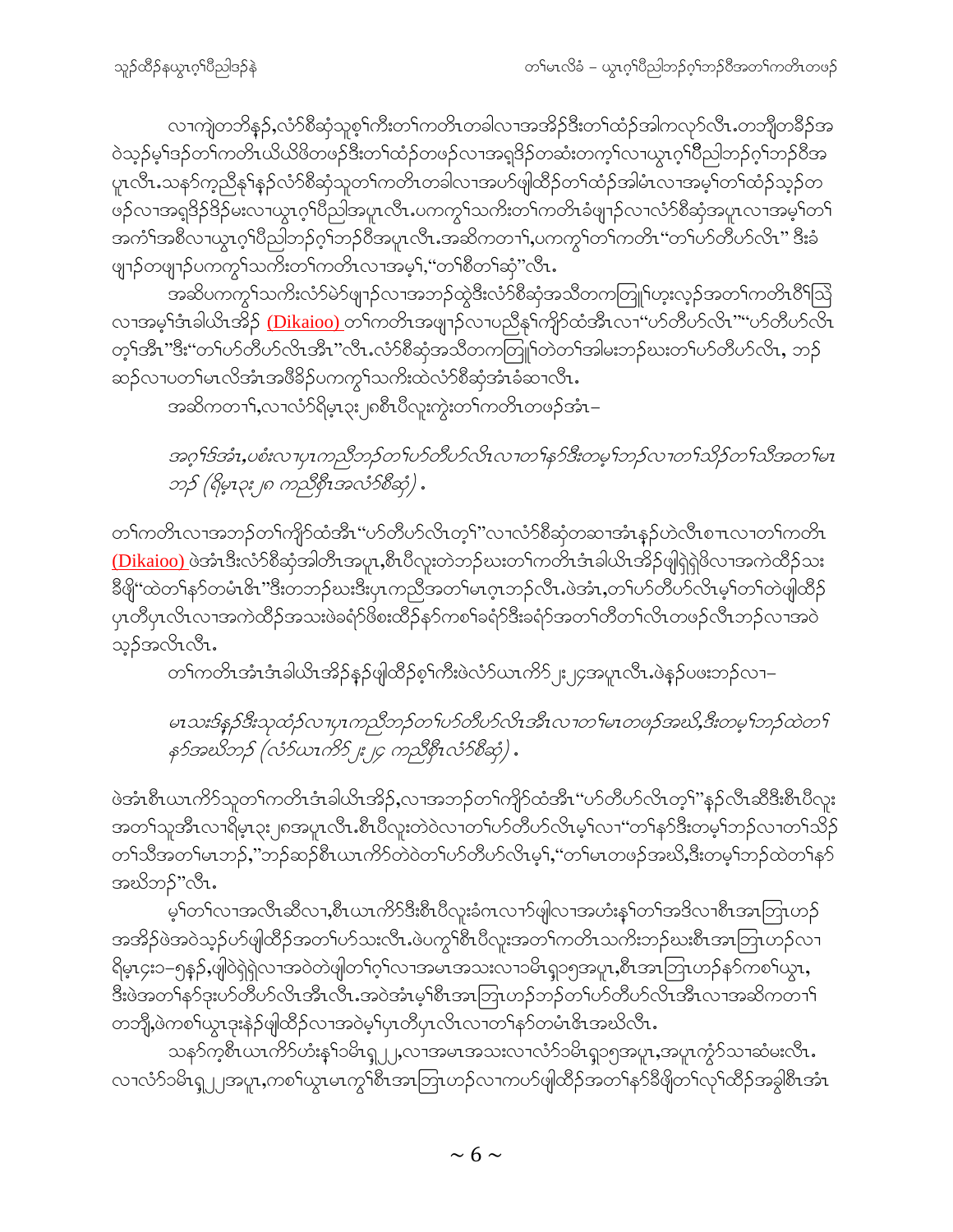စဲးလၫကစၫ<sup>၎</sup>မိၤရံယၤလီၤႉလံာ်ယၤကိ5၂း၂၃တဲဘဉ်ဃးစီၤအာဘြၤဟဉ်အတၫ်နာ်လၢအဆိတဖဉ် ''လၢထိဉ် ပှဲၤထိဉ်"ဝဲလီၤ.လၢတၫ်အံၤ,စီၤယၤကိ်ာတတဲဘဉ်ဃးစီၤအၤဘြၤဟဉ်တ႑်နှာ်လၢအဆိတခါဘဉ်, မ့မ့္ပ်တခ်ီတ႑် .<br>ပာ်တီပာ်လိၤအီၤဟဲခီဖျိလၫ"တၫ်မၤဖျါထိဉ်တ႑်နှာ်"မ့တမ့<sup>၎</sup>"ဒုးနဲဉ်ဖျါထိဉ်တ႑်မ့<sup>၎</sup>တ႑်တိလၢအနှာ်ဝဲခီဖျိတ႑်မၤ" 81.

အဃိဒိီး,လံာ်စီဆုံအသိတကတြူၫ်အပုၤကွဲးလံာ်တဖဉ်သူဟူးလှဉ်အတ႑်ကတိၤဒံၤခါယိၤအိဉ်လၢအခ်ိပ pod1200500:341091.

ခဲအံၤတၫ်လၢပထံဉ်လၢအမၤအသးလၢတၫ်ကတိၤတ႑်ဟိတိဟ်လိၤအီၤန္ဉာ်တမှၤ်တ႑်လီၤတိၤလီၤဆီ ဘဉ်ႉဟ်ကဲအဒိႇတၫ်ကတိၤလၢအဒိဘူးဒိတံၫ်ဒိးဟူးလှဉ်အဝိံြဩဟဉ်ကံဉ်ယၤစိဉ်ညိနု်ဘဉ်တၫ်ကျိုးထံ <u>အ</u>ိၤ"တ<sup>ြ</sup>စိဆုံ""တ<sup>ျ</sup>ဒုးစိဆုံ""ပုၤစိဆုံ"ဒိး"စိဆုံ"ဒဉ်လဲ၁်လီၤႉအဃိတ႑်ကတိၤလၢအဒိးဘူလိဉ်သးတဖဉ်အံၤမ့္ အိဉ်အါဖျာဉ်ဒီးအခ်ီပညီအိဉ်စ့<sup>ရ်</sup>ကိုးအါမံၤလၢလံာ်စိဆုံအသိတကတြူၫ်အပူၤလီၤႉ လၢပကဟ့ဉ်တ<sup>ရ</sup>အဒိနဉ်, ပက ထံဉ်တၫ်ထံဉ်လီၤဆိသၢမံၤလၢပှၤကွဲးလံာ်တဂၤ,ပှၤတ႑်မၢဖိစီၤပီလူး,လၢတ႑်ဒုးဖျံထိဉ်တ႑်ကတိၤတဖျ႑ာ်လီၤ. အဆိႇလၫ၁ကရံဉ်သူး၆း၁၁ပဖးဘဉ်တ႑်ကွဲးဒ်အံၤလိၤ–

ဒီးသုဝဲတနိၤနိၤ,သုမ္ ါတ္ ါပုၤဒ်န္ ဉ်အသိးလ်ိဳၤ.မ္မမ္ ါလ ၊ပကစ ါယ္ဝ်ဴရူးခရံဝ်အမံၤ,ဒီးပကစ ါအသးသတးဒိး သဘဉ်တ1်သစိက္ခံ5,ဒီးသစိသုဆုံထိဉ်,ဒီးသုဘဉ်တ1်ပာ်တီပာ်လိၤသုလီၤ (၁ကရံဉ်သူး ၆း၁၁).

လၢလံာ်တတိၤအံၤႇစီၤပီလူးသူတၫ်ကတိၤ"စီထိဉ်ဆှံထိဉ်"မ့တမ့ၤ်ဟဉ်ကံဉ်ယၤစိဉ်လၢအတဲဖျါ တၫ်တမံၤမံၤလၢယ္ပၤမၤဝဲဖဲပှၤတဂၤဟဲဆူခရံဉ်အအိဉ်အဆိကတၫၢိန္**ဉ်**,ခ်ိဖျိလၢပှၤတဂၤအံၤဘဉ်တၫ်တူၫ်လိဉ်အိၤ လၢကစၫ်ယွၤဒီးဘဉ်အိဉ်လီၤဖးဒီးတၫ်ဒဲးဘးလီၤႉတဘျိတခ်ိဉ်ဘဉ်တၫ်ဟ့ဉ်ထိဉ်အခ်ိပညီလၢတၫ်စိဆုံစ့ၫ်ကီးလီၤႉပ တဲသ့လၫအဝဲသူဝဲတၫ်ကတိၤအံၤလၫတၫ်လိ႑်အဂၤအါတီၤဒဉ်လဲာ်အခ်ဳပညီမှၫ်တၫ်အဲၤလီၤအဝဲဖဲအတဲဘဉ်ဃး ပုၤကရံဉ်သူးဖိနှဉ်အဝဲတဲဝဲလၫအဝဲသ့ဉ်တဖဉ်ဘဉ်တ<sup>၎</sup>"မၤကဆိုအီၤ"ကဆိုက္ၤလၫအတ<sup>၎</sup>ဒဲးဘးတဖဉ်အပူၤ"စိ ဆုံထိဉ်"ဘဉ်တNပာစိပာ်ဆုံဒီးတူNလိာ်အီၤလၢကစNယ္ဂၤဒီး"ဘဉ်တNပာ်တီဟ်လိၤတ့Nအီၤလၢအကဲထိဉ်ပှၤတိပှၤ လိၤလၢတၫ်နဉ်လီၤ.ဖဲအံၤ"မၤစီမၤဆုံထိဉ်"အခ်ီပညီဟ်ဖျဲထိဉ်လၢပုၤစူၫ်က္ၤနာ်က္ၤတ႑်လၢအသိတဖဉ်ဘဉ်တ႑် မၤစီဆုံအီၤဒီးကဲထိဉ်ၦၤတီၦၤလဲၤဖဲအဝဲသ့ဉ်တူၫ်လိ5်ခရံဉ်အဆိကတၫ်အခါနှဉ်လီၤ.

ခံခါတခါ,တၫ်ကတိၤႇ''မၤစီဆုံထိဉ်''(မ့တမ့ၫ်ဟဉ်ကံဉ်ယၤစိဉ်)ဟဲဖျါထိဉ်စ့ၫ်ကိဳးလၢၥသူးစၤလနံ၄း၃အပူၤ လီၤ.ဖဲနဉ်စီၤ၀ီလူးကွဲးတၤ်ကတိၤတဖဉ်အံၤ–

အဂ္ဒ္မုဒ်အံၤႇယ္မွၤအတ႑်ဘဉ်အသးန္နဉ်မူ႑်တ႑်အံၤႇဒ်သိးသုကစီကဆုံႇဒီးသုကဟးဆုံးတ႑်မၤကမဉ်မှဉ်က မဉ်ခါ (၁သူးစၤလနံ ၄း၃).

လၢလံာ်စီဆုံတတိၤအံၤအပူၤႇစီၤပီလူးတဲဘဉ်ဃးတ႑်လၢပှၤစူ႑်က္ၤနာ်က္ၤတ႑်ကဘဉ်မၤ၀ဲလီၤႉတဘျီတခ်ိဉ်တ႑် အံၤတၫ်ကိုးအီၤလၢတၫ်စီဆိုလၢပကဘဉ်ဂုဉ်မၤန္<sup>႖</sup>အီၤလိၤ<sup>္စြာ</sup>ပိီးလူးရဲုပွးတ႑်လၢပကဘဉ်စီဆုံထိဉ်အကျဲဒ်အမှ<sup>၎</sup> တၫ်ဟးဆုံးတၫ်မၤကမဉ်မုဉ်ကမဉ်ခွါလီၤ.ဖဲအံၤဟဉ်ကံဉ်ယၤစိဉ်မ့ှပြာစုှ၊်ကူးနှာ်ကူးတ<sup>ရ</sup>တဖဉ်ဘဉ်ကျုံးစၢးမၤဝဲ လၢတၫ်အိဉ်မူတစိၤသးအပူၤလီၤ.တၫ်မၤမ့ၢ်တၫ်ဟးဆုံးတၫ်ဒဲးဘးလီၤ.

လၢလံာ်စီဆုံသၢတိၤတတိၤအပူၤ,စီၤပီလူးသူတၫ်ကတိၤဟဉ်ကံဉ်ယၤစိဉ်လၢကျဲအသိတဘိလီၤ.ပကက နဉ်သကိးတၫ်လၢအဝဲတဲဝဲလၢ ၁ကရံဉ်သူး ၇း၁၄ အပူၤတက့ၫ်.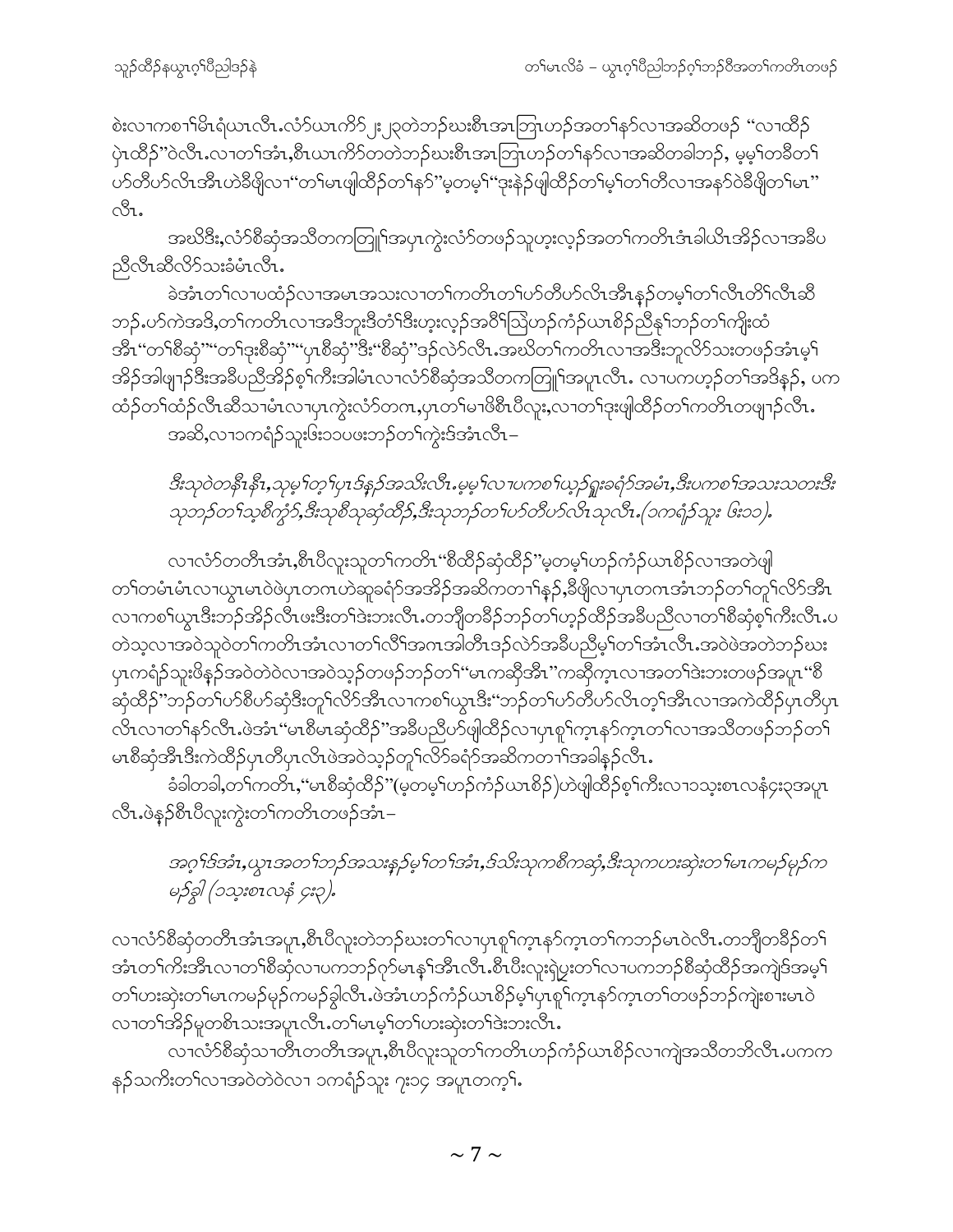အဂ္ဂါဒ်အံၤ,၀ၤလၢအတနဉ်ဘဉ်တ႑်တဂၤ,တ႑်ဟာအီၤလၢအကဆိုလၢအမါအဃိ,ဒီးမါလၢအတနဉ်ဘဉ် တ႑်တဂၤ,တ႑်ဟိအိၤလၢအကဆိုလၢဝၤအဃိလိၤ.မ့တမ့႑်ဘဉ်ဒ်န္နဉ်ဒီး,သု၀ိမ္ ၫ်တကဆိုဘဉ်လိၤ.မ္မမ့႑်ခဲ ကနံဉ်အံၤ,မ္ဒုအကဆိုဝဲလီၤ. (၁ကရံဉ်သူး ၇း၁၄)

လၢလံာ်စီဆုံတတိၤအံၤအပူၤႇစီၤပီလူးသူတၫ်ကတိၤလၢတၫ်အဒိဘူးဒိတံၫ်ဒိးတၫ်ကတိၤဟဉ်ကံဉ်ယၤစိဉ်သၢဘိုဖဲ အဝဲတဲဘဉ်ဃးဟံဉ်ဖိဃိဖိလၢအနဉ်တ<sup>၎</sup>ဒီးဟံဉ်ဖိဃိဖိလၢအနဉ်တၫ်တဖဉ်ဆီဟံဉ်ဆီဃီအခါလီၤႉအဆိကတၫ်ႇ အဝဲတဲဝဲအဝၤလၢအတၫ်နဉ်တ႑်နှဉ်ဘဉ်တ႑်ပာ်စိဟ်ဆုံအီၤႇဟဉ်ကံဉ်ယၤစိဉ်ခ်ီဖျိလၢအမါစူၫ်က္ၤနှာ်က္ၤတၫ်အဃိ လီၤ.ခံမံၤတမံၤ,အဝဲတဲဝဲလၢတၫ်အံၤမ့ၢ်စ့ၫ်ကိႏတ႑်အမ့ၢ်အတိလၢမါလၢအစူၫ်က္ၤနှာ်က္ၤတၫ်အဂိၢ်လီၤ.ဒီးသၢမံၤ တမံၤႇအဝဲသူတၫ်လၢအတဲဖျါအါထိဉ်တၫ်ကတိၤတဖျၫဉ်အံၤဒ်သိးကဒုးသ့ဉ်နိဉ်ထိဉ်ပှၤကရံဉ်သူးဖိတဖဉ်လၢဟံဉ် ဖိဃိ§အံၤတဖဉ်အဖိအလံၤတဖဉ်မ့ှ)ပုၤ"စိဆုံ"မ့တမ့ှါဘဉ်တှမးစိဆုံအီၤလီၤ.

ခဲအံၤႇစီၤပီလူးတဟ်အခ်ီပညီလၢကစါယွၤမၤလီၤဆီပှၤစူါက္ၤနာ်က္ၤတၤ်လၢတါဒဲးဘးဒ်သိးအဝဲတူၫ် လိာ်အဝဲသွဉ်ကန5်တဉ် တမ့်ာဘဉ်စ့်ကြီးလျပုၤစူ်ကြားနဉ်ကူးတာ်ဖိတဖဉ်န5်ဘဉ်တာ်အုဉ်ကူးခိဉ်ကူးဘဉ် အဝဲ တတဲစ့<sup>၎</sup>ကီးလၫအဝဲသ့ဉ်တဖဉ်ဂုာ်မၤစီဆှံအသးဒ်ခရံာ်ဖိတဖဉ်ဘဉ်ႉလၢစီၤပီလူးအတ<sup>၎</sup>ကွဲးလၢအပိာ်ထိဉ်အခံတ ဖဉ်အပူၤဖျါရှဲမးလၢတၫ်နဉ်နဉ်လိဉ်ဝဲလၢတဉ်အုဉ်က္ၤဒိဉ်က္ၤအဂိၢ်လိၤ.စီၤပိလူးတဲစ့ၢ်ကိဳးဝဲတၫ်လၢပကိႏလၢတ႑် စီဆုံလၢအတပာ်ဃှာ်ဒီးတၫ်အှဉ်က္ $\mathsf{I}$ နိဉ်က္ $\mathsf{I}_\mathbf{\hat{p}}$ န်မှ၊်တ႑်ထံဉ်လၢအတဲဝဲပုၤတစူ၊်က္ $\mathsf{I}_\mathbf{\hat{p}}$ နာ်က္ၤတၤ်ဒီးအဖိတဖဉ်လၢ ဟံဉ်ဖီဃီဖိလၢအအိဉ်ဒီးပှၤစူ်က္ၤနာ်က္ၤတၤ်နီ်ါနီ်ါတဂၤနဉ်ဘဉ်တၢ်ဟ်စီဆုံအီၤဒီးဟ်လီၤဆီအီၤလၢဟိဉ်ခိဉ်ချၢ နိၛိလၢပုၢစူၫ်က္ၤနာ်က္ၤတၫ်တဂၤအဃိလီၤ.အဃိဒီးပထံဉ်လၢစီၤပီလူးသူလံာ်စီဆုံအတ႑်ကတိၤဟဉ်ကံဉ်ယၤစိဉ် လၫကတဲဖျါတၫ်လဲၤခီဖျိအဆိကတ႑ၢိလၢပုၤစူၫ်က္ၤနာ်က္ၤတ႑်နိ<sup>႖န္ဇ</sup>ါတဖဉ်လဲၤခီဖျိ၀ဲႇဆူတ႑်ဂုၥ်ဟံးန္႑်လံာစီဆုံႇ ဒီးတၫ်ပာ်လီၤဆီပုၤစူၫ်က္ၤနာ်က္ၤတၫ်တဖဉ်ဖဲအ၀ဲသ္ဉ်မ့ၫ်တအိဉ်ဒီးတၫ်နာ်လၢအအုဉ်က္ၤခ်ီဉ်က္ၤအိၤသ္ဒေဉလဲာ် ್ಲಿ.

ခဲအံၤလၢပထံဉ်ဘဉ်ဃးတ<sup>၎</sup>ပာ်စိဆုံဒီးတ<sup>၎</sup>ပာ်တီဟ်လိၤနဉ်လံာ်မဲာ်ဖျာဉ်အဂၤလၢအရဒိဉ်လၢယွၤဂ့<sup>၎</sup>ပိညါ အဂိၢိလၫအအိဉ်လၫလံာ်စိဆုံအပူၤစ့ၢ်ကိႈမ့်ၫ်တၢ်တမံၤဃိလီၤ.ဒ်လံာ်ယိယိအသိႏ/ကျိာ်ယိယိအသိႏလံာ်စိဆုံအ တၫ်ကတိၤတဖျၫဉ်ဟုဉ်ထိဉ်အခ်ိပညီအါမံၤလိၤႉတၫ်ရလိ်ာဘဉ်ထွဲလၢတၫ်ကတိၤဒီးတ႑်ထံဉ်လၢအဘံဘူအံၤပ က္ဂ<sup>န</sup>သကိုးအီၤင်္ဂီးမဟာလဲၤဆူတ<sup>ြ</sup>ထံဉ်အဂၤတခါ,တ<sup>၎</sup>လိဉ်လၢတ႑်ကတိၤအဖျာဉ်ဒီးအကျိုၤတဖဉ်လၢယွၤဂ့<sup>၎</sup>ပိ ညါဘဉ်ဂ့်)ဘဉ်ဝီအပူၤလီၤ.

#### တ<sup>5</sup>လိ**ဉ်** Need

ဖဲပုၤက္ဘိတဖဉ်မၤလိဘဉ်ယွၤဂ့ၫ်ပီညါဘဉ်ဂ့ၫ်ဘဉ်ဝီသီသီအခါန္ဉ်,အဝဲသ့ဉ်အခိဉ်နူဉ်ကျဲဉ်ကျိလၢလံာ်မဲဉ် ဖျာဉ်လၢအအိဉ်ဒီးအစီပညီလၢအအိဉ်ဒီးအစီပညီလီၤဆီတဖဉ်လၢအကတၢါကတာ်တသ့လၢအဝဲသ့ဉ်ဘဉ်မၤ လိန္5၀ဲလီၤ.ပှၤသံကွSယၤတSသံကွSအံၤပှဲၤဘိုလဲဉ်နဉ်ယဂံSတဘဉ်ဘဉ်.တSသံကွSမ့S၀ဲ,ဘဉ်မနုၤအဃိပဘဉ် မၤလိတၫ်ကတိၤလီၤဆီတဖဉ်အံၤလဲဉ်?ဘဉ်မနုၤအဃိပတဲဒဉ်ထဲလၢလံာ်စီဆုံအကျိာ်တသ့ဘဉ်လဲဉ်? ဂ္ၤလံ,ပမ့္ဂ်က္ဂၤ်လၢကျဲတဘိလံာအဖျာဉ်လီၤဆီတဖဉ်အံၤအလိၤ်တအိဉ်ထဲနဉ်ဘဉ်ႉပမၤလိ,ဖးလိ,ဒီးသိဉ် လိယ္စၤဂ့ၢ်ိပိညါလၫအတပာ်ဒီးတၫ်ကတိၤလီၤဆီတဖဉ်အံၤသ့လီၤႉသနာ်က့လၫကျဲအဂၤတဘိႇပလိဉ်ဘဉ်တၫ်က တိၤလ်ိဳၤဆီတဖဉ်အံၤဒ်သိဴးပကဒုးအိဉ်ထိဉ်ယွၤဂ့ౕါပီညါလၢပနဉ်နှၤ်သွလၢအဟံးနှဉ်လံာ်စီဆုံအတၤ်မှၤ်တၤ်တီခဲ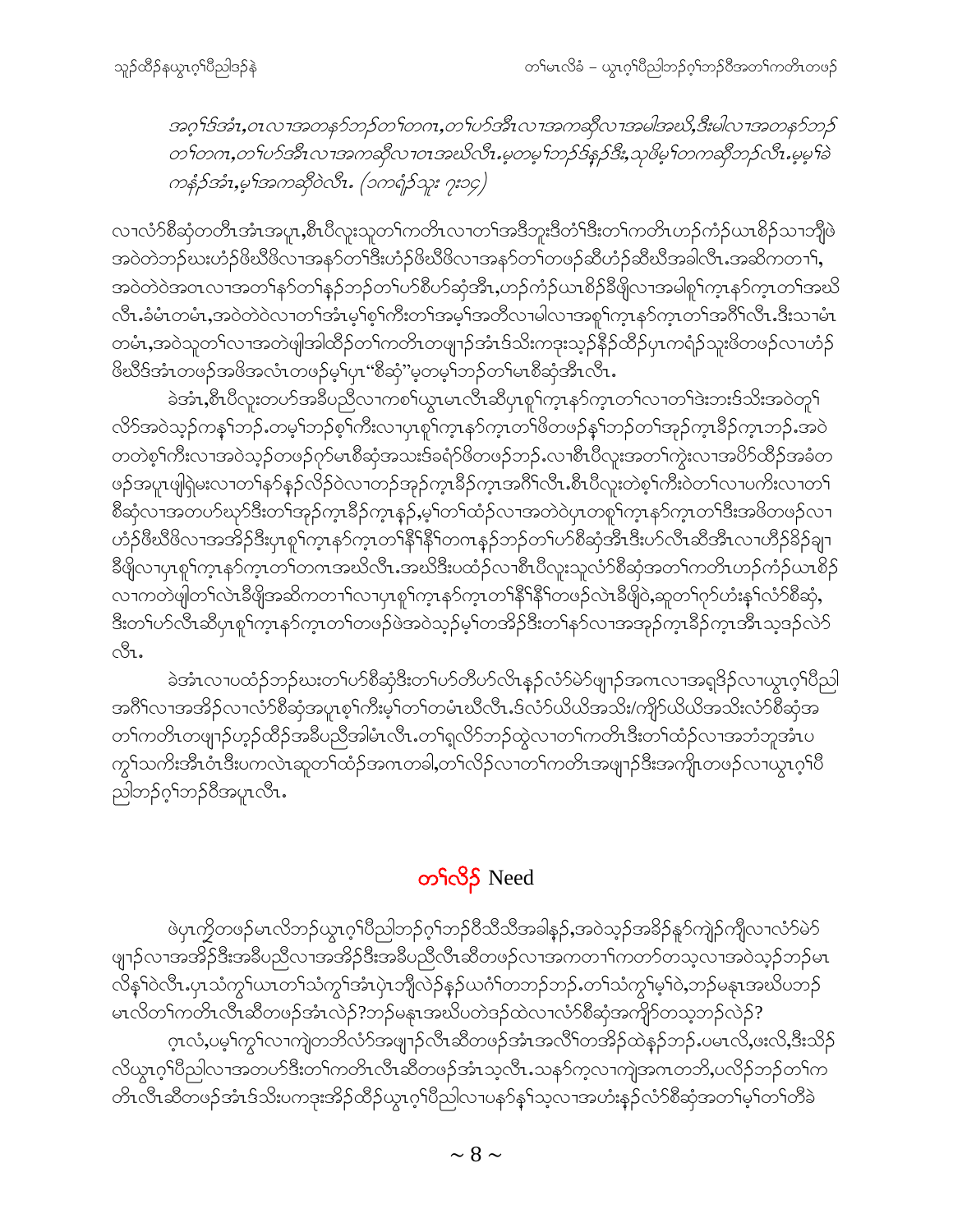လၫာ်လီၤ.နိဖျိလၢတၫ်ဘဉ်ထွဲလၢလံာ်စိဆုံအတ႑်ကတိၤဒီးအတ႑်ထံဉ်တဖဉ်အိဉ်ဝဲအါအါဂိ<sup>ရာရွ</sup>်အဃိႇပုၤမၤလိ ယွၤဂ္ဂါပီညါဘဉ်ဂ္ဂါဘဉ်၀ိတဖဉ်ဒုးအိဉ်ထိဉ်လံာ်မဲာ်ဖျာဉ်လီၤဆီတဖဉ်လၢတဘျီတခ်ိဉ်မ့ါလံာ်မဲာ်ဖျာဉ်အဘျဉ်ႇသ နဉ်က္ခမၤစ႑ာပုၤဒ်သိဴးပကကတိၤသက်ိဴးတ႑ိ/ဆဲးကိုုးလိဉ်သးကရဲထိဉ်အဂိၤ်လီၤ.

ကမ့္ပ်တ႑်လၫအမၤစ႑ာပုၤဖဲပက္ဂၤ်တ႑်လိဉ်ဘဉ်လ႑ခံကပၤလ႑ာ်အအိဉ်လီၤႉတ႑,ပက္ဂၤ်သကိႏတၤ်လ႑အ ဒုးအိဉ်ထိဉ်တ႑်သဘံဉ်ဘုဉ်လၢအတဲဖျါတ႑်ကတိၤအါဘိအနိပညီအိဉ်ထဲတခါ;ဒီးခံ,ပကထံဉ်တ႑်သဘံဉ်ဘုဉ်လၢ အဟဲအိဉ်ထိဉ်လၢတၫ်ကတိၤတမံၤဒုးအိဉ်ထိဉ်တၫ်ထံဉ်အါမံၤလၢလံာ်စီဆုံအပူၤလီၤ. ပက္ဂၤ်အဆိကတ႑ၤ်လ႑ တၫ်လိဉ်လၢတၫ်ကတိၤလီၤဆီလၢလံာ်စီဆုံအပူၤလၢအမှ့ၫ်တၫ်ကတိၤအါထံဉ်လၢပာ်ဖျါထိဉ်အတ႑်ထံဉ်အခ်ဳပညီ ထဲတခါနဉ်လီၤ.

## တ<sup>ှ</sup>ကတိၤအါထံဉ်–တ<sup>ှ</sup>ထံဉ်တခါ& Many Terms – One Concept

ပထံဉ်ဘဉ်တ့််လံအသိႏ့ပှၤကွဲးလံာ်စီဆုံတဖဉ်ညီနု်တဲတၫ်ထံဉ်တမံၤဃိဒီးသူဝဲတၤ်ကတိၤအါကလုာ်လၢ အတ§သိးလိ်ာအသးဘဉ်လီၤႉညီနှၤ်နှဉ်,တ႑်အံၤကဲထိဉ်တ႑်ကိတ႑်ခဲလ႑ပုၤမၤလိယ္ပၤဂ္႑်ပိညါဘဉ်ဂ့႑်ဘဉ်၀ိတဖဉ် အဂီ်္ဂါဒ်သိးအဝဲသ့ဉ်ကန<sup>္</sup>ဂြဘဉ်တ႑်ရှဲရှဲပိုပြီလီၤတံဴါလီၤဆဲးလၢအဝဲသ့ဉ်သးလိဝဲလီၤအဃိဒီးပုၤမၤလိယ္ဂၤစ့်၊ပိညါ ဘဉ်ဂ့ၢ်ဘဉ်၀ိတဖဉ်ဒုးအိဉ်ထိဉ်တၢ်ကတိၤအကျိဉ်လီၤဆီတဖဉ်လၢကရဲပွးအခ်ီပညီမှၤ်တၤ်မနုၤလဲဉ်နှဉ်လီၤႉလၢပ ကဒုးနဲဉ်တၫ်အံၤမၤအသးဒ်လဲဉ်နဉ်,ပကကွ႑်သက်းလံာ်စီဆုံအတ႑်ထံဉ်ဘဉ်ဃးတ႑်အိဉ်ဖိုဉ်တက္၄၊

လံာ်စီဆုံအတ႑်သိဉ်လိသိဘဉ်ဃးတ႑်အိဉ်ဖှိဉ်အတ႑်စူ႑်တ႑်နာ်အတ႑်သိဉ်လိန္ဉာတ႑်ကိုးအီၤလ႑"အံဉ် ချံဉ်စံဉ်&ၤလိဉ်ကံ့ဉ်"(တၫ်အိဉ်ဖိုဉ်အဂ္ဂၢိပီညါ)နဉ်လီၤႉ တၢ်ကတိၤလီၤဆီအံၤဟဲလၢတၤ်ကတိၤအံဉ်ချံဉ်စံဉ်ယာ လၫအမ့္ပ်ကူးလ့ဉ်အတ}ကတိၤလၫလံာ်စီဆုံအသိတကတြူြာအပူၤလၫအမ့<sup>၎</sup>"တ႑်အိဉ်ဖိုဉ်" လီၤ.ပာ်အဒိပုၤမၤလိယ္ဂၤဂ့ၫ်ပီညါအိဉ်တဒူဉ်လၫအဟ္ဥာ်တ႑်သိဉ်လိလၫပှၤမၤလိယ္ဂၤဂ့ၫ်ပီညါတဖုအအိဉ်ဒီးသူတ႑် ဂ့<sup>ရှ</sup>3်ဉတီလၢအဝဲသ့ဉ်ဘဉ်သူဉ်ဘဉ်သးဝဲလီၤ.ပှၤမၤလိယ္ပၤဂ့<sup>ရ</sup>ပီညါတဂၤစးထိဉ်လၢအတ<sup>ရ</sup>ကတိၤဒ်အံၤႇ''တနံၤ အံၤယကတဲသကိႏတ႑်စူၫ်တ႑်နဉ်အဂ္႑်ဘဉ်ဃးယွၤအအံဉ်စရူလး''လီၤႉပုၤမၤလိယ္ဇၤဂ္႑်ပြညါအဂၤတဂၤတဲဝဲ''ယ ကတဲပွးသုတၫ်စူၫ်တ႑်နဉ်အမိ႑်ပှ႑်အဂ္ဂါဘဉ်ဃး'ယွၤအတ႑်လုၤ်ဟုံဉ်'လီၤ''.အဂၤတဂၤတဲဝဲ''ယကတဲပွးသု'ခရံဉ် အနိ1'9ိအဂ္ဂါလီၤ."

မ့်ာလံ,တဖျါလီၤက်လၢပုၤမၤလိယ္လၤဂ့်)ပိညါတဖဉ်အဲဉ်ဒိးတဲတၤ်မနုၤလဲဉ်နဉ်တဖျါတဘိုုဃိဘဉ်ႉလၢခံက တၫ<sup>ှ</sup>တ႑်လ႑လံာ်စီဆုံတဲဘဉ်ဃး''ယွၤအအံဉ်စရလး''''ယွၤအတ႑်လုၤ်ဟံဉ်''ဒီးႇ''ခရံာ်အနိ<sup>၎၌</sup>''အဓိပညီတမ့ၤ်ထဲ တၫ်အိဉ်ဖိုဉ်ဘဉ်.မ့မ့္ပ်ာအိအခ်ဳပညီကဲအဂၤသ့စ့္ပ်ကီးလီၤ.''ယွၤအအံဉ်စရလး''အခ်ဳပညီကဘဉ်ထွဲဒီးအံဉ်စရလး အထံအကိ်ိၢသူလိၤ.''ယွၤအတၫ်လှၤ်ဟံဉ်''အခ်ိဳပညီကမ့္ဂ်စ္ဂၤ်ကိုးတ႑်လှၤ်ဟံဉ်လ႑လံာစိဆုံအလိ်ၤလ်ၤတကတြူ႑် အပူၤလီၤ ''ခရံဉ်အနိ<sup>႖႙္တြ</sup>'ကမ့<sup>႖</sup>ခရံဉ်အနိႝႝ႖်ကစ႑်ဒဉ်ဝဲအနိႝ႖်ခိသ့လီၤ ပတ်လၤအခ်ီပညီကမ့<sup>႖်</sup>အဝဲအံၤအဝဲနဉ်ကသ့  $S$ လဲ $\beta$ .

ခဲအံၤႇတမ့္ပ်တ႑်လ႑အကမဉ်လ႑ပကတဲလ႑တ႑်အိဉ်ဖိုဉ်နှဉ်ဘဉ်တ႑်ထံဉ်အိၤဒ်တ႑်လ႑ပတဲဖျါလ႑အဖိ ခြိဉ်တဖဉ်အံၤအသိးလီၤ. လံာ်စီဆုံအသိတကတြူၫ်တဲဖျါတၫ်အိဉ်ဖှိဉ်အခီပညီလၫကျဲဒ်အံၤဒီးကျဲအဂၤအါမံၤစ့ၫ် ကီးလီၤႉသနဉ်က့ႇတမ့<sup>၎</sup>တ႑်လၢအကီလၢတ႑်အခ်ဳပညီတဖဉ်အံၤမၤဘံဘူပတ႑်ဆိကမိဉ်သ့ဘဉ်ႉပတဲလီၤတံ႑်လီၤ ဆဲးတသ့လၢပှၤမၤလိယ္ပၤဂ့ါပီညါတဖဉ်မ့ါအတဲတ<sup>႑</sup>ဂ့<sup>႖႙္ဌ</sup>ဉတီလီၤဆီလိ်ာအသးလဲဉ်ဘဉ်ႉဒ်သိးပကဟးဆဲုးတ<sup>၎</sup>ဘံ ဘူစုၫဉ်သၢအံၤအဂိ်ၫ,ပုၤမၤလိယ္မၤဂ့ౕါ၀ိညါဘဉ်ဂ့ౕါဘဉ်၀ိိတဖဉ်သူ၀ဲတၤ်ကတိၤ''အံဉ်ချံဉ်စံဉ်&ၤလိဉ်က္ဉံဉ်''(တၤ်မၤ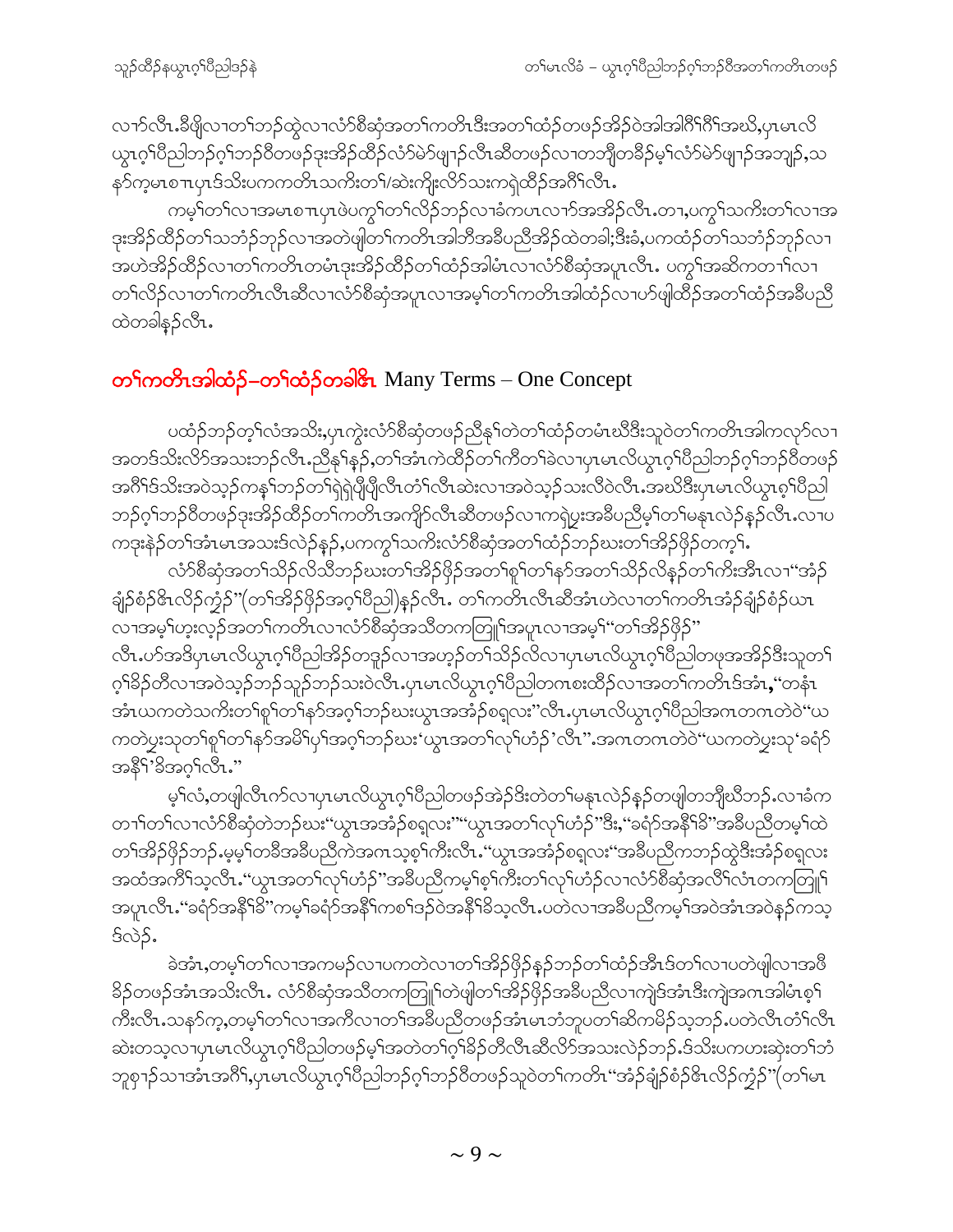လိတၫ်အိဉ်ဖိုဉ်အဂ္ဂၢိပီညါ)ဒ်တ႑်ကတိၤလီၤဆီအသိးလ႑ပကတဲသကိႏလံာ်စီဆုံအတ႑်သိဉ်လိလ႑တ႑်အိဉ်ဖိုဉ်အ 89091.

ပတဲယိယိ<sup>8</sup>န္**ဉ်,**တ႑်သဘံဉ်ဘုဉ်စးထိဉ်ခ်ိဖိုလံာ်စိဆုံအတ႑်ကတိၤအါဘိတဲတ႑်ထံဉ်တမံၤဃိလီၤႉသနၥ်က့ တၫ်ဘံဘူအံၤစုၤလီၤသ့ဖဲပုၤမၤလိယ္ဂၤဂ့်ၫ်ပီညါတဖဉ်သူတၫ်ကတိၤလီၤဆီလၢကမၤရဲထိဉ်အခ်ိဳပညီတဖဉ်အခါလီၤႉ

#### တ¶ကတိၤတဖျာဉ် – တ¶ထံဉှ်အခီပညီအါမံၤ One Term – Many Concepts

ပုၤမၤလိယ္မၤဂ့ౕၢပီညါဘဉ်ဂ့ౕၢဘဉ်၀ီတဖဉ်ဒုးအိဉ်ထိဉ်တၤ်ကတိၤလီၤဆီဒ်သိးကဟးဆုဲးတၤ်သဘံဉ်ဘုဉ်လ႑ တၫိကတိၤအပူၤဒီဖိျတၫ်တူၫ်လိ5်လၫတ႑်ကတိၤတဖျၫဉ်မှတမ့ၫ်တကျိုၤအခ်ိပညီအိဉ်အါမံၤသ့ဝဲလ႑လံ5်စီဆုံအပူၤ လီၤႉအဃိဒီး,ဒ်သိဴးပကတိၤသကိဴးတၫ်ကသ့ရဲရဲအဂိ်ၫႇပုၤမၤလိယ္ပၤဂ့ၫ်ပိညါဘဉ်ဂ့ၢ်ဘဉ်၀ိတဖဉ်ဒုးအိဉ်ထိဉ်တၫ်က တိၤလီၤလီၤဆီဆီႇညီနှၤ်အံဉ်၀ဲႇတ႑်ကတိၤအခ်ဳပညီတဖဉ်လၢတ႑်ကတိၤလီၤဆီအဂီၤ်လီၤ.

ပကဟ်အဒိ,ကျဲတဖဉ်လၢပသူတၫ်ကတိၤ"တၫ်ဟ်တီဟ်လိၤ"ဒိး"တ႑်မၤစီဆုံထိဉ်"လၢယွၤဂ့ၢိပိညါဘဉ် ဂ့ၢ်ဘဉ်ဝိအပူၤတက့ၤ်ဖဲတၤ်ဆီတလဲတၤ်အိဉ်ဖှိဉ်အဆၤကတိၢိႇပှၤထိဒါခဲးသလူးတဖဉ်ဒုးအိဉ်ထိဉ်ကျဲလၤကတဲဖျါ တၫ်ကတိၤအိဉ်ရိဒ်ၤစၤလူၤထံးစ်(တၫ်အဂ္ဂၢိအဝိလ႑အတဲတၫ်အုဉ်က္ၤမိဉ်က္ၤလ႑ပှၤတဂၤဘဉ်တဂၤဒိးန႑်ဘဉ်ဝဲ) လၫအလီၤဆီဒီးရိမဲခဲးသလူးတဖဉ်အယွπဂ့ါပီညါလီၤႉလၢပုၤထိဒါခဲသလူးတဖဉ်အတ႑်ကတိၤအကျိဉ်အပူၤန္ဉ\$, တၫ်ပာ်တီဟ်လိၤနဉ်မှၫ်တ႑်တဲဖျါထိဉ်လၢတ႑်ဒုးကဲထိဉ်ပှၤလၢပှၤတိပှၤလိၤဖဲကစ႑်ယွၤဟ့ဉ်လီၤခရံာ်အတ႑်တိ တၫ်လိၤတၫ်မှ႞တ႑်တိဆူပုၤတဂၤဂၤအအိဉ်အခါလီၤႉတ႑်ဟ်တီဟ်လိၤမ့႞သးစိဆုံအတ႑်မၤႇအဝဲန္ဉာအခ်ီပညီ လၢ,ကစၢ်ယွာမာဝဲခဲလၢာ်,ဒီးပုၤဟိဉ်ခိဉ်ဖိတဖဉ်မာတသ့နိတမံၤဘဉ်နဉ်လီၤႉ တၢ်ပာ်စီဆုံ,တခ်ိန္ဉာ်,ပုၤထိဒါခဲးသ လုံးတဖဉ်ထုံးထိဉ်ဝဲအခ်ီပညီလၢအိဉ်ရ်ဒိၤစၤလူၤထံးစ်အပူၤဒ်အမှၤ်တၤ်မၤတခါလၢပကြၢးဆဲးမၤအိၤႇကြၢးစိဆုံ ထိဉ်လၢအပိႆာ်ထိဉ်တၫ်ပာတိဟ်လိၤအခံလီၤ.တၫ်မၤစီဆုံထိဉ်,လၢဖဲအံၤန္ဉာ်,တမ့ၢ်သးစီဆုံအတၫ်မၤတခါဇိၤဘဉ်, မ့မ္]တခ်ီတ1်မၤသကိႏႇလၢတ႑်ဟ်ဃှာ်ဒီးကစ႑်ယွၤတကးဘဉ်ပုၤဟိဉ်ခိဉ်ဖိအတ႑်ဘဉ်သးစ့႑်ကီးလီၤ.တ႑်နီၤဖး တၫ်ထံဉ်တဖဉ်အံၤအဆၢမ့ၢ်တၫ်လၢအရှုဒိဉ်ဒိဉ်မးလၢပုၤထိဒါခဲးသလူးတဖဉ်အယွπဂ့ၢ်ပိညါအပူၤလိၤႉ

သန>်က့ပကထံဉ်မှံပှၤမၤလိယွၤဂ့ၫ်ပိညါတဖဉ်လၢအရှဲပွးတ႑်သိဉ်လိဘဉ်ဃးတ႑်မၤစီဆုံထိဉ်လၢအသူ တၫ်ကတိၤ"တၫ်ပာ်တီပာ်လိၤ"ဒီး"တ႑်မၤစီဆုံထိဉ်"လၢကျဲလၢပထံဉ်တဲ့ ခဲလၫာ်အပူၤလၢပထံဉ်နှၤ်အီၤလၢလံာ် စီဆုံအသိတကတြူၫ်အပူၤတက္໌ု.

ပုၤမၤလိယ္စၤဂ္ဂ်္ဂါ၀ီညါတဖဉ်ပထံဉ်သူလၢအဝဲကတဲဝဲ,အဆိကတ႑),''တ႑်မၤစီဆုံထိဉ်နှဉ်ကဲထိဉ်အသး တၫ်ဟ်တိဟ်လိၤဝံၤအလိ်ၤ်ခံလိၤ". တ႑်နာ်တခါအံၤဘဉ်ပုၤထိဒါခဲးသလူးတဖဉ်အသးဂုၤမးလၢအဝဲသုဉ်အတ႑် ထံဉ်ဘဉ်ဃးတၫ်အှဉ်ကူၤနိဉ်ကူၤလီၤ. သနၥ်က္ခပုၤမၤလိယ္ဇၤဂ္ဂၤ်ပိညါလၢအတဟံးဃာ်ပုၤထိဒါခဲးသလူးအတ႑် ကတိၤအကျိုာ်လီၤဆီတဖဉ်ကတဲဝဲလၢႇခံႇ''တ႑်မၤစီဆုံထိဉ်နှဉ်ကဲထိဉ်အသးတဘျိုဃီဖဲတဉ်ဟ်တိဟ်လိၤအဆၢ ကတိႝ႞အခါလီၤႉ"အဝဲသ့ဉ်တဲတ႑်ဒ်အံၤသ့ခ်ိဖျိလၢလံာ်စိဆုံအသိတကတြူၫ်သူတ႑်ကတိၤတ႑်မၤစိဆုံထိဉ်လ႑ အဘဉ်ဃးဒီးတၫ်စီဆုံအဆိလၢပုၤတဂၤန႑်ဘဉ်၀ဲဖဲအ၀ဲဘဉ်တ႑်ပာ်တိပာ်လိၤအိၤအဆၢကတိႝၤလိၤအီးပုၤမၤလိ ယွၤဂ့ါ်ပီညါတဖဉ်လၢအတပာ်သူဉ်ပာ်သးလၢအတထိဒါခဲးသလ့းအတၤ်ကတိၤလီၤဆီအကျိဉ်တဖဉ်နဉ်ကတဲစ့<sup>၎</sup> ကီးဒ်အံၤႇသၢႇ''တၫ်မၤစီဆုံထိဉ်နဉ်ကဲထိဉ်အသးလၢအတပာ်ဃုာ်ဒီးတ႑်ပာ်တိပာ်လိၤဘဉ်''အဝဲသ့ဉ်တဲဝဲဒ်အံၤ သ့ခ်ီဖျိလၢလံာ်စီဆုံအသိတကတြူၫ်တဲဝဲလၢတၫ်မၤစီဆုံထိဉ်ဖိသဉ်လၢအအိဉ်ဖျဲဉ်လၢဟံဉ်ဖိဃိဖိလၢမိၫ်မ့တမ့႑် ပါတကဲပုၤစူါက္ၤနၥ်က္ၤတါအပူၤအဃိလီၤ.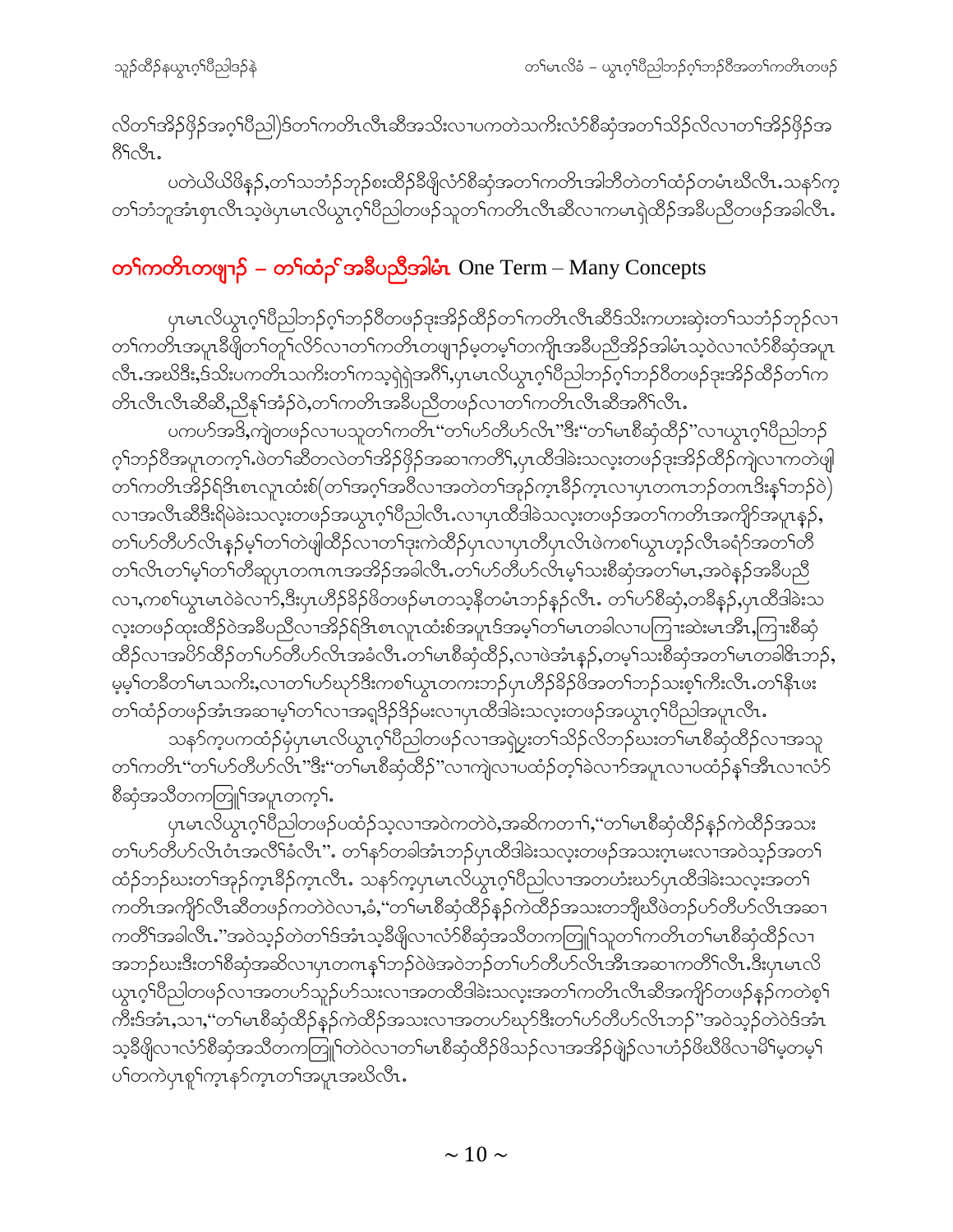တၫ်ထံဉ်တၫ်ကွဲးတဖဉ်အံၤမ့ၢ်လၢအဘဉ်ဃးဒီးလံာ်စီဆုံခီဖျိလၢအဝဲသုဉ်သူတၫ်ကတိၤတဖဉ်လၢအအိဉ် လၢလံာ်စီဆုံအပူၤအဃ်လီၤႉသနာ်က့တမ့ၢ်တၫ်လၢအကီလၢပကထံဉ်လၢတၫ်ထံဉ်တဖဉ်အံၤကဲထိဉ်တၫ်လၢအ မၤဘံဘူတ<sup>၎</sup>ဘဉ်ႇပမ့<sup>၎</sup>န1်ဟူပှၤမၤလိယ္ပၤဂ့<sup>၎</sup>ပိညါတဂၤတဲတၤ်ကတိၤတထံဉ်လၢပတဲတ့<sup>၎</sup>အ<sup>88</sup>ခ်ဉ်အံၤႇတခါဝံၤတခါ လၢအတပဉ်ဃှာ်ဒီးတၫ်ရဲပွးအခ်ီပညီနဉ်,တ႑်သံကွ႑်ကဟဲအိဉ်ထိဉ်အဉ်အတ႑်လိၤ.တ႑်ထံဉ်စိမနၤတခါနဉ်ဘဉ် လဲဉ်?အဝဲသူဉ်အတၫ်ထံဉ်ခဲလၫာ်ဘဉ်နှဉ်ပတဲတသ့ဘဉ်ႉအဆိကတၫၫ်ႇပတဲသူလ႑တၫ်ထံဉ်စိတဖဉ်အံၤထီဒါလိ5် အသးလ်ိဳၤ.

လၢခံတၫ်မၤလိတခါအံၤအပူၤန္ဥ်ႇပကထံဥ်ဘဥ်ပုၤမၤလိယ္လၤဂ္ဂၤ်၀ိညါတဲတၫ်မနုၤဖဲအဝဲသူဥ်ကွၤ်ဆ႑ာ်မဲဉ် တၫ်ဂူၫ်ကွဲအုံးတဲ့၃ထူးခဲ့အုံးနံ့၃ဂတ္ခဆိုလုပ်ကပ်များတွက်ပွဲတုပွဲပွဲဘုပွဲပွဲပွဲပွဲပွဲပွဲပွဲခွဲအုံအုံပွဲစွဲပွဲပွဲပ လီၤဆီတဖဉ်ဖဲအတဲတၫ်ဂ့ၫ်ဘဉ်ဃးတ႑်မၤစီဆုံထိဉ်ဒီးတ႑်ပာ်တီဟ်လိၤသ္ဉ်တဖဉ်ဒ်သိးကဟးဆုံးတ႑်ဂ့ၫ်ကီတဖဉ် အံၤလီၤ.အဝဲသ့ဉ်ထုးထိဉ်လံာ်မဲာ်ဖျာဉ်တဖဉ်အံၤအခ်ီပညီလီၤတံၤ်လီၤဆဲးဒ်သိးကဘဉ်ဒီးတၤ်လ<sup>1</sup>အဝဲသ့ဉ်ဟ်လီၤ ဝဲတဖဉ်လီၤ**.** 

ခဲအံၤပထံဉ်ဘဉ်တၫ်လိဉ်လ႑ပကအိဉ်ဒီးလံာ်မဲာ်ဖျဲလီၤဆီတဖဉ်ဝံၤအလိၢ်ခံ,ပကြ႑းတရံးပတၫ်သးစ႑ာ ဆၢဆူယွာဂ့်္ဂါပိညါဘဉ်ဂ့်္ဂါဘဉ်၀ိဟ်တ႑်ကတိၤလီၤဆီဆဖဉ်အံၤအတ႑်လီ်ြလီၤ.

#### **onfoot** Place

လၢတၫ်ကတိၤတဖျၫဉ်နဉ်ပတဲလၢႇတ႑်ကတိၤလီၤဆီတဖဉ်မ့ၢ်တ႑်သူဉ်ထိဉ်အခ်ိဉ်ထံးခ်ိဉ်ဘိလၢယွၤဂ့ၢ်ပီ ညါဘဉ်ဂ့ౕါဘဉ်ဝိအဂိ်ါလီၤႉလၢတၤ်မၤလိအပူၤကွံာ်တခါအပူၤႇပထံဉ်လၢပှၤထိဒါခဲးသလ့းတဖဉ်အယွၤဂ့ၤ်ပိညါနှဉ် <sup>8</sup>ာ်ဝဲဒဉ်ပှၤကူဉ်ဘဉ်ကူဉ်သ့လၢခဲးသလ့းလၢပျ႑ာတဖဉ်အစိၤႇလၢအဟံးန<sup>ှ</sup>ုတၫ်ထံဉ်လၢအရံးထိဉ်ထဲးလ်အအိဉ် လီၤႉလၢတၫ်အံၤအပူၤႇယ္လၤဂ့ၫ်ပီညါဘဉ်ဂ့ၫ်ဘဉ်ဝီအိဉ်ဒီးအဃီသွါလွံၫ်သွါ–တၢႇအဝဲဒုးအိဉ်ထိဉ်တၫ်အခ်ီပညီလၢ တၫ်ကတိၤအဂိၢိလိၤတံၢိလိၤဆဲးလိၤ.ခံ,အဝဲသူတၫ်ကတိၤတဖဉ်အံၤလၢကဒုးအိဉ်ထိဉ်တၫ်ဟ့ဉ်ကူဉ်တဖဉ်လီၤ. သၢႇအဝဲသူတၫ်ဟ့ဉ်ကူဉ်ဆိတဖဉ်အံၤလၢစံဉ်လိဉ်ကံဉ်စπမ်အပူၤဒ်သိးကသူဉ်ထိဉ်တ႑်စူၫ်တ႑်နှာ်အဂ္ဂါမိ႑်ပှၫ်တ ဖဉ်လီၤ.ဒီးလွံ\်,အဝဲဟ်လီၤအတၤ်ကတိၤတဖဉ်လၢအအိဉ်ဒီးအဂ္໋ါအ၀ီအအိဉ်ဒီးတၤ်ဆိကမိဉ်ပဲာ်ထံနီၤဖးလီၤ. ပု၊တလူၤ<sup>8</sup>ာ်ထွဲမၤထွဲတၫ်သိဉ်တၫ်သီလိၤလိၤနိတဂၤဖဲသူဉ်ထိဉ်ယွၤဂ့<sup>၎</sup>ပီညါႇဘဉ်ဆဉ်တၫ်ကွဲးအတကွိဉ်အံၤမ့<sup>၎</sup>ကျဲ လၢအကဲဘူးကဲဖိုဉ်လၢအဖုဉ်လၢအကမၤစπပုၤလၢပကထံဉ်လၢတၫ်သူဉ်ထိဉ်ယွπဂ့ါပိညါဘဉ်ဂ့ါဘဉ်ဝိလၢအ အိဉ်ဒီးအကျိုးအကျဲဘဉ်လိံ<sup>ု</sup>ဘဉ်စးလီၤ.

ပက္ဂ<sup>၎</sup>အဒိလၫကဒုးန<sup>၎</sup>ပၫႝၦၤတၫ်လၢပအဲဉ်ဒိးတဲဖျဲလီၤႉပာ်ကဲအဒိပ္ၤမၤလိယ္ငၤဂ့ါပီညါဘဉ်ဂ့ၢ်ဘဉ်၀ိတ နိၤအဲဉ်ဒိးတဲကစါယ့ဉ်ရှုးခရံဉ်အတၫ်သံအဂ့ၢ်လီၤ.အဆိကတၫၢ်အဝဲသ့ဉ်ဒုးအိဉ်ထိဉ်မှတမ့ၢ်ကွဲးလီၤအတၫ်က တိၤလၢအိဉ်ဒီးအခ်ီပညီလီၤဆီတဖဉ်လၢအအိဉ်လၢခရံာ်ဖိအတၤ်ကတိၤလၢအမ့ၢ်တၤ်ဟဲလီၤစ႑ၤလီၤသွဲဉ်အပူၤ လီၤႉလၢဖဲအံၤန္ဉာ်,တၫ်ကတိၤအါဖျာဉ်ကမ့ၢ်တၫ်ဂ့ၢိခိဉ်သ္ဉာ်,ဒ်,"စိဉ်ထံဉ်ရံဉ်စိၤလိဉ်က္ဉံဉ်"(တ႑်သိဉ်လိဘဉ်ဃးတ႑် အှဉ်က္5ြောက္],ဟီးစ်ထိရံဉ်ယာစာလူာထံးစ်(ကစါယွာအတါမာလာပှဲာတါအှဉ်က္5ြောလာတါစံဉ်စိာတဲ့စာ အပူၫ),''တၫ်ပုၤက္ၤလၢပုၤလိႝၫ်'(တၫ်ထံဉ်လၢခရံှာ်သံလၢပလိႝၤ်လၢယ္ပၤအတ႑်သးဒိဉ်လူလီၤလၢပဂိႝ႞)ဒိး''အိဉ်ရ် ဒြာစာလူာထံးစ်"(တၫ်ကလုၫ်လၢတၫ်အုဉ်က္ $\mathsf{t}$ ဒိဉ်က္ $\mathsf{t}$ ဟဲဆူနိႝၤ်တကဘဉ်တဂၤအအိဉ်) အဝဲသ့ဉ်တဲဖျစ့ၤ်ကီးတၤ် ကတိၤဒ်"တၫ်နဉ်အတၫ်အှဉ်က္ၤ<sup>8</sup>ဉ်က္ၤ,""တၫိပိႝၤယ႑်လိၤက္ၤသး,""တၫ်ပျၫ်တၫ်ဒဲးဘး"ဒိး''ခရံဉ်''အဂ္ဂၤလိၤႉ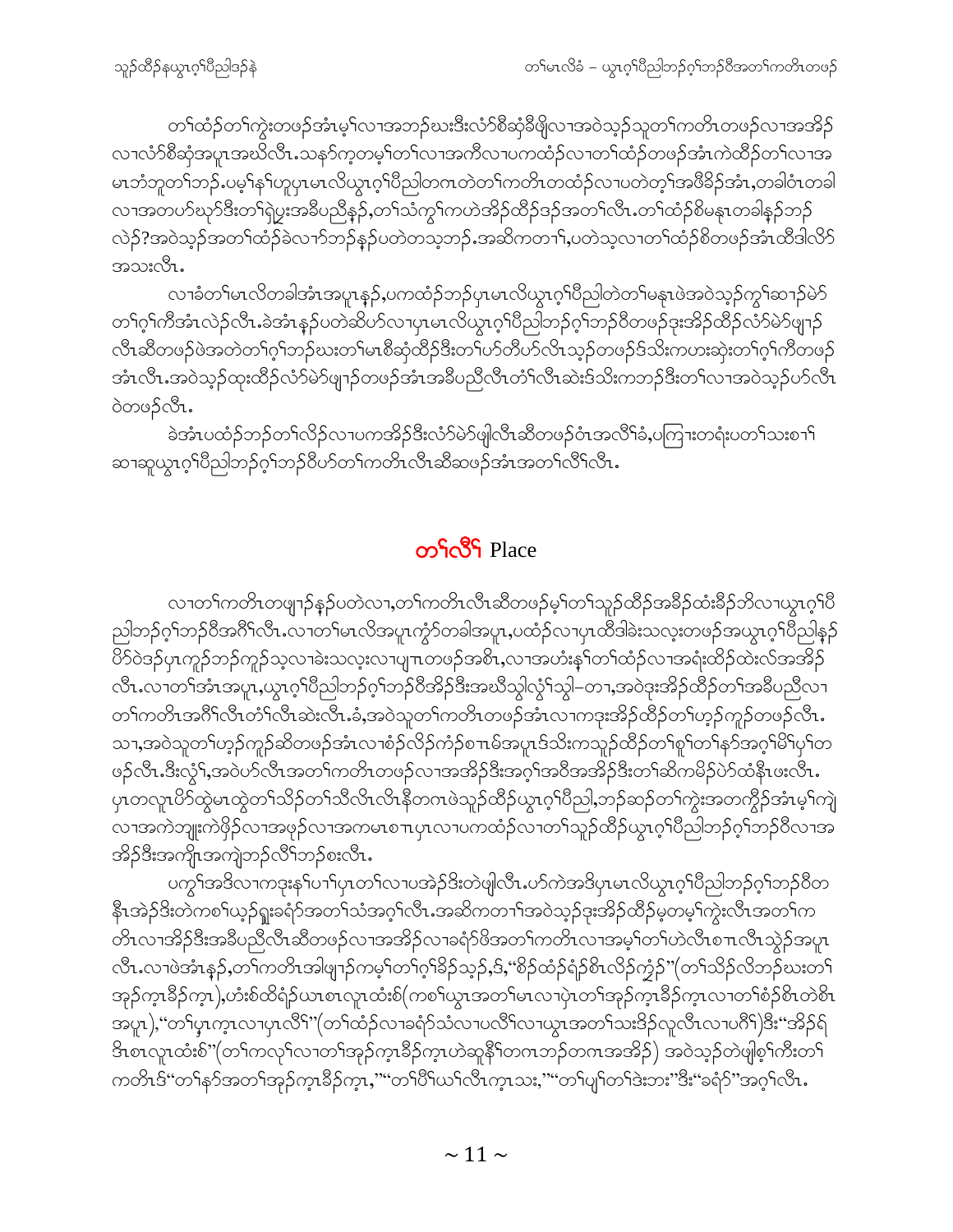ခံမံၤတမံၤႇလၫကျဲတဘိမ့တမ့<sup>၎</sup>တဘိန5်ႇပှၤမၤလိယ္ဂၤဂ့<sup>၎</sup>ပိညါဘဉ်ဂ့<sup>၎</sup>ဘဉ်ဝိတဖဉ်ဟ်ဖိုဉ်တ႑်ထံဉ်တဖဉ် အံၤလၢကကဲထိဉ်တၫ်ဟ့ဉ်ကူဉ်လၢအဟ်ဖျါထိဉ်တ႑်အက္႑်အဂီၤလၢလံာ်စီဆုံတဲပုၤဘဉ်ဃးခရံာ်အတ႑်သံဒ်လဲဉ် အဂ္ဂါလီၤ အဒိနဉ်,အဝဲသ့ဉ်ကတဲမ့တမ့ါကဆိကမိဉ်တါဒ်အံၤ–''တါအုဉ်က္ၤခ်ိဉ်က္ၤအပိညါအံၤဘဉ်တါနီၤဖး အီၤလၢကျဲခံဘိ–အိဉ်ရိဒ်ၤစၤလူၤထံးစ်ဒီးဟူးစ်ထိရံဉ်ယၤစၤလူထံးစ်လီၤႉ""ခရံဉ်အတ႑်သံမ့<sup>၎</sup>တ႑်သံလၢပုၤစူ<sup>၎</sup>က္ၤ နဉ်ကူၤတၫ်တဖဉ်ကဘဉ်သံအလိႝၤ်လိၤ.မ့္ပ်ာတ႑်ပူးကူးအတ႑်သံလိၤး""တ႑်နှာ်ခ်ီဖျိတ႑်အှဉ်ကူးခြီးတုၤဒီးတ႑်ပြီ ယၫ်လီၤက္ၤပသးမ့ၢ်တၫ်ထံဉ်အရှုဒိဉ်လၢအိဉ်ရ်ဒိၤစၤလူစံးစ်အပူၤလိၤ'' အဝဲအံၤဒီးတၫ်ဟုဉ်ကူဉ်အဂၤအါထံဉ်ဟ် ဖျါထိဉ်တၫ်မှၤ်တ1်တိလၢတ႑်ကတိၤသကိႏယ္လၤဂ့ၤ်ပိညါအပူၤလၢအဘဉ်ဃးဒီးခရံာ်အတ႑်သံလိၤႉ

လၫသၢပတိႝ႞တပတိႝ႞နၵၟၟၟႝႇပုၤမၤလိယ္မၤဂ့ౕၢိပိညါဘၣ်ဂ့ౕၢဘၣၲဝိတဖၣဴပာ်လီၤဝဲအတၤ်ကတိၤလီၤဆီတဖၣ်ဒီး တၫ်ဟုဉ်ကူဉ်ဆိတဖဉ်လၢတၫ်စူၫ်တၫ်နှာ်အပူၤဖဲအဝဲသုဉ်ဃုထံဉ်နှၤ်တၫ်အှဉ်သးလၢအအအုးစဲးဘူးတၫ်ဂ့ၢိခိဉ်သုဉ် တခါဒီးတခါအဘၫဉ်စπအခါလိၤႉအဒိန္ဉာ်,အဝဲသ့ဉ်ကတဲမ့တမ့ၢ်ကကွဲးတၫ်ကွဲးဟာ်ဖှိဉ်ဒ်အံၤႇ''တ႑်မၤလိဘဉ်ဃး တၫ်အှဉ်က္ $\mathfrak{1}$ ဒိုဉ်က္ $\mathfrak{1}$ လၢအရှဒိဉ်လၢပထံဉ်လၢခရံှာ်အတ႑်သံအပူးကြ $\mathfrak{1}$ းဘဉ်တ႑်ထံဉ်အီ $\mathfrak{1}$ ဒ်ဟီးစ်ထိဉ်ရံ $\mathfrak{1}$ ယ $\mathfrak{1}$ ဒီး အိဉ်မြိဒ်၊စၤလူထဲးစ်အသိးလိၤႉလၢကျဲတဘိန္ဉာ်,ဟံးစ်ထိဉ်ရံၤယၤစၤလူထံးစ်,အတၫ်အုဉ်က္၊ခ်ိဉ်က္၊အတ႑်စံဉ်စိၤ တဲစိၤ,တုၤလၢအထိတုဉ်လၢပထံဉ်လၢခရံဉ်အတ႑်သံအပူၤလီၤ.အတ႑်သံမ့ၢ်တ႑်ပ္ၤက္ၤလၢပှၤဟိဉ်ခိဉ်ဖိအလိ႑ လၫအကဟုကယာ်တၫ်ပျၫ်တၫ်ဒဲးဘးလီၤထူလီၤယိာ်လီၤႉလၫကျဲအကတဘိႇပှၤလၫအဘဉ်တၫ်ပျၫ်အတ႑်ကမဉ် ဒီးန1်ဘဉ်တ1်အှဉ်ကူးခ်ိဉ်ကူးလၢခရံာ်အတ1်ပုၤကူးလၢအတပာ်ဃှာ်ဒီးအိဉ်ရ်ဒိၤစၤလူစံးနှဉ်တအိဉ်နိတဂၤဘဉ်. ဖဲပုၤတဂၤဘဉ်တဂၤမၤထွဲတၫ်အှဉ်က္ၤဒိဉ်က္ၤအတ႑်နှာ်အခံနိၛိတ႑်ပြီၤယ႑်လီၤက္ၤသးလၢတ႑်ဒဲးဘးဒီးတ႑်နှာ် ခရံာ်လာပျ<sup>ရ</sup>အတ<sup>ရ</sup>ဒဲးနဉ်,အဝဲသ့ဉ်ဒိးန5်တ<sup>ရ</sup>အှဉ်ကူးခိဉ်ကူၤလီၤ

လၫခံကတ႑) တ႑ိကတိၤလိၤဆိတဖဉ်,တ႑်ဟ္ဝိကူဉ်တဖဉ်,ဒီးတ႑်စူ႑်တ႑်နၥ်အဂ္ဂါတဖဉ်ဘဉ်ဃးဒီးခရံာ် အတ႑်ပုၤက္ၤကဆု႑ပုၤဆူယွၤဂ့ၤ်ပိညါဘဉ်ဂ့ၤ်ဘဉ်၀ိဆူတၤ်ထံဉ်လၢအလဲၤဒိဉ်န္ ၤ်တက္ၤ်လီၤ.အဝဲသ့ဉ်မၤစဲးဘူအ တၫ်ကတိၤသကိႏဘဉ်ဃးခရံဉ်အတ႑်သံလၢပုၤဟိဉ်ခိဉ်ဖိအဂ်ိါဃုာ်ဒီးယွၤဂ္ုပိညါဘဉ်ဂုၤ်ဘဉ်၀ိလၢအတကွိ႑် လဲ1,လၫအညီန1်စံးဆၫတ1်သံကွ1်တဖဉ်အံၤလီၤ.ကစ1်ခရံာ်အတ1်သံအိဉ်လ႑တ1်မၤလိဘဉ်ဃးတ1်အုဉ်က္ၤဒိဉ် က္၊အပူ၊ဒ်လဲဉ်?တၫ်မ၊လိဘဉ်ဃးတ႑်အှဉ်က္၊ဒိဉ်က္၊ဘဉ်ထွဲဒီးယွ၊ဂ့ၫ်ပီညါလၢအဘဉ်ဃးဒီးယွ၊ တ႑်မ၊လိဟိဉ် ခိဉ်ဖိအဂ္ဂါ,ပိညါဘဉ်ဃးတ႑်အိဉ်ဖိုဉ်ဒီးပိညါဘဉ်ဃးမှ1်နှံၤလၢခံကတ႑ာ်ဒ်လဲဉ်?

ကျဲလၢပသူဉ်ထိဉ်ယွπဂ့ါ်ပိညါဒ်အံၤတကလှာ်အါစုအါဘိုုဖျဲလၢတမ့ါတၫ်နိ<sup>ု</sup>ကိြဘဉ်ႉဘဉ်မနုၤအဃိလဲဉ် ,လၢတၫနိ<sup>ု</sup>ကိြကဒီပတနိၤဖးတၫ်ဂ့ၢ်တဖဉ်အံၤဘဉ်.မမ့ှ်တဒိအဝဲသုဉ်စဲဘူးလိ်ာအသးဒ်ကပိၤယဲၤအသိးလၢအ ဟံးနှၤ်ဘျူးကဒဲကဒဲလိၤ.ဖဲပုၤမၤလိယွၤဂုၤ်ပိညါတဖဉ်သူဉ်ထိဉ်အယွၤဂုၤ်ပိညါန္ဉ5,အဝဲသု့ဉ်ပာ်ဃုာ်ဝဲတၤ်အပတိၤ် လုံရိမံၤလาာ်လီၤႉသနာ်ကပ္ပ္က႑ားလယ္လာက်ပြီညါတဖဉ်အားမ့ရ်အမွာဝဲလာကျဲဒ်လဲဉ်တခ်ိႇဒိုးသန္ၤလီၤအသးလၢတရ ကတိၤလီၤဆီတဖဉ်အဖိခိဉ်လၢအဒုးအိဉ်ထိဉ်ဃီသွါလၢတၫ်သူဉ်ထိဉ်ယွၤဂ့ၢ်ပိညါဘဉ်ဂ့ၢ်ဘဉ်၀ိအပူၤလီၤ

ခဲအံၤပတဲဘဉ်ဃးတၫ်လၢပကြၫးသုဉ်ညါဆိလၢတၫ်ကတိၤလီၤဆီလၢအအိဉ်လၢယ္ဂၤဂ့ၢိပိညါအပူၤပံၤ အလိ်ိၢခံ,ပကကွ်ကရံးဆူတၫ်ဂ့ါ်ခိဉ်တီခံမံၤလၢပတၫ်မၤလိအံၤအပူၤ–တၫ်ဒုးအိဉ်ထိဉ်တ႑်ကတိၤလီၤဆီတဖဉ် အံၤလီၤ.မ့္ပ်ကမၤလိယ္စၤဂ္န္ကုပ္မွည္ပါဘဥ္နဲဂံသဥ႙၀ၘသစဥ္မ်အေဥထွဥေတာမွာပါဘူးတပ္မွာပဲတဖဥ္နဲဥပေ၌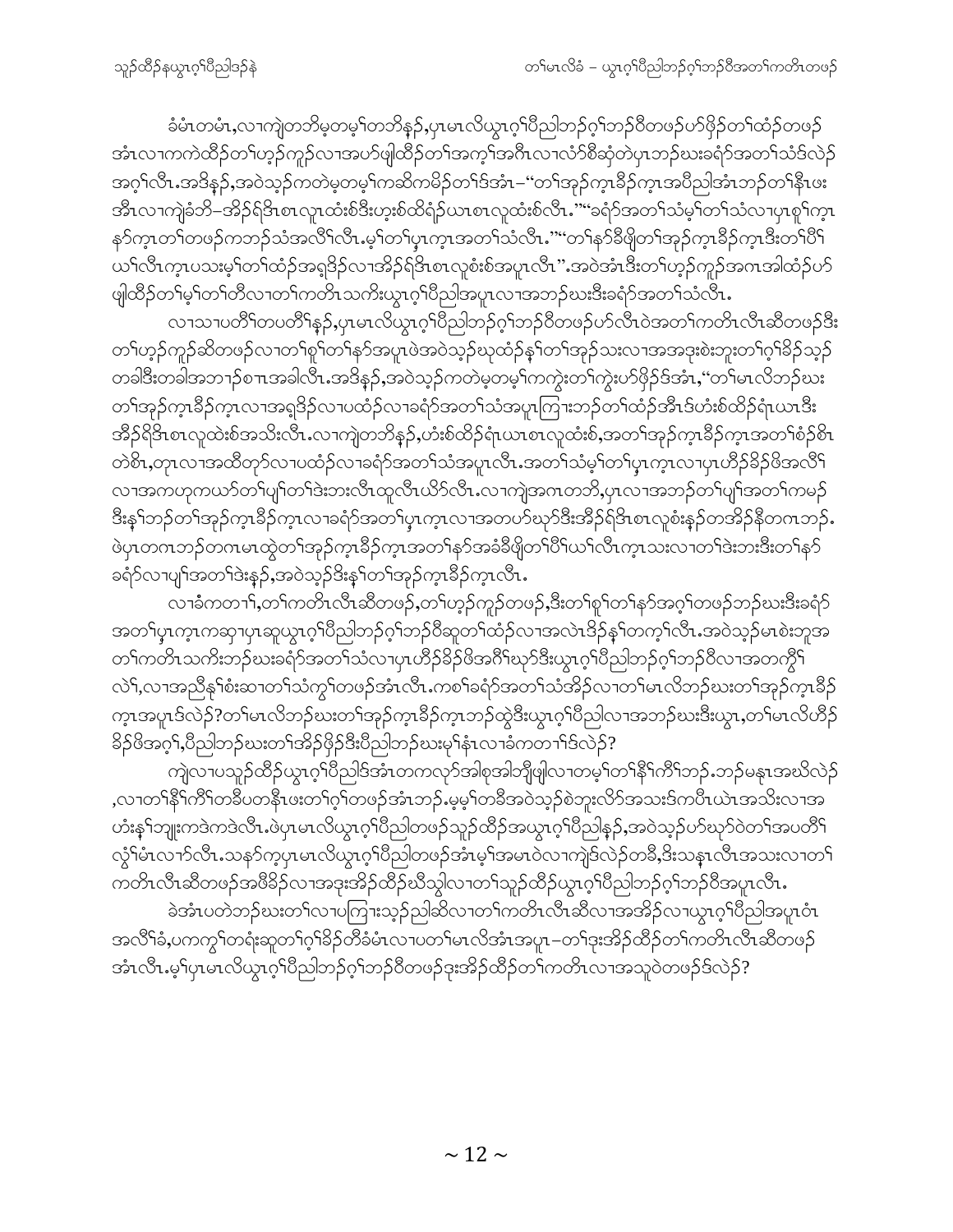# တ<sup>၎</sup>ဒုးကဲထိဉ်လိ်ာထိဉ် Formation

ပသူဉ်နိုဉ်ဒုံးလၢတဘျိုအခါပုၤထိဉ်လံာ်စီဆုံကိုတဂၤဟဲဆူယအိဉ်လၢတ႑်သးဘဉ်တံာ်တာ်အပူၤဖဲကိုပျှ႑် ဝံၤအခါလီၤႉအဝဲကွ်ౕထိဉ်ယၤဒီးတဲဝဲဒ်အံၤလီၤႉယကဲထိဉ်ပုၤခရံာ်ဖိအါနံဉ်အါလါလံႇသနဉ်ကဲ့ယတန႑်ပ႑်တ႑်က တိၤလၢနုသူတဖဉ်တတ်ဒဉ်လဲဉ်ဘဉ်ႉနလဲၤမၤန္SတSကတိၤတဖဉ်နှဉ်ဖဲလဲဉ်?ယကွS်ထိဉ်အီၤဒီးယတဲဆၢအီၤဒ် အံၤ"တၫ်ကတိၤလၢယသူအါဖျာဉ်တမ့ၢ်ယဒုးအိဉ်ထိဉ်ဒဉ်ယဲဘဉ် ယမၤန္နၫ်လၢယ္ဂၤဂ့ၢ်ပိညါဘဉ်ဂ့ၢ်ဘဉ်ဝိအပူၤ လီး."ဒီး,အဝဲတဲက္နၤယၤဒ်အံၤ,"ဂ္ဂၤလံ,မမ္ဒါဒ်န္ဥတဲယၤလၢအဝဲသူဥလဲၤမၤန္ ါတ ါကတိၤတဖဥ်လၢဖဲလဲဥတက္ ါ.

မ့်ၫတ႑်လၫအဖျါတြ πကလာ်လ႑တ႑်ကတိၤလိၤဆိလ႑ပသူအိၤလ႑လံာ်စီဆုံကိုတဖဉ်မၤသးအူန္ဒအိၤ တုၤဒဉ်လဲ၁် အဝဲသံကွ<sup>ရ</sup>တ<sup>ရ</sup>သံကွရလၢအဂ္ဂၤတဖျာဉ်အံၤလီၤ.မ့ရတရကတိၤလီၤဆီလၤယ္ဂၤဂ့ရ်ပညတုပင်္ဂသည်နွ အံၤအပူၤဟဲဖဲလဲဉ်?

လၢအနိ<sup>ရ</sup>က်ိရနဉ်,တ<sup>ရ</sup>ကတိၤလီၤဆီလၢယွၤဂ့ါပီညါဘဉ်ဂ့ါဘဉ်၀ိတဖဉ်အံၤအပူၤန္ဉာ်ကဲထိဉ်၀ဲလၢကျဲအါ ဘိလီၤႉလၢပကဃုဃိထံကျဲတနီၤလၢအကဲထိဉ်ဝဲအံၤႇပကကွSသကိႏတSနဲဉ်ကျဲခံဘိအံၤလီၤႉအဆိကတၫSႇပက ထံဉ်လၢတၫ်ကတိၤလီၤဆီလၢယ္ပၤဂ့ၫ်ပိညါဘဉ်ဂ့ၫ်ဘဉ်၀ိတဖဉ်အံၤအပူၤဟဲလၢလံာ်စိဆုံအတ႑်ကတိၤတဖဉ်လီၤ. ဒီးခံခါတခါ,ပကထံဉ်လၢတၫ်ကတိၤလီၤဆီတဖဉ်အံၤဟဲလၢလံဉ်လဲၫ်အဂၤတဖဉ်လၢအတမ့ၢ်လံဉ်စီဆုံစ့ၫ်ကီးလီၤ. ပကကွ်္ဂါအဆိကတ႑ာ်လၢကျဲလၢပုၤမၤလိယ္မၤဂ့ၢ်ပီညါဘဉ်ဂ့ၢ်ဘဉ်၀ိတဖဉ်ဒုးအိဉ်ထိဉ်တ႑်ကတိၤလီၤဆီတဖဉ်အံၤ <u>ဒီဖျိ</u>တ်ဟုံးနှ်လုံာ်စီဆုံအတ်ကတိၤတဖဉ်လီၤ.

## လံာ်စီဆုံအတ<sup>ှ</sup>ကတိၤတဖဉ် Biblical Terms

ပုၤခရံာ်ဖိအါဂၤပလၫ်ာဘဉ်လၢမ့်္ဂါတ႑်လၢအဘဉ်ဖဲပုၤမၤလိယ္ဇၤဂ္ဂါပီညါတဖဉ်သူလံာ်စီဆုံအတ႑်ကတိၤ မ့်၊ဖျဲထိဉ်လၢအယွာဂ့်္ဂါပိညါအပူာအခါလီာႉပအဲဉ်ဒိုးပယ္ပာဂ့်္ဂါပိညါဘဉ်ဂ့်္ဂဘဉ်ပိလၢကမ့္ပ်တ႑်မ့္ဂ်တၤတီလၢလံာစိ ဆှံအတၫ်သိဉ်လိအပူၤလီၤ.အဃိဒီးမ့ၫ်လၢအမၤမုဉ်ပသးဖဲပန<sup>၎</sup>ဟူပှၤမၤလိယ္ဂၤဂ့ၫ်ပိညါတဖဉ်ကတိၤတၫ်သိဉ်လီၤ က်ဒီးလံာ်စီဆုံလီၤ.မ့ါ်နာ်သက့ဒ်နည်ဒီး,ပလိဉ်ဘဉ်လၢပကသူဉ်ညါလၢလံာ်စီဆုံအတ1်ကတိၤဒ်တ1်ကတိၤလီၤဆီ လၢယ္လၤဂ္နာပြည္ပါအပူၤတဖဉ်တမ့္ခ်ာအကတိၤတ႑လိၤလ်ၤဒ်အဖျါအသိးဘဉ်.

ပုၤမၤလိယ္ဇၤဂ့ౕၢပီညါဘဉ်ဂ့ౕၢဘဉ်၀ီတဖဉ်ဒုးကဲထိဉ်တၤ်ကတိၤလီၤဆီတဖဉ်လၢအဟံးနၤ်ါဝဲလၢလံာ်စီဆုံအ ပူးလၫကျဲသၢဘိလီးႉတၢႇလၢတၫ်ပာ်သးစၫၫ်ဆၢဒိဉ်ဒိဉ်လၢလံာ်စိဆုံအတ႑်ကတိၤတခါလၢလံာ်စိဆုံအတ႑်က တိၤအဂၤတဖဉ်အဖိခိဉ်လၢအပာ်ဖျါထိဉ်တ႑်ထံဉ်တမံၤဃိႏခံႇလၢတ႑်ပာ်သးစ႑ာ်ဆၢလၢတ႑်အခ်ဳပညီတမံၤလၢ လံာ်စီဆုံအတ႑်ကတိၤတခါလၫလံာ်စီဆုံအခ်ဳပညီအဂၤတဖဉ်အဖိခိဉ်လၫအတဲတ႑်တမံၤဃိႈဒီးသ႑တ႑်ဒုးကဲထိဉ် လံာ်စီဆုံအတ႑်ကတိၤအခ်ဳပညီတဖဉ်လၢအတဖျါလၢလံာ်စီဆုံအပူၤဘဉ်လိၤႉကမ့္ပ်တ႑်လၢအကဲဘူူးဖဲပဘုဉ်လိၤ တၫ်နဲ့ဉ်ကျဲသၢခါအံၤလီၤ.အဃိဒီးပကစးထိဉ်ကျဲလၢပမၤလိယ္ဇၤဂ့ၫ်ပိညါဘဉ်ဂ့ၫ်ဘဉ်၀ိတဖဉ်ပာ်သးစ႑ာ်ဆၤလၢ လံာ်စီဆုံအတၫ်ကတိၤတဖျၫဉ်လၢအတၫ်ကတိၤအဂၤတဖဉ်<sup>88</sup>ဉ်လိၤ.

#### တ**်**ပွာ်သုံးစ႑်ဆ႑လ႑တ**်ကတိုးတခါ** Emphasizing One Term

ဒ်ပထံဉ်တ့ၢ်လံအသိး,ပှၤကွဲးလံာ်စီဆုံတဖဉ်ညီနုၤ်သူတၤ်ကတိၤအါန္ၤ်တဖျၫဉ်ဖဲအတဲဘဉ်ဃးတၤ်ထံဉ်မ့ၤ် တၫ်တမံၤဃီလီၤ.ဒ်သိးအဝဲသ့ဉ်အတ႑်ကတိၤတဖဉ်ကဖျဲရဲအဂိ်ၫ,ပှၤမၤလိယွၤဂ့ၢ်ပီညါဘဉ်ဂ့ၢ်ဘဉ်၀ိတဖဉ်ညီနုၤ်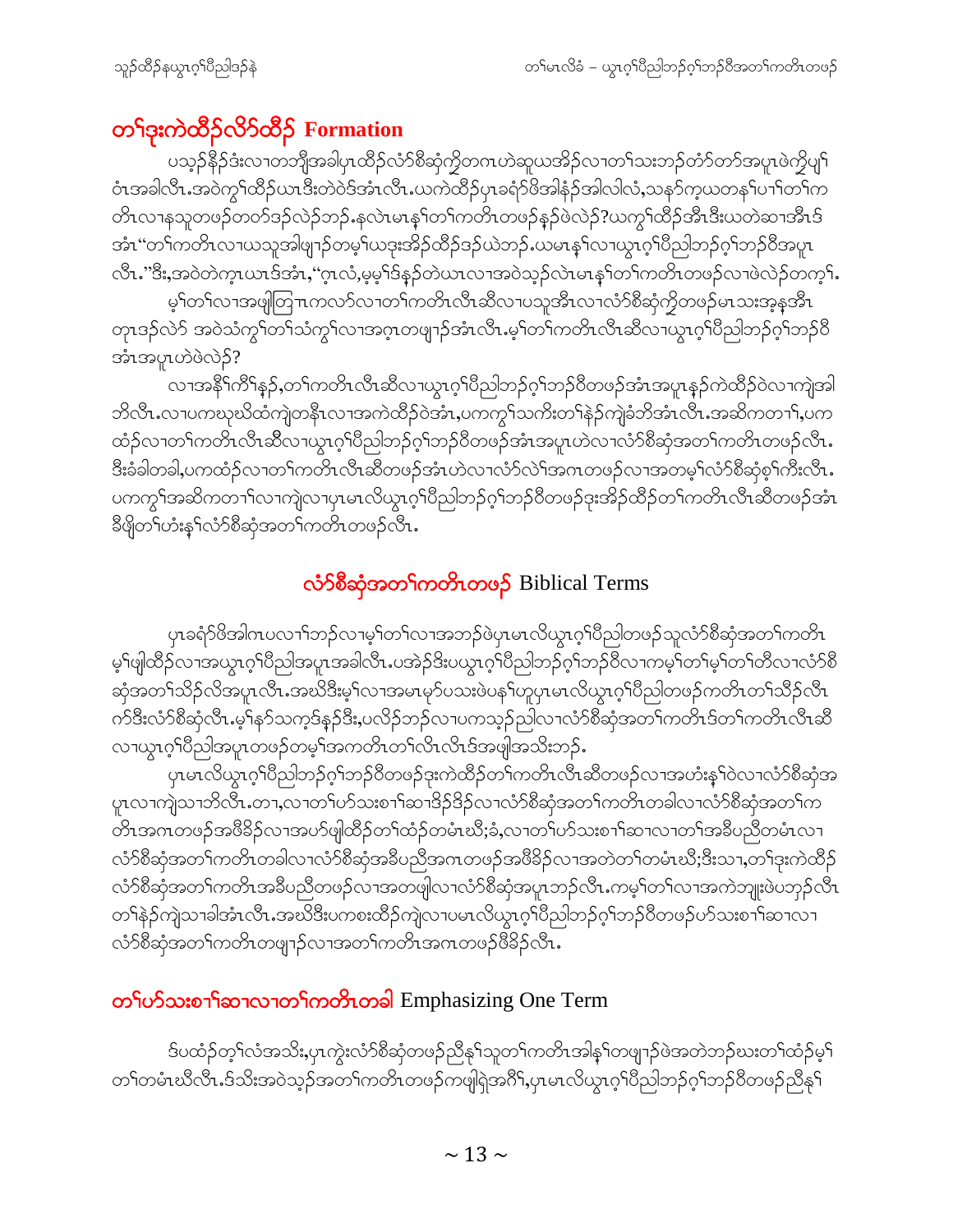ၰထၢတၫ်ကတိၤတဖျၢဉ်လၢအပာ်ဖျါတၫ်ထံဉ်တမံၤလၢလံာ်စီဆုံအပူၤဒ်အမှၢ်တၫ်ကတိၤလိၤဆိ,ဒီးအဝဲသ့ဉ်သူ တၫ်ကတိၤလိၤဆိအံၤလၢအတဘဉ်ဃးဒီးတၫ်ဂ္ၫ်အဂၤဘဉ်လီၤ.

ဒ်သိးပကတဲပွးတၫ်အံၤအခ်ီပညီနှဉ်,ပကကွ႑်သက်ိးတ႑်အဒိဘဉ်ဃးတ႑်စူ႑်တ႑်နှဉ်အတ႑်သိဉ်လိလ႑အ မ့်ၫတ႑်မၤက္ၤသးလၢအသိလိၤႉလၢယ္ပၤဂ့ဴၢိပိည္ပါဘဉ်ဂ့ဴၢဘဉ်ဝိအပူၤႇ''မ့္ပ်တ႑်မၤက္ၤသးလၢအသိ''မ့္ပ်တ႑်ကတိၤ တဖျာဉ်လာအတဲပွးယွာအတၫ်မာလာနိႝ်ာသးတၫ်အိဉ်မူအသိန္ဉာိတဉ်တၫ်ဟ့ဉ်လီၤအီၤဆူပုာတဂၤလီၤအဝဲအံၤတဲ ပ္မႈပုၤလၢတၫ်ဆီတလဲအသးမဲ့တမ့္ပါတ႑်ဆီတလဲလၢအဟံးန္ ါအလိ်ပြဲပုၤတဂၤဟးထိဉ်လၢတ႑်သံဒီးတ႑်ဒဲးဘးအ ပူးဆူတ<sup>၎</sup>အိဉ်မူအသီလၢခရံဉ်အပူၤလီၤ**.** 

တၫ်ကတိၤအါဖျာဉ်လၢလံာ်စီဆုံအပူၤတဲဘဉ်ဃးတ႑်ထံဉ်တမံၤအံၤလိၤႉတ႑်ကတိၤ''တ႑်မၤက္ၤသးလၢ အသိ"မ့<sup>ရ</sup>ဟူးလှဉ်အတ<sup>ရ</sup>ကတိၤလၢဘဉ်တ<sup>ရ</sup>ကျိုးထံက္πအိၤႇဟူးလ့ဉ်အတ<sup>ရ</sup>ကတိၤမ့<sup>ရ</sup>ဖဉ်လံဉ်ကွဲနစံဉ်ယၤလၢအ ဟဲဖျဲထိဉ်လၢလံာ်စိဆုံအသိတကတြှ့်အပူၤခံဘိုလီၤ.–တဘိုဖဲ မး၁၉း၂၈ ဒီးတဘိုဖဲ

လံာ်တံတူး၃း၅လီၤ.ဒီးလံာ်တံတူး၃း၅မှ<sup>၎</sup>တ႑်လိႝၤ်ထဲတတိၤလ႑လံာ်စီဆုံအပူၤဖဲ,''တ႑်မၤက္ၤသးလ႑အသိ"နၣ်ဘဉ် တၫ်သူအိၤလၫကျဲတဘိလၫအပာ်ဖျါထိဉ်တၫ်စးထိဉ်တၫ်အိဉ်မူအသိလၢခရံာ်အပူၤလီၤႉသနာ်က့တၫ်ထံဉ်တခါဃိ အံၤဘဉ်တၫ်ကွဲးအိၤလၢတ႑်ကတိၤအဖျာဉ်အဂၤစ့ၢ်ကီးလီၤႉအဒိန္ဉာ,လၢလံာ်ယိၤဟဉ်၃း၃ပထံဉ်နှၤ်ဟူးလ့ဉ်အ တၫ်ကတိၤက္ခဲနဉ်&ၤအၤနိသ႑ာန်လၢအဘဉ်တၫ်ကျိးထံအိၤဒ်ႇ''အိဉ်ဖျဲဉ်ကဒီးတစု''မ့တမ့်ၫ''အိဉ်ဖျဲဉ်လၢထး'',ဒီး လၢလံာ်,၁ပူးတရူး,ပထံဉ်နှၤ်ဟူးလှဉ်အတၤ်ကတိၤဟဉ်နဉ်ကဲ့ဉ်နဉ်&ၤညီနှၤ်ဘၤ်တၤ်ကျိုးထံအီၤလၤ''အိဉ်ဖျဲဉ်ကဒီး တစု"လီၤႉလၢလံာ်ယၤကိ5်ား၁၈အပူၤႇတၫ်ကတိၤအဖဉ်ခုဉ်ယံၤ&ၤလၢအခ်ဳပညီမ့ှ်ါဝဲ"ဒုးအိဉ်ဖျဲဉ်"မ့တမ့ှ်"ဟဲစိဉ် ဃိၤ"လိၤ.ဒိးလံာ်အဖူးစူး၂း၁၀သူတၫ်ကတိၤစံးဝာ်စိၤအခ်ီပညီမှ႑်"တ့လိၤ"နဉ်လိၤ.လၢလံာ်ကလၤတံ၆း၁၅အပူၤ တၫ်ကတိၤတၫ်မၤက္ၤသးလၢအသိဘဉ်တၫ်သူစ့ၫ်ကီးအီၤဒ်အမ့ၢ်တၫ်ကတိၤခဉ်အံဉ်နံဉ်ခံးထ်စံးမ့တမ့ၫ်"တၫ်တဲ့အ သို့ အိုးလ၊အဲ့ဖုံး စူးငုံး၂၄အပူၤခဉ်ယ်နိုးစ်အဲ့ဉ်န်ထိၤဖိုးစ်မှတမှ1် "နိ<sup>ု</sup>ခိုအသိ" လီၤ.

တၫ်ကတိၤအါဖျာဉ်မ့ၢ်တဲတၫ်ထံဉ်တမံၤဃိဘဉ်ဆဉ်ႇပုၤမၤလိယ္ဇၤဂ့ၢ်ပိညါဘဉ်ဂ့ၢ်ဘဉ်ဝိတဖဉ်သူဝဲတၫ်က တိၤလၢအမ့္ပ်ာတ႑်ဂ္ဂါခ်ိဉ်တိလၢအမ့္ပ်ဴ"တ႑်မၤက္၊သးလၢအသီ"လီၤ.လံာ်စီဆုံအတ႑်ကတိၤတဖျာဉ်အံၤဘဉ် တၫၳဃုထၢသူအိၤလၢတ႑်ကတိၤအဂၤတဖဉ်အဖိခိဉ်ဒ်သိႏကဖျဲရဲရှဲဒီးပန႑်ပၫၢိအိၤယိယိဖိကသ့အဂိၢိလိၤ.

#### တြပ်သိသးစ႑်ာဆ႑လ႑တ႑်အခ်ဳပညီတခါဃိ Emphasizing One Meaning

အါန1်တ1်ဟ်သးစၢါဆၫလၢလံာ်စီဆုံအတ1်ကတိၤတဖျၫဉ်လၢအ၈ၤတဖဉ်အဖိခိဉ်နဉ်,ပုၤမၤလိယ္လၤဂ့ါပိ ညါဘဉ်ဂုၤ်ဘဉ်ဝိတဖဉ်ဒုးကဲထိဉ်တၤ်ကတိၤလီၤဆီတဖဉ်ခ်ိဖြုတၤ်ဟ်အသးစၢၤ်ဆၢလၢတၤ်အခ်ိပညိတခါလၢလံာ် စီဆုံအတၫ်ကတိၤတဖျၫဉ်လၫတၫ်အခ်ဳပညီအဂၤအဖီခိဉ်လီၤ.

ဒ်ပထံဉ်ဘဉ်တ့်လံအသိး,ပုၤလၢအကွဲးလံာ်စိဆုံတဖဉ်ညှိနှၤ်သူတၤ်ကတိၤတခါဃီလၢအခ်ိဳပညှိအိဉ်အါ ကလုာ်လီၤႉကျဲတဘိလၢပှၤမၤလိယ္ပၤဂ့ၢ်ပိညါဘဉ်ဂ့ၢ်ဘဉ်ဝိတဖဉ်ဂုာ်ကျဲးစၫးဟးဆုံးတ႑်သဘံဉ်ဘုဉ်လၢတ႑်အိဉ် သးဒ်အံၤအပူၤမ့္ပ်ာပ်္ကလားစ႑္ပါဆ႑လ႑လုံဉစ္စဆုံအခ်ဳပ္ဥ၀သခါလ႑တပ္ပါတလုံ႕လက္ရွိဥအပ္လုပ္ရွာအပါတ ဖဉ်အဖိခိဉ်လီၤ.

ပုၤမၤလိယ္လၤဂ့်ၢပီညါဘဉ်ဂ့်ၢဘဉ်၀ီလၢပနၥ်န္ ၢ်သ့ကိႏၵၤသ့ဉ်ညါထွဲတ႑်ကတိၤလၢအမ့်ၫ်ဒံဉ်ခါ&ၤညီ နှၤ်တၤ်ကျိုးထံအိၤလၫ''မၤတိမၤလိ''မ့တမ့ၤ်''တၤ်ဟ်တိဟ်လိၤႇ''ဒီးဘဉ်တၤ်သူအိၤလၤကျဲအါဘိလၤလံာ်စိဆုံအ သိတကတြူၫ်အပူၤလီၤႉ ဒ်ပထံဉ်ဘဉ်တ့ၫ်လံလၢတ႑်မၤလိတခါအံၤအပူၤ, အဝဲအံၤဘဉ်ဃးဒီးတ႑်ထံဉ်လၢအလီၤ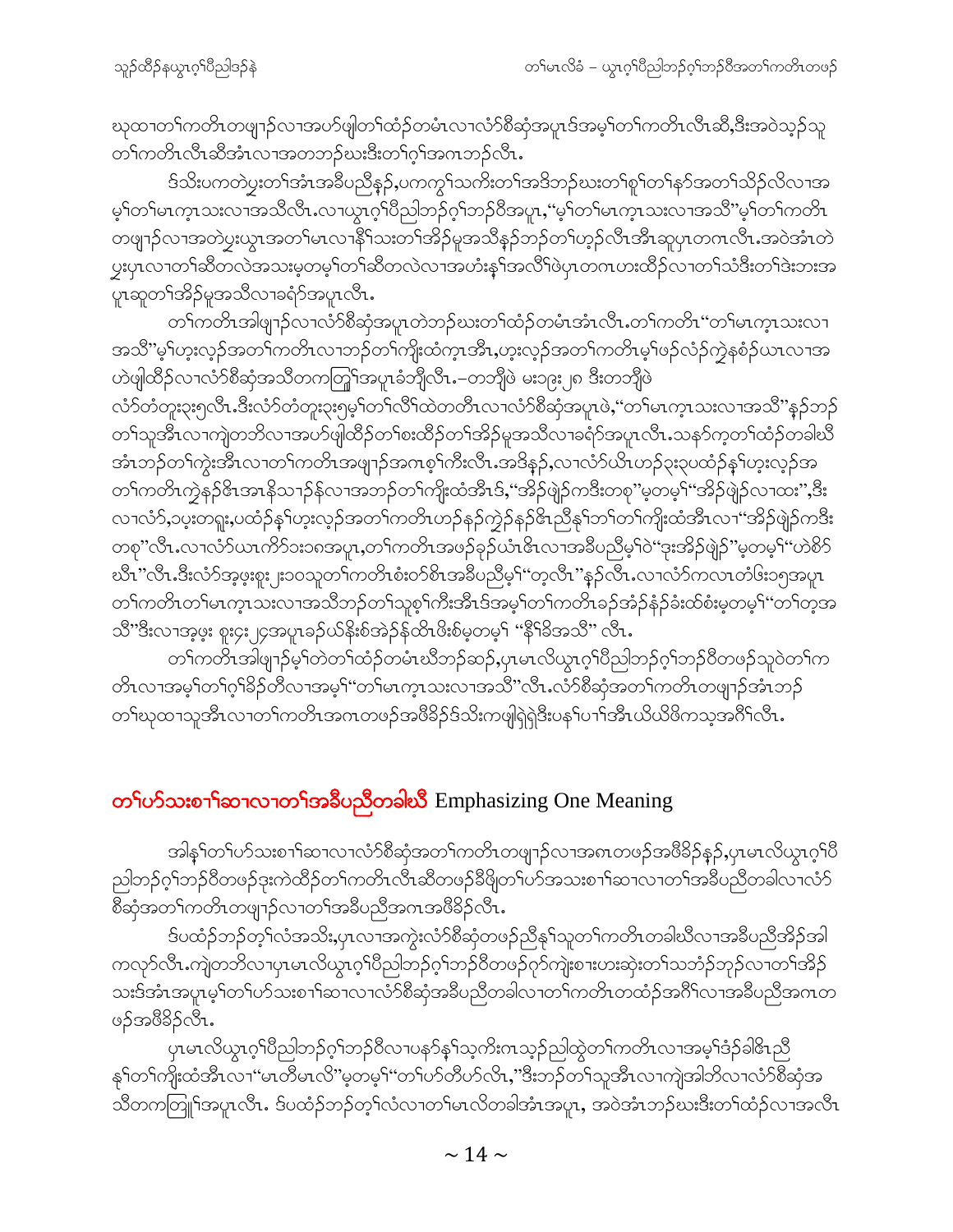ဆီလိ5်သးခံမံၤလိၤႉလၢလံ5်ရိမ့ၤ၃း၂ဂအပူၤ,တ႑်ပာ်တီဟ်လိၤအံၤဘဉ်ဃးဒီးတ႑်ပာ်တီဟ်လိၤပုၤဒီဖျိထဲတ႑်န5်, သန>်က့လၫလံာ်ယၤကိ5၂း၂၄ အပူၤ,အဝဲအုဉ်အသးမ့ၢ်တမ့ၢ်ကရှဲပွးတၫ်အံၤလၢတၫ်ပာ်တီဟ်လိၤလၢတၫ်နာ် အံၤဟဲခ်ီဖျိလၢတ႑်နာ်နဉ်လီး.

ပထံဉ်မုံလ<sup>ှ</sup>တ<sup>်</sup>ကဲထိဉ်အသးဒ်လဲဉ်ဖဲပုၤမၤလိဝဲယွၤဂ့<sup>၎</sup>ပိညါဘဉ်ဂ့<sup>၎</sup>ဘဉ်ဝိတဖဉ်ညီနှ<sup>၎</sup>သူတ႑်ကတိၤတ<sup>၎</sup> ဟ်တီဟ်လိၤလၢကျဲ့ခံဘိလၢာ်အံၤအဂိၢ်လိၤ.အဝဲသူဉ်မှၢ်ဘဉ်တၫ်သံကွၢ်အိၤ, "ပုၤတဂၤန္ဉာ်ဘဉ်တၫ်ဟ်တီဟ်လိၤ အီၤဒ်လဲဉ်?"ပုၤတဂၤကစံးဆၢဝဲ",ပုၤတဂၤန္ဉဉဘဉ်တ႑်ဟ်တီဟ်လိၤအီၤဒီဖျိလၢတ႑်နှာ်တမံၤ&ၤဒီးတမ့ၤ်ဘဉ်လၢ တၫ်မၤဘဉ် ပုံဘဉ်ဆဉ်ပုံ၊အဂၤတကကတဲဝဲ, မုံပုတကလ၂်လ၂်လ၊အဘဉ်တ႑်ပာ်တီဟ်လိၤအီၤန္ဉာ်ကဲအသးခ်ီဖြို အတ<sup>ျ</sup>မၤဒဉ်ဝဲဒီးတမ့<sup>ရ</sup>ဘဉ်ထဲတ<sup>ျ</sup>နှာ်<sup>ပွ</sup>ောဉ်."ယွၤဂ့ၢိပိညါအတၢ်ကတိၤသကိးဒ်အံၤတကလှာ်တယံာ်ဘဉ်ကကဲ ထိဉ်တ႑်လၫအမၤဘံဘူပတ႑်ဆိကမိဉ်ဆိကမးလိၤ**.** 

ကျဲတဘိလၢပုၤမၤလိယ္ပၤဂ့ါပီညါဘဉ်ဂ့ါဘဉ်၀ိတဖဉ်ဟးဆဲုးတၤ်လၢအမၤဘံဘူတၤ်အံၤမ့ါအဝဲသ့ဉ်တရံး ဃီၤဆူတၫ်ကတိၤလီၤဆီလၢအမ့ၢ်ဴ'တၫ်ပာ်တီဟ်လိၤ''ဒီဖျိတၢ်ပာ်သးလၢလံာ်စီဆုံအခ်ီပညီတဖဉ်လၢတၢ်ကတိၤ ဒံဉ်ခါ&လၢတၫ်အခီပညီအဂၤအဖိခိဉ်လီၤႉလၢပကစံးဆၢက္ၤတၫ်သံကွၤ်လၢအကမဉ်လၢရိမဲခဲးသလုံးအတၤ် သိဉ်လိအပူၤအဂိ်း,ပုၤထိဒါခဲးသလ့းတဖဉ်ဟ့ဉ်အတ႑်သးစ႑ာ်ဆၤလၤတ႑်ဟ်တိဟ်လိၤအခ်ီပညီလၤအမ့႑်ဝဲ''တ႑် အၫၣဴလီၤတူၫ်လိ်ာတ႑်ပာ်တီဟ်လိၤပုၤ"လီၤ.တ႑်ပာ်တီဟ်လိၤအံၤဟံးန္1်အလိၤ်လ႑တ႑်ဘျုးတ႑်ဖှိဉ်ထဲတမံၤ&ၤ အပူၤ,နီဖျိတౕ)နဉ်ဒီးတဟ်ဃှာ်ဒီးတౕါမၤဘဉ်လီၤ.အဃိသတးဒီး,ဖဲပုၤဟဲလီၤစ႑ၤလၢပုၤထိဒါခဲးကလူးဖိတဖဉ်သူ တၫ်ကတိၤ "တၫ်ပာ်တီပာ်လိၤ "လၢအပာ်ဃှာ်ဒီးတၫ်အကံၤ်အလဲနဉ်,အဝဲအံၤပာ်ဝဲအခ်ီပညီဒ်နဉ်လိၤ.

အဃိဒီးပထံဉ်လၢပုၤမၤလိယ္မၤဂ့်္ဂါ၀ိညါဘဉ်ဂ့်္ဂဘဉ်၀ိတဖဉ်မၤန႑ၤက္ဂံာ်တ႑်သဘံဉ်ဘုဉ်အံၤနိဖျိလၢတၤ်အ ခ်ီပညီလၫအတဒ်သိးလိ5်သးလ႑လံ5်စီဆုံအါပူၤအကျါႇအဝဲသ့ဉ်ဟ့ဉ်အတ႑်သးစ႑ါဆ႑ထဲဆူတ႑်အခ်ဳပညီထဲတ ခါ&ၤလၢတၫ်ကတိၤတဖျၫဉ်အဖိခိဉ်အဃိလီၤႉတ႑်ဃုထၢအံၤဟ္ဥတ႑်အလှၤ်အပ္ၤလၢတၤ်ကတိၤလီၤဆီအပူၤ ी.

အါန1်တ1်ဟ်သးလၢတ1်ကတိၤတဖျၢဉ်မှတမ့ါ်အခ်ဳပညီတခါနဉ်,ပုၤမၤလိယ္ဂၤဂ့ါပီညါဘဉ်ဂ့ါဘဉ်၀ီတဖဉ် ဒုးကဲထိဉ်တၫ်ကတိၤလီၤဆီလၢလံာ်စိဆုံအတ႑်ကတိၤအပူၤခ်ိဖျိတ႑်ဒုးကဲထိဉ်တ႑်အခ်ိပညီအသိလၢလံာ်စိဆုံအ .<br>တၫ်ကတိၤအပူၤလီၤႉလၢတၫ်ကတိၤအဂၤတဖျၢဉ်နဉ်,အဝဲသ့ဉ်သူလံာ်စီဆုံအတၫ်ကတိၤတဖဉ်လၢအတဘဉ်တ႑် သူအီၤလၢလံာ်စီဆုံအပူၤနီတဘိုုဘဉ်လီၤ.

#### **ဒုး**ကဲထိ**ဉ်တ<sup>ှ</sup>အခ်ဳပညီအသီတဖဉ်** Creating New Meaning

တၫ်အဒိလၫပုၤအါကသူဉ်ညါဘဉ်ဃးတ႑်ဒုးကဲထိဉ်တ႑်အခ်ဳပညီအသိလ႑လံဉ်စီဆုံအတ႑်ကတိၤမ့္ပ်ယွၤ ဂ့ါ်ပီညါအတါကတိၤလီၤဆီလၢအမ့ါ,"တၫ်ဘျုးတၫ်ဖှိဉ်အတၫ်အၫဉ်လီၤအီလီၤ"လီၤ.တၫ်ကတိၤအံၤဘဉ်တၫ်သူ အီၤလၢပုၤထိဒါခဲးသလူးဖိအတ႑်ဟဲလိၤစ႑ာလၢအတဲဖျါထိဉ်ယွၤအတ႑်ရလိဉ်မှာ်လိဉ်ဒီးအပုၤဂိ႑်မှ1်,တမ့႑်ထဲလ႑ လံာ်စီဆုံအသိတကကြူ်အပူၤဘဉ်, မ့မ့္ပ်တခ်ီလၢလံာ်စီဆုံအတၤ်စံဉ်စိၤတဲစိၤခဲလၢာ်အပူၤ, စးထိဉ်လၢတၤ်လီၤ ကမဉ်တုၤလၢခရံဉ်အတ႑်ဟဲက္ၤကဒီးတဘိုပုဲၤဒီးအလၤကပီၤလီၤႉအဝဲအံၤမ့္ပ်ံသဒၢမှၤ်လၢအက႑ာဃာ်တ႑်ထံဉ် တဖဉ်လၢယ္ပၤအတၫ်အၫဉ်လီၤအိလီၤ.စးထိဉ်လၢတၫ်လီၤလၢတၫ်ဒဲးဘးအပူၤ,ယွၤအတ႑်အၫဉ်လီၤဒီးစီၤနိအၤ, စီၤအာဘြၤဟဉ်,စီၤမိၤရ္ဒ,စီၤဒၤဝံးဒီးကစ1်ခရံဉ်လီၤ. ပကကနဉ်သကိးဝဲးစ်မ့ထ႑ဉ်အတၤ်အ႑ာ်လီၤဘဉ်ဃးတၤ်နဉ် အတ<sup>၎</sup>ကတိၤဘဉ်ဃးတ<sup>၎</sup>ဘျုးတ<sup>၎</sup>ဖိုဉ်လၢအဖျိဖဲအဆၢ<sup>8</sup>ဉ် ၇း၃–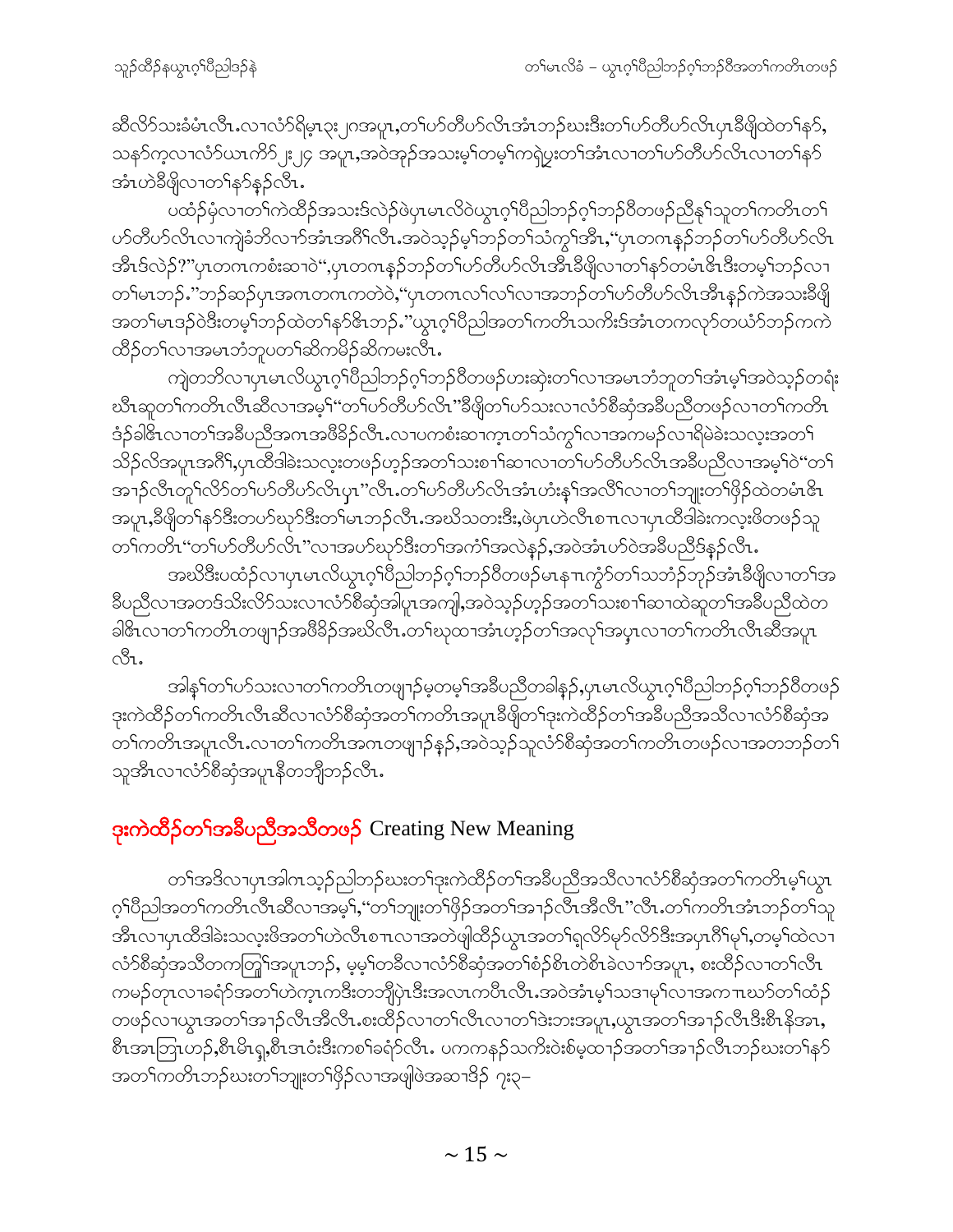ပုၤကညီလ႑အတ႑်လီၤကမဉ်,ဒုးကဲထိဉ်အနီ်ါကစ႑်ဒဉ်ဝဲလ႑မှုတသူခ်ိဖျိတ႑်အ႑ာ်လီၤအိလီၤလ႑အဘဉ် ဃးဒီးတ ်မၤတဖဉ်,ကစ ်အနီ်ကစ ်ဒဉ်ဝဲလ ၊တ ်သူဉ်မံသးမှာ်ဒုးအိဉ်ထိဉ်တ ်အ ၢဉ်လီၤခံခါတခါ,ပညီ နဂ်ကိုးအီၤလၢတ႑်အ႑ာ်လီၤအီလီၤဘဉ်ဃးတ႑်ဘူးတ႑်ဖိုဉ်,ဖဲအဝဲဟုဉ်သးကညီၤတ႑်မူဆူပုၤတ႑်အဲးဘး .<br>&လၫတ႑်သဘျအပူၤ ဒီးတ႑်အှဉ်က္ဥအိဉ်က္ဥအိဉ်က္ဥလ႑ယ္ပဉ်ရှူးခရံဉ်အပူ႑လို႕

ပကဟ်သူဉ်ဟ်သးလၢတၫ်အၫဉ်လီၤအီလီၤအံၤတတဲပုၤလၢတၫ်တိတၫ်လိၤလီၤလီၤဆီဆီ''တၫ်အၫဉ်လီၤ အီလီၤဘဉ်ဃးတၫ်ဘျုးတၫ်ဖိုဉ်"အံၤအိဉ်လၢလံာ်စီဆုံအပူၤဘဉ်လီၤႉခဲအံၤမ့ၢ်တၫ်လၢအဖျံရဲရှဲလၢတၫ်ကတိၤတ ဖဉ်ဒ်"တၫ်အၫဉ်လီၤအီလီၤ"ဒီး"တၫ်ဘျုးတၫ်ဖှိဉ်"မ့ၢ်လံာ်စီဆှံအတၫ်ကတိၤႇဘဉ်ဆဉ်အဝဲသ့ဉ်တမ့ၢ်တၫ်ကတိၤ လၢပဟ်ဖိုဉ်အီၤတဖျာဉ်ဃီအိဉ်ဒီးအခီပညီဒဉ်ဝဲလၢလံာ်စီဆုံအပူၤဘဉ် လၢတၢ်နဉ်အဃိ,တၢ်အၢဉ်လီၤအံၤတဲဝဲ လၢတၫ်အၫဉ်လီၤအီလီၤလၢအဘဉ်တၫ်ရဲဉ်လီၤအံၤႇ''ညီနုၤ်တၤ်ကိးအီၤလၢတၫ်အၫဉ်လီၤအီလီၤဘဉ်ဃးတၤ်ဘျုး တၫ်ဖိုဉ်"လီၤႉတၫ်ရှုလိ5်မှ5်လိ5်လၢပ႑်ကစ႑်ယွာဒီးဖိကစ႑်လၢအဖျါထိဉ်လၢလံ5်စီဆုံအတ႑်စံဉ်စိၤတဲစိၤအပူၤညီ နှၤ်ဘဉ်တၤ်ကိးအီၤလၢပုၤမၤလိယ္ဂၤဂ့ၤ်ပီညါတဖဉ်ႇဘဉ်ဆဉ်ဒီးတၤ်အခ်ီပညီအံၤတအိဉ်လၢလံာ်စီဆုံအပူၤဘဉ်ႉပုၤ မၤလိယ္မၤဂ့်္ဂါပီညါဘဉ်ဂ့်္ဂဘဉ်ဝီဒုးအိဉ်ထိဉ်တ်ကတိၤလီၤဆီတဖဉ်အံၤတဘျီဃီသူဝဲလံာ်စီဆုံအတၤ်ဟ်ဖျါလၢကျဲ အသီတဖဉ်လီၤ.ဒ်သိးကလီၤတံၲ်အဂိဵ််၊,တၢ်ထံဉ်ဘဉ်ဃးတၢ်ကတိၤႇ''တၢ်အၢဉ်လီၤအိလီၤဘဉ်ဃးတၢ်ဘျုးတၢ် ဖိုဉ်",အံၤမ့ါလံာ်စီဆုံအတၫ်ထံဉ်လီၤ.ပကထံဉ်ဘဉ်တၫ်ထံဉ်လၢအဘဉ်တၢ်ပာ်ဖိုဉ်အီၤတမံၤဃီလၢယ္ပၤအတ႑် အှဉ်က္ $\iota$ ဒီဉ်က္ $\iota$ အတၤ်မ $\iota$ လၢလံာ်စီဆုံအပူ $\iota,$ ဒီးတၤ်ပာ်ဖိုဉ်တမံ $\iota$ ဃီအံ $\iota$ အိဉ်ဒီးတၤ်ဘျူးတၤ်ဖိုဉ်ဒီးအတၤ်အၫဉ်လီ $\iota$ အီလီၤလီၤႉသန>်က့လံာ်စီဆုံတအိဉ်ဒီးတ႑်ကတိၤလၢတ႑်ထံဉ်အံၤအ<sup>88</sup>ခ််,အဃိဒီးပုၤမၤလိယ္ဂၤဂ့ၤ်ပီညါတဖဉ်ဒုး ကဲထိဉ်တၫ်ကတိၤတဖျာဉ်အံၤလၢကဟ်ဖျါထိဉ်တၫ်ထံဉ်တမံၤအံၤလီၤ.အဃိဒိး,ပထံဉ်လၢပုၤမၤလိယ္ဂၤဂ့ၢ်ပိညါဒုး ကဲထိဉ်တၫ်ကတိၤလီၤဆီတဖဉ်သူဝဲလံာ်စီဆုံအတ႑်ကတိၤလၢကျဲသၢဘိလီၤႉအဝဲသ့ဉ်ဟ်အသးစ႑ာ်ဆၢလၢလံာ် စီဆုံအတၫ်ကတိၤတဖျာဉ်လၢတၫ်ကတိၤအဂၤတဖဉ်အဖိ<sup>8</sup>ဉ်;အဝဲသ့ဉ်ဟ်အသးစၫ<sup>ှ</sup>ဆၢလၢတၫ်အခီပညီလၢ တၫ်ကတိၤတဖျာဉ်အဖိခိဉ်လၢတၫ်ကတိၤအခ်ီပညီအဂၤတဖဉ်အဖိခိဉ်;ဒီးအဝဲသ့ဉ်ဟ့ဉ်တၫ်အခီပညီအသိလၢ လံာ်စီဆုံအတ႑်ကတိၤအဂိ႑်လိၤႉလၢတ႑်အံၤအဃိႇပုၤမၤလိယ္စၤဂ့႑်ပိည္ပါဘဉ်ဂ့႑်ဘဉ်၀ိတဖဉ်ဃုထံဉ်န္ ါတ႑်လၢအ ဖျါရဲရဲလၫအတ႑်ကတိၤသကိႏဘဉ်ဃးခရံာ်ဖိအတ႑်နာ်အပူၤလီၤ.

ခဲအံၤပထံဉ်ယွၤဂုၤ်ပြီညါဘဉ်ဂုၤ်ဘဉ်ဝိဒုးကဲထိဉ်တၤ်ကတိၤလီၤဆီလၢလံာ်စီဆုံအပူၤဝံၤအလိၤ်ခံ,ပကတ ရံးဃီၤဆူကျဲခံဘိတဘိလၢအမ့္ပ်ာက္ပ်ားအိုဥထိဥယ္လ႑ဂ္န္က်ပြည္ပါအလံံ့ခ်ာပျဲျာဥဖဴးဒြဥတဖဥ္ဝလ်ိဳး ပုၤမၤလိယ္မ႑ဂ္န္က်ပြည္ပါ ဘဉ်ဂုၤ်ဘဉ်၀ိတဖဉ်ဟံးနှၤ်စ့ၤ်ကိုးအတၤ်ကတိၤလီၤဆိတဖဉ်လၤလံဉ်အကတဖဉ်အအိဉ်လၤတမ့ၤ်လံဉ်စီဆုံဘဉ် ್ಬಿ.

#### အ<mark>ါန<င်္ဂလိပ်စိဆုံအကျို</mark>ာ် Extra-Biblical Language

ထိဘိပကြားသ့ဉ်နိဉ်ထိဉ်လၢဒ်သိးပကမၤလၢပုဲၤတၫ်မၤလိဉ်ဖးဒိဉ်အင်္ဂါ,ခရံှာ်ဖိအပုၤမၤလိယ္ဂၤဂ့ၢ်ပီညါ တဖဉ်ဘဉ်မၤလိန္5်လၢကဘဉ်ကတိၤသကိႏတ5်ဒီးတ5်ဆဲးတ5်လၤလၢအလီၤဆီလိ5်သးတဖဉ်ဖဲအသိဉ်လိခရံာ်ဖိ အတ<sup>ျ</sup>မာလိတဖဉ်ဖဲအဝဲသ့ဉ်အိဉ်တပူၤလ႑်လ႑်လီၤ.လၢတ႑်အံၤအဃိပ႑်လၢပျ႑ာတဖဉ်ညီနု<sup>၎</sup>ပာ်ဖျါအတ႑်ထံဉ်ဒ် ဖျဲးထိဉ်အတၫ်ကတိၤတၫ်နှၤ်ပၢၢ်အသိး,ဒီးလၢတ႑်နှဉ်အဃိပုၤကူဉ်ဘဉ်ကူဉ်သူညီနှၤ်ဟ်ဖျါအနိံၤ်ကစၤ်ဒဉ်ဝဲအတ႑် ထံဉ်လၢအန†်ဘဉ်တ႑်ကတိၤလၢအဉ်ရံးစ်ထိဉ်ထဲလ်အအိဉ်လီၤ.ပုၤထီဒါခဲးသလ့းလၢအမၤလိယ္ဂၤဂ့ၤ်ပီညါဘဉ်ဂ့ၤ် ဘဉ်၀ီတဖဉ်စ့<sup>၎</sup>ကီးပိ၁်ဝဲကစ<sup>႑</sup>ရော်အတ<sup>၎</sup>မၤလိ၁်တဘျီဃီသူစ့<sup>၎</sup>ကီးတ႑်ကတိၤလၢအအါနှ<sup>၎</sup>လံာ်စီဆုံအတ႑်ကတိၤ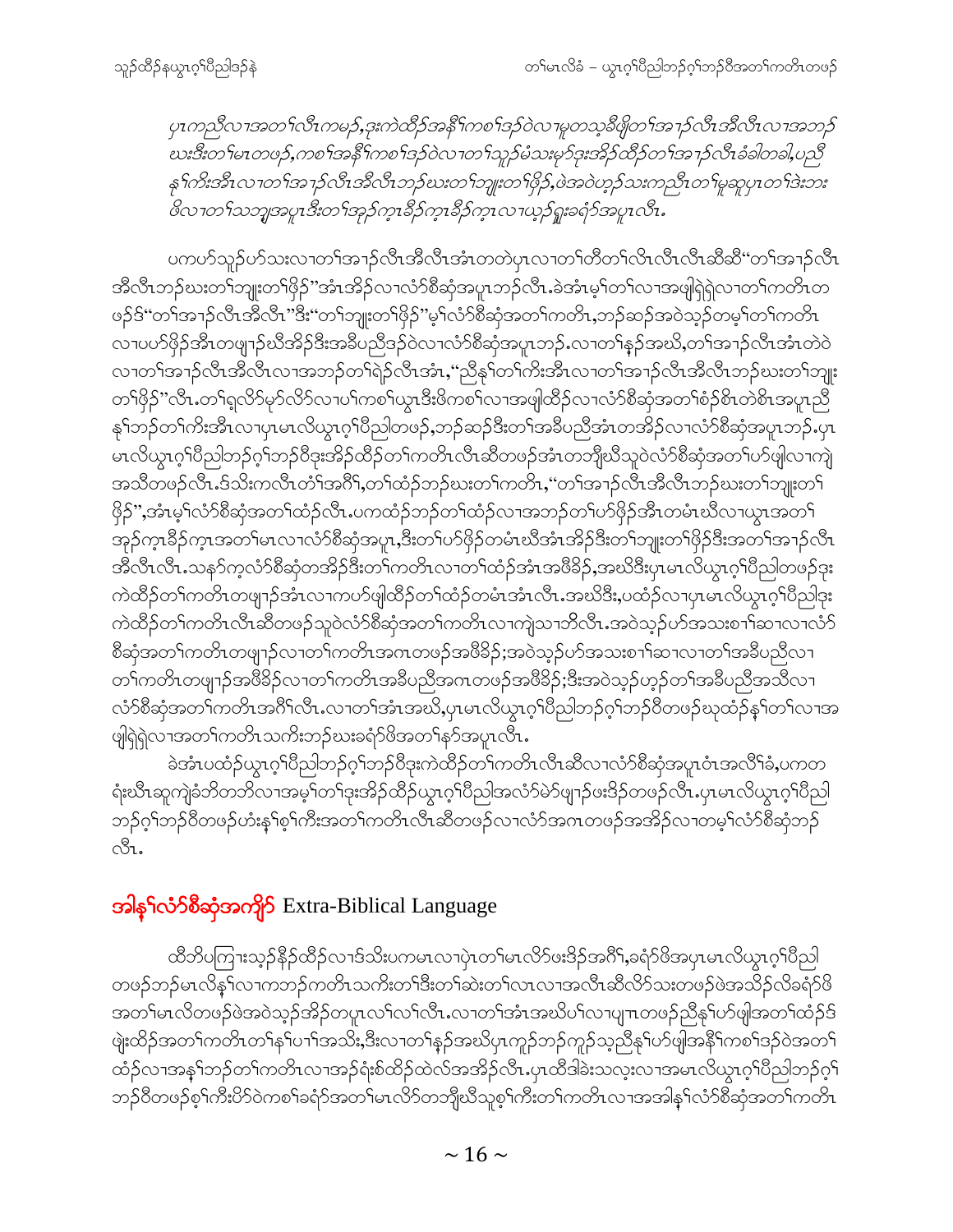တဖဉ်,နီဖျိလၫအသူဝဲတ႑်ကတိၤလီၤဆီလ႑အမ္နှ်တ႑်ကတိၤလ႑အပူၤက္ဂံဉ်မ္နှ်ဂူၤဒီးဃ့လိ႑်စ္နှ်ကိုးတ႑်ကတိၤလ႑ပ ထံဉ်လၢမှ1်မဆါတနံၤအံၤအတ႑်ဆဲးတ႑်လၤအပူၤလီၤ.

ပကထံဉ်ဘဉ်တၫ်ကတိၤလၢအအါန္1လံာ်စီဆုံအတ႑်ကတိၤလၢအဟဲဖျါထီဉ်လၢယွၤဂ္ဂၢိပိညါဘဉ်ဂုၤ်ဘဉ် ဗီၤအပူၤလၢကျဲအါဘိလီၤႇဘဉ်ဆဉ်ဂ္ၤလၢပကကွS်သကိႏတSဂ့်Sဉ်သ့ဉ်ထဲသၢမံၤလီၤႉတၢႇပုၤမၤလိယ္ဂၤဂ့S်ပိညါ ဘဉ်ဂ့ၢ်ဘဉ်၀ိတဖဉ်လှၤ်ဖိဝဲတၤ်ကတိၤလီၤဆီလၢအဝဲသူဉ်နှၤ်ဘဉ်ဝဲသူတဖဉ်လီၤ.ခံ,ပုၤမၤလိယ္ဂၤဂ့ၤ်ပိညါဘဉ်ဂူၤ ဘဉ်၀ိတဖဉ်ဒုးကဲထိဉ်တၫ်အခ်ိပညီအသိတဖဉ်ဆူလံာ်စိဆုံအတ႑်ကတိၤအဒိဉ်အယိာ်တဖဉ်ဒီးတ႑်ဘူဉ်တ႑်ဘါအ တၫ်ရှၫ်တ႑်နှာ်အတ႑်ကတိၤတဖဉ်လၢအအါနှၤ်လံာ်စီဆုံတက့ၤ်လီၤႉသၢႇအဝဲသ့ဉ်ညီနှၤ်ဟ်ဖိုဉ်လံာ်စီဆုံအတၤ်က တိၤအါန္1လံာ်စီဆုံတဲဝဲဘဉ်ဆဉ်ဃှာ်ဒီးလံာ်စီဆုံအတ႑်ပာ်သးလိၤ.ပကကွ ်အဆိကတ႑)ပုၤမၤလိယ္စၤဂ့်္ ပြီညါ ဘဉ်ဂ့ၢ်ဘဉ်၀ိတဖဉ်သူကျဲညီနှၤ်လၢတၤ်ကတိၤလၢအဝဲသ့ဉ်တဲဝဲလၢအတအိဉ်လၢလံာ်စီဆုံအပူၤဒ်လဲဉ်အဂ့ၤ် 031.

#### တ<sup>ှ</sup>ကတိၤလီးဆီလၢပညီနှ<sup>ှ</sup>တဲအိၤ Common Terminology

ဘဉ်သ့ဉ်သ့ဉ်ကျဲအယိယိဖိလ႑ပုၤမၤလိယ္မၤဂ့ౕၢပီညါဘဉ်ဂ့်ၤဘဉ်၀ီတဖဉ်ဟံးန်ၤ်တၤ်ကတိၤလ႑လံာ်စီဆုံအ ချာဒ်အဝဲသ့ဉ်ရဲပွးလံာ်စိဆုံအတ႑်သိဉ်လိတဖဉ်ခ်ီဖျိတ႑်လှ1်ဖိနှ1်တ႑်ကတိၤလ႑တ႑်လိြတ႑်ဆဲးတ႑်လၤလ႑အ အိဉ်လၢအဝဲသ့ဉ်အကျဲလီၤ.ခဲအံၤ,ဖဲပါသ့ဉ်လၢပျၤာအစိၤန္ဉာ်,တၢ်ကတိၤတဖဉ်အံၤဒီးအလံာ်ကျိၤတဖဉ်အံၤအါ တက္န္က်လြဲလ႑ဟူးလ္နဉ်အကျိဉ်,မ့္ပ်ကျိဉ်အခ်ိဳဉ်သူဉ်လ႑ခရံှာ်ဖိကူဉ်ဘဉ်ကူဉ်သူတဖဉ်သူဝဲဖဲမဲှာဒီၤထ႑ာ်ရှုနယ႑ၤအ တၫ်လိႝၤ်တဖဉ်ဖဲဆၤကတိႝၤ်အဝဲန္ဉာလိၤႉဖဲခဲးသလူးလၤပျ႑ာအစိၤန္ဥ်ႇကျိဉ်အခ်ိဉ်သူဉ်လၤပုၤခရံာ်ဖိသူဉ်တဖဉ်သူဝဲ မ့်ာလးတံဉ်အကျိဉ်လီၤႉလၢမု႞မဆါတနံၤအံၤတခ်ိဳႇခရံဉ်ဖိတဖဉ်သူတၤ်ကတိၤလီၤဆီလၢအဟဲလၢကျိဉ်အါကျိဉ်ဒီး တၫ်ဆဲးတၫ်လၤအါကလှာ်လၢခရံာ်ဖိအတ႑်ဘူဉ်တ႑်ဘါဒိဉ်စိအလိံၤလိၤ.

တၫ်အရှ3်ဉကတၫၢိလၢပသူတၫ်ကတိၤလီၤဆီလၢအအိဉ်လၢလံာ်စီဆုံအချာမ့ၢ်ဝဲတၫ်ကတိၤ''ယွၤသၢ ဂၤတဂၤဃီ"လီၤ.တၫ်ကတိၤ"ယ္ဇၤသၢဂၤတဂၤဃီ"ဟဲဖျါထိဉ်အဆိကတ႑်ဖဲခႉနုႉ၁၈၀အကပိဉ်ကပၤဖဲသံဉ်ဖိၤဖံ လံးစ်လၢအဉ်တံာ်အိာ်သူဟူးလှဉ်အတၫ်ကတိၤလၢအမှၫ်ဝဲထြံၤယးစ်လၢကတဲဖျါယွၤသၢဂၤလၢအမှ႑် ယွၤတဂၤဃီလီၤႉတၫ်ကတိၤအံၤလၢခံဘဉ်တၫ်ကျိုးထံအီၤလၢလးတ့ဉ်အကျိဉ်ဒ်ထြံနံဉ်ထးစ်အခ်ဳပညီ "တၫ်ပာ်ဖိုဉ် သၢဂၤမ္စ္သတ္မ္ပါသၢခါ"လိၤႇခဲ့အံၤတ႑်ကတိၤယ္ပၤသၢဂၤတဂၤဃိန္ဥ်တဖျါလၢလံၟစိဆုံအပူၤနိတတိၤဘဥ္ပ်ံႇတ႑်က တိၤအံၤတမ့ါစ့ါကီးတါကတိၤလၢအကီတလၢႇကူဉ်ဘဉ်ကူဉ်သ့ယိာ်ဒီးတါဘူဉ်တါဘါအတါဟ်ဖျိစ့ါကီးဘဉ်ႉ အဝဲအံၤမ့္ပ်ထဲတ႑်ကတိၤဖိလၢအမ့္ပ်တ႑်ယိယိဖိလၢအပာ်ဖျထိဉ်တ႑်ကတိၤသၢလိၤ. တဆီတဆီနဉ်တ႑်ကတိၤ လၢအအိဉ်လၢလံာ်စီဆုံအချาတဖျာဉ်အံၤကဲထိဉ်တၫ်ဘျာအခိဉ်တိလၢပုၤမၤလိယ္စၤဂ့ၫ်ပိညါတဖဉ်သူဝဲတ႑်မှု်တ႑် တိအတ႑်ကတိၤတဖျၫဉ်အံၤလၫကတဲဖျါထိဉ်လံာ်စိဆုံတဘျိတခ်ိဉ်ဟ်ဖျါယွၤဒ်သၢဒီးတဘျိတခ်ိဉ်ဟ်ဖျါယွၤဒ်တဂၤ အဃိလီၤ.ဒ်တၫ်အိဉ်ဖိုဉ်ခိဉ်န႑်လၢဘီးရိုးလၢခိဉ်စထဲးထံနိုးဘၢလ်တဲဝဲလၢ ခႉန ၃၈၁ အသိး–

ပ1,8ခ္ငါ,ဒီးသးစီဆုံမှ $\iota$ ယ္ဂၤတဂၤဃီအိဉ်ဒီးအစိကမိၤဒီးအကံ $\iota$ အစိ,အသူးအသုဉ်လ $\iota$ အကြ $\iota$ းဒိးန $\iota$ တ $\iota$ လၤကဗီၤထဲသိးသိးဒိုးအစိကမီၤဒိဉ်တုဉ်ပုံၤသိးသိးလၢအအိဉ်လီၤစိၤလိၤဃဉ်,လၢသၢကအပူၤလၢပုံၤ၀ဲ, မှတမှ ်လၢပုံၤလၢသၢကၤအပူၤလီၤ.

အပူၤက္ဂံာ်ဒီးခဲအံၤႇတၫ်အိဉ်ဖိုဉ်ဘဉ်ကွ႑်ဆ႑ာ်မဲာ်တ႑်သိဉ်လိသိလိလ႑အကမဉ်/တ႑်စူ႑်ကမဉ်နာ်ကမဉ် ဘဉ်ဃးတ႑်ရလိ၁်မု၁်လိ၁်လၢပ႑်,ဖိ,ဒီးသးစိဆုံအပူၤလီၤ.ပကပာ်ယိယိဖိ,ပှၤကရူၤ်ကရၢတနီၤဟ်အသးစ႑ာ်ဆၢအါ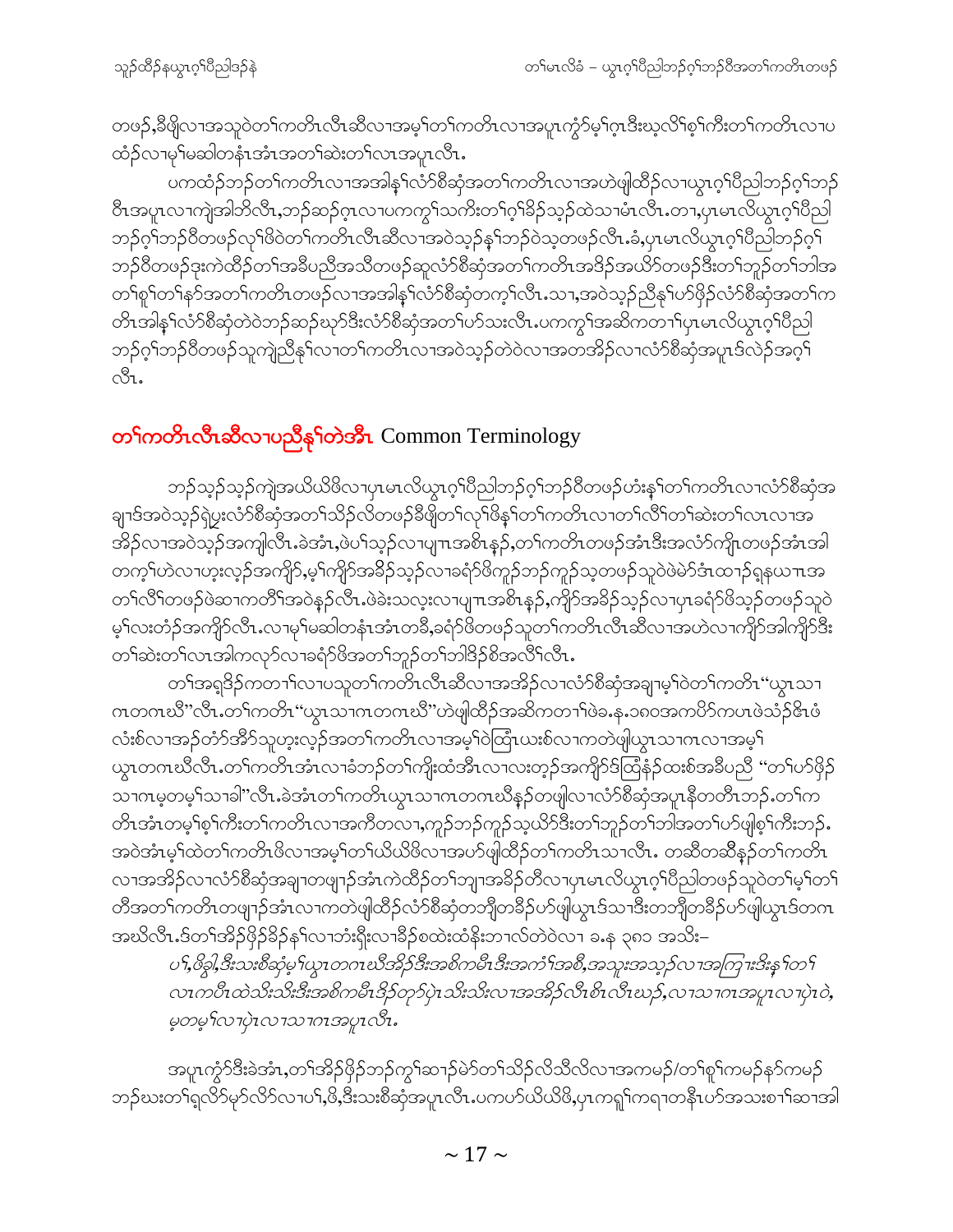တလၢပ1်,ဖိ,ဒီးသးစိဆုံဒ်အမှ္ကတ်ကမံၤဃိိ,ဖဲပုၤအဂၤတနိၤဟ်အသးစၢါဆၢတလၢလၢအတ႑်လိၤဆီလိ်ာအသး ी.

ဒ်သိးပကထံဉ်ဘဉ်လံာ်စီဆုံအတ႑်သိဉ်လိခဲလ႑ာ်ဘဉ်ဃးတ႑်တမံၤဃီဒီးတ႑်လီၤဆီလ႑ယ္မွာနှဉ်ႇခရံာ်ဖိ အိဉ်သိဉ်ဒီးစ်တဖဉ်သူတၫ်ကတိၤ"ယ္လၤသၢဂၤတဂၤဃိ"လၢအအိဉ်လၢလံာ်စီဆုံအချာဒ်အမှၢ်တၫ်ကတိၤလီၤဆီ လၫကဒုးသ့ဉ်ညါယွπမ့<sup>၎</sup>"သၫဂၤလၢအလၫပှဲၤ''သန>်က္"တဂၤဃီလၢတၫ်စိကမ်ိဳၤဒီးအကံၤ်အစီ''လီၤႉပသူတၤ်က တိၤလၢလံာ်စီဆုံအချာအံၤမၤစ႑ာပုၤဒ်သိးပကဟဲစိာ်တ႑်လၢအဒုးနဲဉ်ဖျါထိဉ်ပုၤတ႑်ဂူရဲရဲလီၤႉယ္နာမ္ ယွာသၢဂၤ တဂၤဃိလီၤ.

လၢခံတတိၤႇပုၤမၤလိယ္မၤဂ့ါပီညါဘဉ်ဂ့ါဘဉ်၀ိတဖဉ်ဒုးအိဉ်ထိဉ်စ့ါကီးတၫ်အခ်ဳပညီလၢအသိလၢအမ့္ပါ တၫ်ကတိၤလၢလံာ်စီဆုံအချာလၢဘဉ်တၫ်သူအီၤလၢပှၤကူဉ်ဘဉ်ကူဉ်သ့လၢအတမ့ၢ်ခရံာ်ဖိတဖဉ်ဒီးတဘဉ်ဃး <u>ဒီး</u>တၫ်ရုၤ်တ႑်နှာ်အတၤ်ကတိၤသကိႏတဖဉ်လိၤႉအဝဲသ့ဉ်လုၤ်ဖိတၤ်ကတိၤတဖဉ်အံၤဒီးမၤသိထိဉ်အခီပညီတဖဉ်ဒ် သိးအဝဲသုဉ်ကမၤဘဉ်လိ5်ဖိးဒ္ဒအတ႑်ထံဉ်ဒီးရဲပွးခရံာ်ဖိအတ႑်သိဉ်လိသီလိလီၤ.

## တ<sup>ှ</sup>ကူဉ်သ့လၫအဒိဉ်အယိ5်ပီညါ့အတှကတို Philosophical Terminology

ခရံာ်<sup>ဖွ</sup>လၢအအိဉ်ဖျဲ့ဉ်ကဒီးတစုတဖဉ်ညီနှၤ်ထီဒါတၤ်ဖဲအဝဲသ့ဉ်ပလၢၤ်ဘဉ်လၢတၤ်ကတိၤအါဖျၤဉ်လၢ ယ္လာဂ္<sup>ရ</sup>ပိညါဘဉ်ဂ့<sup>ရ</sup>ဘဉ်ပိဟဲလ်ိဳၤစ႑ာလၢတ<sup>ရ</sup>ဘူဉ်တ<sup>ရ</sup>ဘါဒီးတ<sup>ရ</sup>ကူဉ်ဘဉ်ကူဉ်သ့အလံာ်လၢအတမ့်<sup>ရ</sup>လံာ်စိဆုံတ ဖဉ်လီၤႉအဃိဒီး,ပကြၢးပတု႒်ဒီးဟ့ဉ်ထိဉ်ပတ႑်ထံဉ်တခါမှတမှၤ်ခံခါလီၤႉပမ့ၢ်ပုံံπလၢပုၤကူဉ်ဘဉ်ကူဉ်သ့တဖဉ် ကဆုၫကမဉ်ပုၤလၫကျဲလၫအတဘဉ်ဖဲအသူတၫ်ကတိၤအဖျၫဉ်လၫအတအိဉ်လၫလံာ်စိဆုံအပူၤန္ဉာ်,ပတၫ်ပျံၤ ဘဉ်ဝဲလီၤႉအနိ<sup>၎</sup>ကိ်<sup>႖</sup>နဉ်ႇထိဘိပဘဉ်ပလိႝၤ်ပသးလၢတ႑်သိဉ်လိကမဉ်လၢအတမ့ၢ်ခရံာ်တ႑်သိဉ်လိတဖဉ်ဒ်သိးအ သုတအိဉ်လၢခရံာ်ဖိအယွာဂ္ုံပိညါအပူၤတဂူၤလီၤႉသနာ်က္ႇတကတိိၢဃိဳႇပုၤမၤလိယွာဂ္ုံပိညါဘဉ်ဂ္ုံဘဉ်၀ိတ ဖဉ်ပာ်လံာ်စီဆုံဒ်စံဉ်ညီဉ်ကွိဉ်ဒိဉ်တှာ်အသိးဒီး,တၢ်ကူဉ်ဘဉ်ကူဉ်သွဒီးတၢ်ဘူဉ်တၢ်ဘါတၢ်ထံဉ်လၢအထိလၢအိဉ် လာလံာ်စိဆုံအချာတဖဉ်ကဲထိဉ်တၢ်ဘျုးတ<sup>၎</sup>ဖိုဉ်သလီး

တၫ်အဒိတမံၤလၢအဘဉ်ဃးဒီးတၫ်ဂ့ၢ်အံၤန္ဉာ်ပကထံဉ်ဘဉ်လၢလံာ်မၤတ႑် ၁၇ အပူၤလီၤႉ အဝဲအံၤမ့႑် လံာ်စီဆုံအဆၢလၢပုၤအါကသူဉ်ညါဖဲစီၤပီလူးကတိၤတၫ်ဒီးပုၤဂိၢ်မှၫ်လၢအအိဉ်လၢအ့ပံၤကူၤရူလၢ၀ှၫ်အၤသုဉ်အ ပူၤလီၤႉလၢအတၫ်ကတိၤတတိၤအပူၤႇစီၤပီလူးသူဝဲဟူးလ့ဉ်အပုၤကူဉ်ဘဉ်ကူဉ်သ့လၢအကွဲးထါတဖဉ်အတၫ်က တိၤလီၤ.ပကကနဉ်သကိဴးဖဲအဝဲတဲလၢလံာ်မၤတၫ်အပူၤ၁၇း၂၈–၂၉–

ဒ်ပ္1မ1ထါလ 1သုကျါတနိ1နိ1စံးဝဲအသိ:,"အဂ္ဂါဒ်အံ1,အစ 11အသွဲဉ်,မှ ါစ္ ါကီးပု1သွဉ်အံ1,ပဝဲ.မ1သးဒ် နှဉ်ဒီးမှ'ါပမ္ ါယွၤအစ႑ာအသွဲဉ်ဒီး,တဂူာဆိကမိဉ်လ႑ယွၤလီၤဂဉ်ထူဖိၤလွဲဖိၤ,ဒီးလ႑ါဖိၤလ့ဖိၤလ႑ပုၤက ညီစိုးပျာဝဲလၢအစုသ္ဒမီးအကူဉ်တ႑်သူအသိးနည်ဘဉ်–(မၤတ႑် ၁၇း၂၈–၂၉)

တၫ်ကတိၤလၫအဖျိဖဲအံၤ"အစπအသွဲဉ်မ့ှရစ်ကြီးပုၤ,ပဝဲ"ဘဉ်တ႑်သူတဲ့၂လံအီၤလၢဟူးလ့ဉ်အပုၤကွဲး ထါခံဂၤလၢအကွဲးလံာ်လၢဆၢကတိႝၤ်တဒ်သိးလိာ်အသးဘဉ်လီၤႉ–ချံသံးစ်ဒီးအဉ်ရဉ်ထၢးစ်လီၤႉသနာ်က့စီၤပီလူး ကတိၤဝဲလံာ်တၫ်ကတိၤဒ်အနိ<sup>၎</sup>ကစၫ်အတၫ်ကတိၤအသိးလၢတၫ်သးခူတလ့ဉ်,ဖဲအဆၢဖိ<sub>ု</sub>၉–"မၤသးဒ်နဉ်ဒီး,မ့<sup>၎</sup> ပမ့္ပ်ကားအစ႑ာအသွဲဉ်ဒီး…"ခဲအံၤႇပကထံဉ်ဘဉ်လၢချံသံးစ်ဒီးအဉ်ရဉ်ထၢးစ်ကတိၤတၫ်ဘဉ်ဃးကစၢ်စူၤအားစ် အဂ္န္ လ႑အမ္န္အျပားလုံဥအကစ႑်လ႑အမံၤဟူသဉ်ဖျံႇလ႑အတမ္န္အယ္မွာလ႑ပလံာ်စီဆုံအပူၤဘဉ်လိၤ.ဘဉ်ဆဉ်ဒီး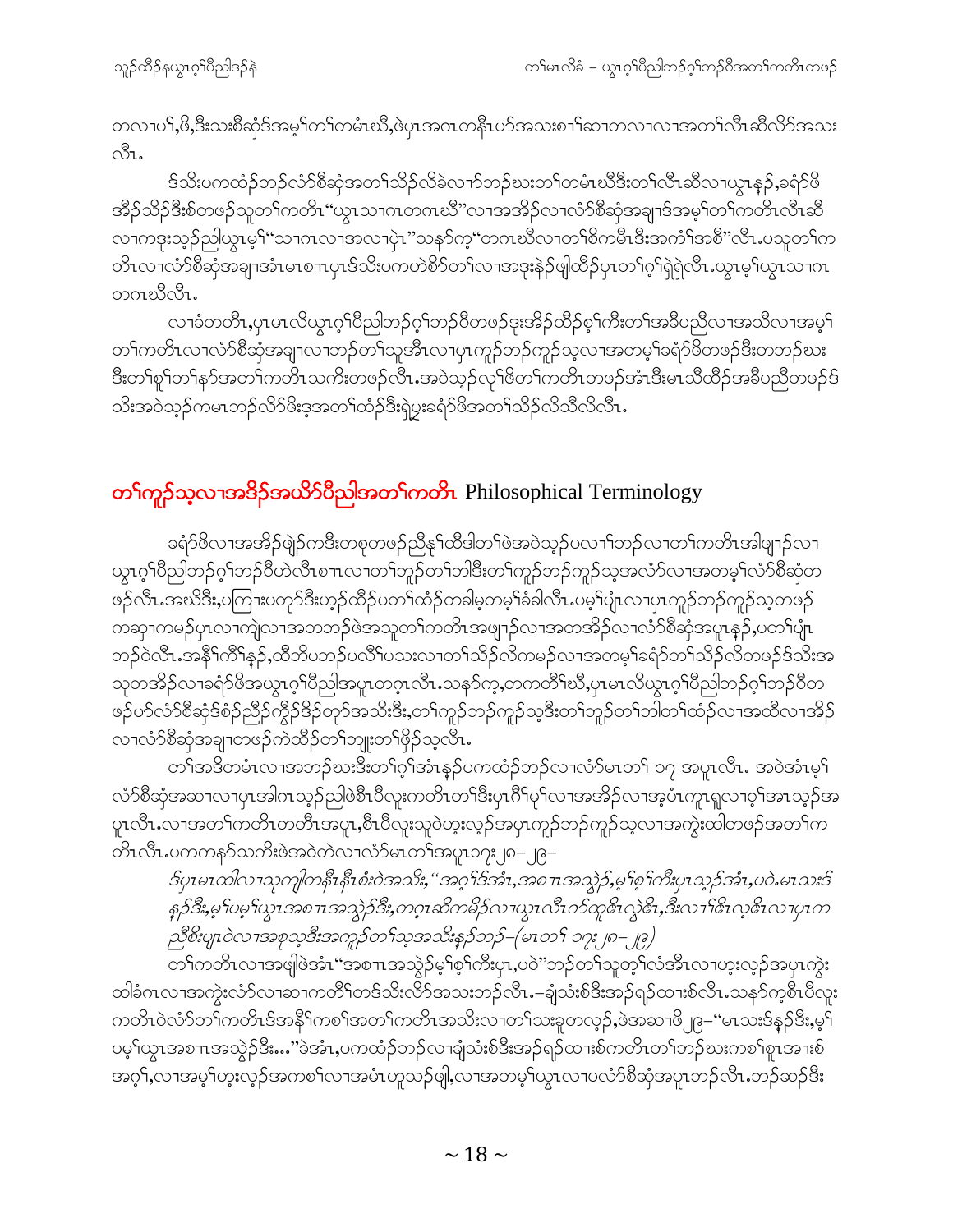စီၤပီလူးဟ့ဉ်တ<sup>၎</sup>ကတိၤလၢဟူးလ့ဉ်အပှၤကွဲးထါတဖဉ်သူဝဲဒ်အကဲခရံာ်ဖိအခ်ီပညီအသိး<sub>•</sub>အခ်ီပညီဟ်ဝဲဒ်ခရံာ်ဖိအ ကစၫ်ယွၤႇဒီးတမ့ၫ်စူၤအၢးစ်ဘဉ်ႇမ့မ့ၫ်တခ်ီကစၫ်ယွၤလၢအတဲ့လိၤပုၤကညီလိၤႉ

ပိ5်ထွဲထိဉ်စီၤပီလူးအဒိအတဲ5်နဉ်,ပုၤမၤလိယ္ဂၤဂ့ၢ်ပိညါဘဉ်ဂ့ၢ်ဘဉ်၀ိတဖဉ်လှၢ်ဖိစ့ၢ်ကီးပုၤလၢအတမ့ၢ် ခရံာ်<sup>8</sup>တဖဉ်အတ<sup>်</sup>ကတိၤလၢပထံဉ်ဘဉ်လၢတၫ်ဘူဉ်တၫ်ဘါ်ဒီးတၫ်ကူဉ်ဘဉ်ကူဉ်သွလၢအထိတဖဉ်အပူး,ဖဲအဝဲ သ္၄်ပာ်ကဲဝဲဒ်အမ္SလံာစီဆုံအတSကတိၤတခါလီၤ.

တၫ်အကတိႝၤ်လၢပတိၫ်နိၵိုအိၤဖဲပုၤမၤလိယ္ဂၤဂ့ၢ်ပီညါတဖဉ်မၤဒ်စီၤပီလူးအသိးန္ဉာိဖျံဖဲတ႑်သိဉ်လိဘဉ် ဃးခရံာ်အဂ္ဂါမှတမ့<sup>ရ</sup>"ခရံးစ်ထိဉ်လိဉ်က္ဉံဉ်"လီၤ.ပကနဉ်သက်ိဳးတ<sup>ရ်</sup>အိဉ်ဖှိဉ်အတ<sup>ရ</sup>စံးဆၫက္ၤတၢ်တိၤဂ့ၢ်လိာဘဉ် ဃးခရံှာ်ဖဲတၫ်အိဉ်ဖိုဉ်သက်းဖဲခဲ့လ်စံဉ်ဒိဖဲခႉနႇ၄၅၁နံဉ်လီၤႉဖဲနဉ်ပဖးဘဉ်ဒ်အံၤ–

(ခရံဉ်မှ1)ယွπနိ1နိ1,ဒီးပုπကညီနိ1နိ1…လၢအဘဉ်တ1်တိ1နိဉ်အီၤလၢနှဆ႑ာခံခါ,လၢပတလိုဉ်သးဒ္ဒဒိ လၢအပူး,လၢအတဆိသလဲ,လၢအတလိံးမု $\hat{}$ လိံးဖႏႇလၢအတအိဉ်လိံးဖူးဘဉ်;တ႑်လီးဆီလိ်ာသူးလၢနှ ဆ႑ာ်အံၤကျဲလ႑အကမၤလိၤဖးတ႑်တမံၤဃိနဉ်တအိဉ်နိတမံၤႇသနၥ်က္ခအသကဲးပဝးလိၤဆိလ႑နဆ႑ာ အံၤဟံးဃာ်ဒီးဟဲကဲတ ်ာပမံၤဃိလ ၊အမ္ ၊်ပုၤတဂၤဃိဒီးတ ၊်မူတခါဃိ,တမ္ ၊်ဒ်တ ၊်အက္ခအဓိမ္စတမ္ ၊်တ ၊် လီးပးလိ5်လၢခံဂၤဘဉ်လီး.

တၫ်ကွဲးတခါအံၤရဲပွးပုၤလၢခရံာ်လၢတၫ်ကတိၤအပူၤလီၤဆီဒီးတၫ်ကတိၤလီၤဆီလၢအအိဉ်လၢလံာ်စီဆုံ အပူၤလီၤႉတၫ်ထံဉ်လိာ်တဘိုုအံၤဟဲစိ9်နှ5်တၫ်ဂ့ၢ်လၢအအိဉ်လၢလံ9်စီဆုံအချာဒီးတဲဘဉ်ဃးခရံ9်အန္**ဆ**႑ာ်တ ဖဉ်လီၤ.တၫ်ထံဉ်လိာ်အံၤတဲစ့ၫ်ကီးဝဲလၢခရံာ်အန္**ဆၫှာ်လီၤဆိ,မ့**်ၢ"တၫ်လၢအတဘံဘူဘဉ်"အဝဲသု့ဉ်တမ့ၢ်တ႑် လၢအလီၤဆီလိာ်အသး,မ့<sup>၎</sup>"တၫ်လၢအတဆီသလဲ,"ဘဉ်ဆဉ်အ၀ဲသုဉ်လၢခရံာ်အပူၤမ့<sup>၎</sup>"နိ<sup>ု</sup>တကဃီ,မ့<sup>၎</sup>"တ႑် လၢအတလိၤဖးလိ်ာအသး,လၢအတဘဉ်တၫ်ထုးဖးအိၤဘဉ်"လိၤ.အနိ<sup>႖</sup>ကိႝ႖န္ၟၣ,တ႑်ကတိၤ"နိႝႝၤကစ႑်"လၢအ ဘဉ်တၫ်သူအိၤလၢတၫ်အိဉ်သးဖဲအံၤ,ဘဉ်သ့ဉ်သ့ဉ်တၫ်ကဟံးန<sup>ှ</sup>ါဆိအိၤတၫ်ကတိၤလၢအဘဉ်ဃးဒီးထံကိ်ၢတ႑် သိဉ်တၫ်သိလၢဆၢကတိႝၤ်ဖဲနဉ်လၢအသူ"နိ<sup>႖</sup>ကစ<sup>႖်</sup>"တဂၤလၢပုၤတဂၤဂ့ၤတဂၤဂ့ၤအထံဖိကိႝ<sup>႖်ဖွ</sup>လံာ်အုဉ်သးအပူၤ  $\mathcal{S}_1$ .

တၫ်ကတိၤဒ်အံၤအသိးတမ့ၢ်အဟဲလ႑လံာ်စီဆုံအပူၤဘဉ်ႇသနာ်က့မ့ၢ်တ႑်မ့ၢ်တ႑်တိလ႑အအိဉ်လ႑လံာ် စိဆုံအပူၤလီၤ.ဒီးမ့<sup>ရ</sup>တ႑်လၢအလိ႑်အိဉ်လ႑ပကတဲသက်ိးဒီးတ႑်အိဉ်ဖိုဉ်အတ႑်သိဉ်လိဘဉ်ဃးဒီးခရံာ်လ႑အဘဉ် လၫအတီ၀ဲလိၤ၀ဲလိၤ*.* 

လၫသၫတိၤတတိၤနဉ်,ပှၤမၤလိယ္ပၤဂ့ౕၢိပိညါဘဉ်ဂ့ౕၢဘဉ်၀ိတဖဉ်ပာ်ဖိုဉ်လံာ်စီဆုံဒီးတၤ်ကတိၤလၢအအိဉ် လၢလံာ်စီဆုံအပူၤတဖဉ်ဒ်သိးကဒုးကဲထိဉ်အတ႑်ကတိၤလီၤဆီတဖဉ်လီၤ.

## တ<sup>ှ</sup>ပ>်ဖိုဉ်ဃုာ်တ<sup>ှ</sup>ကတိုၤ Combined Terminology

တၫ်ပာ်ဖှိဉ်ဃုာ်တၫ်ကတိၤဒ်အံၤတကလုာ်ဟဲကဲထိဉ်အသးလၫကျဲအါဘိႇတနိၱၤနီၤဖျိလီၤတံၢိဒိဉ်နှၤ်အဂၤ တက့်) ဘဉ်ဆဉ်တ<sup>ြ</sup>အဒိလၢအဖျိရဲပကထံဉ်နှ<sup>ရ်အြီ</sup>းလၢတၫ်သိဉ်လိဘဉ်ဃးတၫ်မၤစိဆုံထိဉ်နဉ်လီၤ.ဒ်ပကထံဉ် ဘဉ်တ့််လံလၢတ်မၤလိအံၤအပူၤ,တၢ်ကတိၤတၢ်မၤစီဆုံထိဉ်နဉ်တၢ်သူအိၤလၢကျဲအါဘိလၢလံာ်စီဆုံအသိတ ကတြူ်အပူၤလီၤႉ တၫ်သူအိၤကျဲတဖဉ်အံၤဒုးအိဉ်ထိဉ်တၫ်အခွဲးလၢကဟ်ဖိုဉ်တၫ်ကတိၤတၫ်မၤစီဆုံထိဉ်လၢအ အိဉ်လၢလံာ်စီဆုံအပူၤဒီးတ႑်ကတိၤလၢအတဲဖျါအါထိဉ်တ႑်အမံၤလၢအတအိဉ်လၢလံာ်စီဆုံအပူၤဘဉ်လီၤ.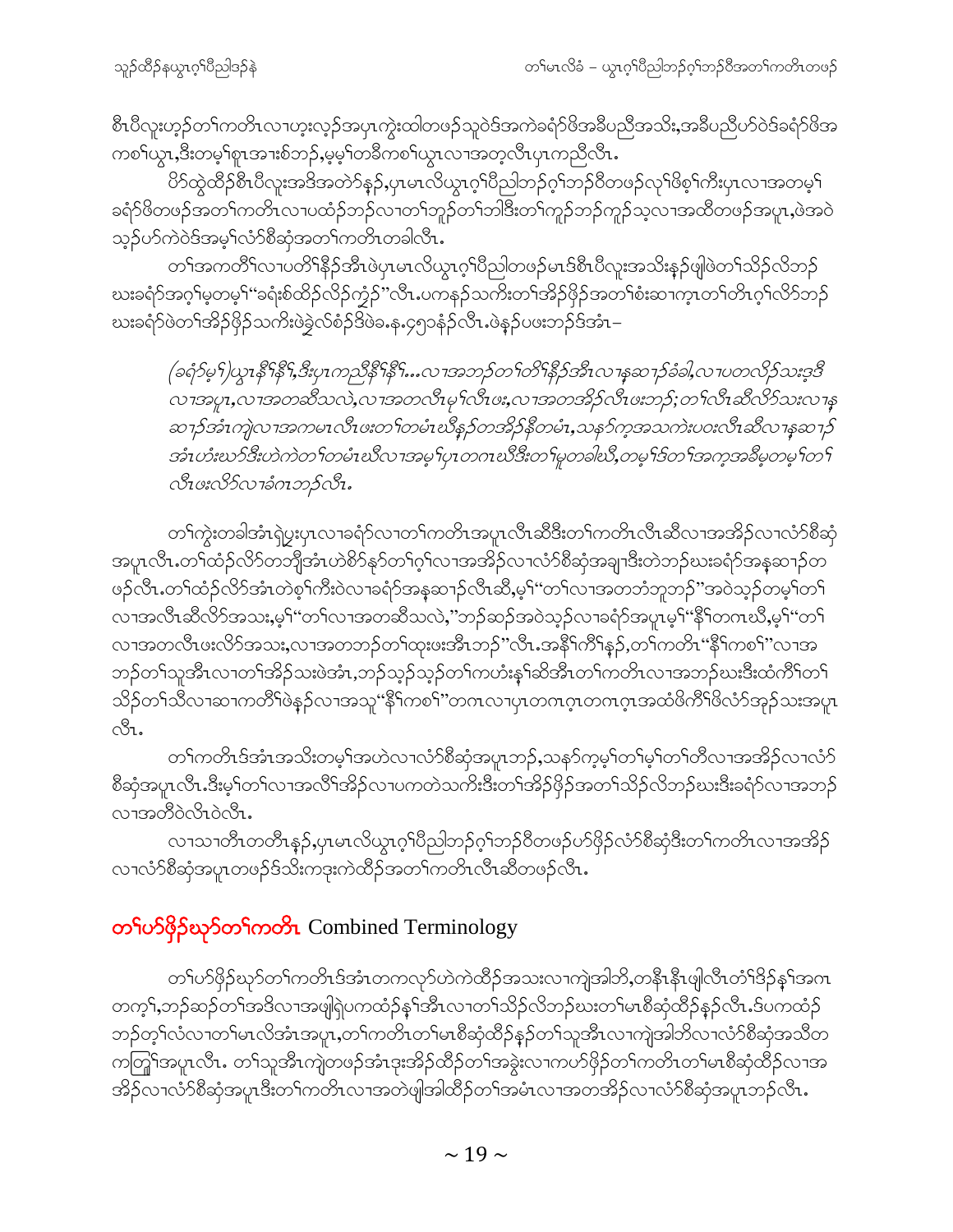လၫအဆိကတၫ်တတိၤန္ဉာ်ႇပထံဉ်နှၤ်လၫ၁ကရံဉ်သူး၆း၁၁တၤ်ကတိၤလၢအမၤတၤ်ဟဉ်ကံဉ်ယၤစိၤလၢအခ်ဳပညီ တဲဖျါတၫ်ဆီသလဲလၢအဟဲလၢပုၤတဂၤအအိဉ်ဖဲအဝဲစူၫ်က္ၤနှာ်က္ၤခရံာ်အခါလီၤ.လၢခံတိၤတတိၤ,ပထံဉ် နှ်လာ၁သူးစၤလနံ၄း၃သူဝဲတౕါကတိၤမၤတၢ်ဟဉ်ကံဉ်ယၤစိၤလၢအခ်ဳပညီမှ်ၤတၫ်ဒိဉ်ထိဉ်တပယူဉ်ဃီလၢတၢ်စိ ဆှံအပူၤဒ်ခရံာ်<sup>ဖွ</sup>တဖဉ်ကဘဉ်လဲၤဒီဖျိလၢအတ<sup>၎</sup>အိဉ်မူကိႏနံၤဒဲးအပူၤလိၤ<sup>့</sup>

ပုၤမၤလိယ္မၤဂ့ౕၢပဵညါဘဉ်ဂ့ౕၢဘဉ်၀ီတဖဉ်တဲရဲပွးအါထိဉ်ပုၤလၢတၤ်ကတိၤတၤ်မၤစီမၤဆုံထိဉ်ခဵိဖျိအတၤ်တဲ ဘဉ်ဃးတၫ်မၤစီဆုံထိဉ်အကလှာ်တဖဉ်လီၤ.အဝဲသ့ဉ်တဲဝဲလၢတၫ်မၤစီဆုံထိဉ်ဟဲကဲထိဉ်အသးဖဲပှၤတဂၤစူၫ်က္ၤ နဉ်က္ၤတၫ်သီသိအခါန္ဉာိတၫက်ိဳးအီၤလၫ''တၫ်မၤစီဆုံထိဉ်လၢအလီၤတံၢ်ဂၢၢ်ကျπ'', လၢအပာ်ဖှိဉ်ဃုာ်တၫ်က တိၤလၢလံာ်စိဆုံအချาလၢအမ့<sup>၎</sup>"တ႑်လီၤတံ႑်ဂၢၤ်ကျπ"ဃုာ်ဒီးလံာ်စိဆုံအတ႑်ကတိၤ,''တ႑်မၤစိဆုံထိဉ်"လၢက ဒုးနှၤ်ပၢၤ်ပုၤလၢတၤ်မၤစီဆုံထိဉ်ဒ်အံၤတကလုာ်ကဲအသးထဲတဘိုဒြီးလၢကိႏကတိၤ်ဒဲးအဂိ်ၤ,ဒီးတၤ်အံၤသုးပုၤတ ဂၤလၢကအိဉ်လၢလံာ်စီဆုံအပူၤ,လၢအလီၤဖးဒီးဟိဉ်ခိဉ်ဒီးတ႑်မၤစီဆုံအီၤလၢယ္ပၤလီၤ.တ႑်ကတိၤ,''တ႑်မၤစီမၤ ဆှံလၢအဒိဉ်ထိဉ်တပယူာ်ဃီ"ဘဉ်တ႑်သူအီၤလၢကတဲဖျါႇတ႑်လဲၤနီဖျိတပယူာ်ဃီလၢတ႑်ဒိဉ်ထိဉ်လၢတ႑်စီဆုံ အပူၤ,ဒိဉ်ထိဉ်လၢတၫ်လိၤဖးဒီးဟိဉ်ခိဉ်ဒီးတၫ်မၤစီဆုံဟဲလၢယ္ပၤလၢအမၤအသးလၢတၫ်အိဉ်မူဒီတစိၤလီၤ.လၢ တ<sup>႐</sup>ဂ္ဂါအံၤအ<sup>88</sup>ဉ်,တါကတိၤ,''တါမၤစီဆုံထိဉ်''ဟဲလၢလံာ်စီဆုံအပူၤဘဉ်ဆဉ်,တါကတိၤ,''တ<sup>၎ဌ</sup>ဉ်ထိဉ်လဲၤထိ "လၢအတအိဉ်လၢလံာ်စီဆုံအပူၤဘဉ်ႉဒ်ပဆိကမိဉ်ထံဉ်မှံသ့အသိးႇတၫ်ပာ်ဖှိဉ်ဃုာ်တ႑်ကတိၤတဖဉ်အံၤကဲထိဉ်' တၫ်ဘူးတၫ်ဖိုဉ်<sup>ဌ</sup>ဉ်မးလီၤ.လၢပကတဲတ႑်ကတိၤတ႑်မၤစီမၤဆုံထိဉ်အလိၤ်တ႑်အကဲၤ်အလဲဒ်အမ္ါာတ႑်ကတိၤ လၢပတဲတ့်ၫ်တဖဉ်မာစπပုာဒ်သိးပကနှၤ်ပၢၢိရဲထိဉ်တ႑်လၢပုာမာလိယွာဂ့ၤ်ပီညါတဖဉ်ပာ်အခီပညီဒ်လဲဉ်လီာ.တ႑် ကတိၤတဖဉ်အံၤမၤစၤၤအဝဲသ့ဉ်ဒ်သိးကနိၤဖးတ႑်သူတ႑်ကတိၤ''တ႑်မၤစီဆုံထိဉ်''လ႑ကျဲအါဘိလ႑လံာ်စိဆုံအ  $\varphi$ z $\mathcal{S}_1$ .

အဃိဒီးပထံဉ်လၢယ္ဂၤဂ့ၫ်ပိညါဘဉ်ဂ့ၫ်ဘဉ်၀ိဒုးကဲထိဉ်တ႑်ကတိၤလီၤဆိတဖဉ်လၢကျဲခံဘိလီၤ.အဝဲသ့ဉ် ဟံးန5်တ5်ကတိၤတဖဉ်အံၤလၢလံာ်စိဆုံအပူၤႇဒိီးအဝဲသ့ဉ်ဟံးန5်စ့5်ကိီးတ5်ကတိၤတဖဉ်လၢလံာ်စိဆုံအချာလီၤႉ လၢတၫ်အံၤအဃိပုၤမၤလိယ္ဇၤဂ့ၫ်ပီညါဘဉ်ဂ့ၫ်ဘဉ်၀ိတဖဉ်ဒုးအိဉ်ထိဉ်တ႑်ကတိၤလီၤဆီတဖဉ်လၢကရဲပွးအတ႑် ကတိၤသကိးဒီးကဲထိဉ်စ့<sup>၎</sup>ကိဳးတ႑်သူဉ်ထိဉ်အခ်ိဉ်ထံးလၢကဘိုထိဉ်ယွπဂ့<sup>၎</sup>ပိညါဘဉ်ဂ့<sup>၎</sup>ဘဉ်ဝီလီၤႉ

ခဲအံၤပထံဉ်နှၤ်တ႑်သိဉ်လိဆိဘဉ်ဃးတ႑်ကတိၤလီၤဆီလၢတ႑်မၤလိယ္ဇၤဂ္ฺါပီညါဘဉ်ဂ္႑်ာဘဉ်ဝီအပူၤ,ဒီးပ ထံဉ်ဘဉ်အဝဲသ့ဉ်တ႑်ဒုးအိဉ်ထိဉ်အီၤဒ်လဲဉ်ဝံၤႇပကတရံးဃီၤဆူပတ႑်ဂ္ဂါခိဉ်တိသၢခါတခါတ႑်အလှ႑်အပ္ $\mathfrak{1}$ ဒီးတ႑် ဘဉ်ယိ9်တဖဉ်လၢတ႑်သူတ႑်ကတိၤလီၤဆီတဖဉ်အံၤအပူၤလီၤ.

# အလှ<sup>င်</sup>အပှၤဒီးတ<sup>ှ</sup>လီၤဘဉ်ယိဉ်တဖဉ် Values and Dangers

တၫ်ကတိၤအဖျာဉ်လီၤဆီဒီးအတၫ်အကျိၤလၢပထံဉ်လၢယ္ပၤဂ့ၢ်ပိညါဘဉ်ဂ့ၢ်ဘဉ်၀ိတဖဉ်အိဉ်ဒီးအတၫ်ကဲ ဘျုးကဲဖှိဉ်ဒီးအတ႑်တကဲဘျုးကဲဖှိဉ်လီၤႉတကတိႝၤ်အံၤလၢပတ႑်မၤလိအပူၤႇယနဉ်လၢသုဝဲအါကသုကအိဉ်ဒီးသု တၫ်ထံဉ်တၫ်ပလၢၫ်ဘဉ်လၢအဒ်သိးလိ်ာအသးဘဉ်ဃးတ႑်ကတိၤအဖျာဉ်လီၤဆီတဖဉ်လီၤႉသုဝဲတနိၤနိၤဘဉ် သူဉ်သူဉ်သုကတဲာ်ကတိၤသုသးလၫသုကမၤလိန္ ်တ႑်ဂ္ာ်အားအါအါႇဘဉ်ဆဉ်သုဝဲတနိၤဘဉ်သူဉ်သုဉ်သုကထံဉ် ဘဉ်တၫ်ကတိၤလၢအလီၤဆီတဖဉ်အံၤဘံဘူစု႑ာသၢတုၤဒဉ်လဲာ်ပမၤလိအီၤအဘျုးကအိဉ်တအိဉ်ဒဉ်လဲဉ်နဉ် လီၤ.ဂ္ၤလံ,ဒ်ပကထံဉ်အသိး,မ့<sup>၎</sup>တ႑်လၢအရုဒိဉ်လၢပတကြၢးထံဉ်ဒိဉ်မ့တမ့<sup>၎</sup>ထံဉ်ဆံးတလၢတ႑်ကတိၤလီၤဆီအ ကျဲလၢအအိဉ်လၢယ္လၤဂ့ါပီညါဘဉ်ဂ့ါဘဉ်၀ီအပူၤမၤစπပုၤကသ့ဒ်လဲဉ်ႉတၫ်ထံဉ်လၢအဘဉ်ဘိုးဘဉ်ဒါမ့ၢ်တ႑်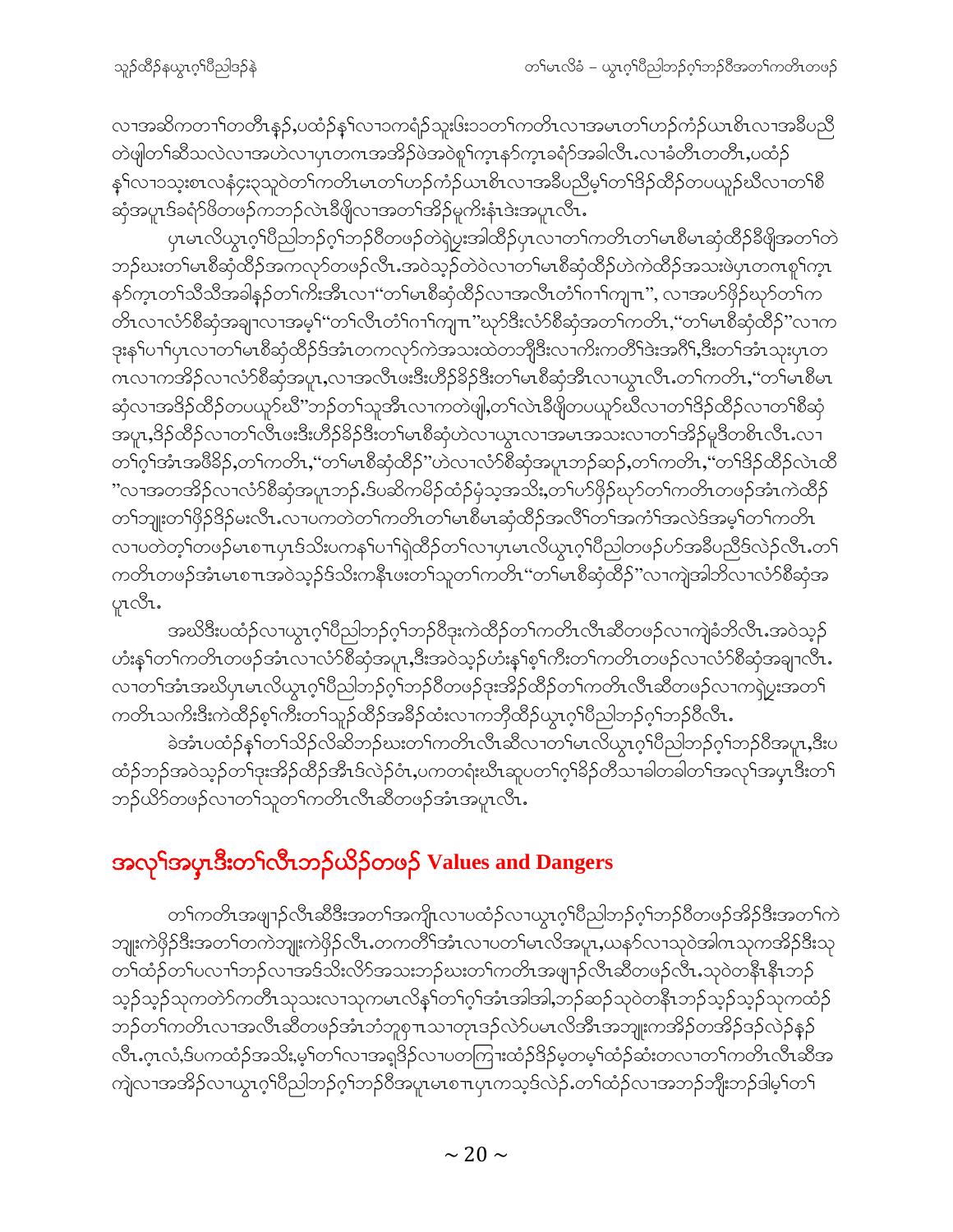ထံဉ်လၢတၫ်ကတိၤလီၤဆီအံၤအိဉ်ဒီးအတ႑်ဂ္ဂါဒီးအတ႑်လီၤတုဉ်လီၤကာ်ခ်ီဖျိလၢအဝဲသုဉ်ဒုးနဲဉ်ဖျဲတ႑်ကဲဘူူးကဲ ဖိုဉ်ဒီးတၫ်တကဲဘျုးကဲဖိုဉ်လၢအရှဒိဉ်တဖဉ်လီၤႉ

လၢပကၰဃိထံတၫ်ဂ့ၫ်အံၤႇပက္ဂ႑်သကိႏတ႑်ကတိၤလီၤဆီလၢယ္ပၤဂ့ၫ်ပီညါဘဉ်ဂ့ၫ်ဘဉ်ဝီအပူၤႇတ႑်လၢ အဘဉ်ဃးဒီးတၫ်ဂ့ၢိဖးဒိဉ်သၢမံၤလၢတ႑်သူဉ်ထိဉ်ခရံဉ်ဖိယွၤဂ့ၢ်ပီညါအဂ်ီၫလီၤႉလၢတ႑်မၤလိအဂၤအပူၤပဟ့ဉ် ကူဉ်လၢကစၫ်ယွာဟ့ဉ်လီာပုာကျဲသၢဘိလၢပုာခရံှာ်ဖိအဂိ်ါလၢတ႑်သူဉ်ညါတ႑်လီဉ်ဖျဲလီၤဆီဒီးတ႑်လီဉ်ဖျဲလၢ ပုၤအါဂၤသ့ဉ်ညါသ့လီၤႉပန1်ပ႑)တ1်လိဉ်ဖျါလီၤဆိ8ိဖျိတ1်မၤလိလံာ်စီဆုံတဆ႑ဘဉ်တဆ႑တဖျ႑ဉ်ဘဉ်တဖျ႑ဉ် လီၤတံႝၤလီၤဆဲး,မ့ါတါမၤစ႑ာလၢအရှ3ဉ်လၢပကသူဉ်ထိဉ်ခရံာ်ဖိအယွာၤဂ့ါပီညါလီၤ.အါနဉ်အအံၤကစါယွၤကိး ပုၤလၢပကဟံးနှၤ်တ႑်ကဲဘျုးလၢတ႑်လိဉ်ဖျါလၢပုၤအါဂၤထံဉ်သ့ခ်ိဖျိတ႑်မၤခံခါလီၤ.ပဟ္ဉဉ်တ႑်သးစ႑ာ်ဆ႑ဆူတ႑် လိဉ်ဖျါလၫပုၤအါဂၤထံဉ်သ့ခ်ိဖျိတ႑်ရှလိဉ်မှာ်လိဉ်ဒီးပပုၤတဝၢ,တ႑်မၤလိန္ ၊်တ႑်လ႑တဂၤဒီးတဂၤအအိဉ်, လီၤဆီ ဒဉ်တ႑်လၢခရံဉ်ဖိအဂၤတဖဉ်အအိဉ်လီၤ.ဒီးပဟ့ဉ်တ႑်သးစ႑ာ်ဆၢဆူတ႑်ထံဉ်အရှုဒိဉ်လၢအဂၤတခါလၢအမှ႑် တၫ်လိဉ်ဖျါလၫပှၤအါဂၤထံဉ်သ့ဒိီဖျိတ႑်သးစ႑ာ်ဆ႑လ႑ခရံဉ်ဖိအတ႑်အိဉ်မူႇပနိ႑်ကစ႑်အတ႑်လဲၤဒီဖျိလ႑တ႑်အိဉ် မူလၢခရံာ်အဂ်ိ<sup>ဂြဲပည</sup>ုထံဉ်နှၤ်ကျဲလၢပကဒိဉ်ထိဉ်လၢပနိ<sup>၎</sup>ကစၤ်အတၤ်မၤစိမၤဆုံထိဉ်အသးအဂိၤ်လိၤႉ

တၫ်ဃုဃိထံတ႑်ဂ့ၢ်တဖဉ်အံၤဖဲအဝဲသ့ဉ်ဒုးသ့ဉ်ညါပုၤတ႑်ဂ့ၢ်တခါလ႑်လ႑်နှဉ်မၤစ႑ာပုၤလၢပကသူဉ်ထိဉ် ခရံာ်အယွၤဂ့ါ်ပီညါလၢပနာ်န1်သလီၤ.ဒ်ပအုဉ်ပသးလၢတါဃုလံာ်အခ်ီပညီနဉ်,တ1်ရလိာ်ဘဉ်ထွဲဒီးပှၤတဝၢ,ဒီးခ ရံာ်ဖိအတ႑်အိဉ်မှုမ့္ပ်ာက်လ႑အဖိုးမံလိဉ်သးဒီးအတယ႑ာ်ဃ႑လ႑တ႑်ဂ္ဂါတခါခါအဖိခိဉ်,ပတ႑်နှာ်ဒီးတ႑်နာ်နှၤ်လီၤ သးအပတိႝ႞ဘဉ်ဃးတ႑်ဂ့႞တခါခါစ့႞ကိဳးကဒိဉ်ထိဉ်ဂ္ $\tau$ ထိဉ်ဝဲလိႆၤ.သနၥ်က့ဖဲပအှဉ်ပသးလ႑တ႑်ဂ့်္ဂတဖဉ်အံၤတဖိး မံလိ5်သးဒီးအတယၫၤ်တဃၢဘဉ်နဉ်ပတန5်ဒီးပန5်န1်အီၤကဘဉ်စုၤလီၤဒဉ်တၤ်လီၤ.တၤ်ဂ့ၤ်သၢမံၤလၢပအိဉ်သ ဘျလၢပထံဉ်<sup>ဌ</sup>ဉ်အီၤလၢအမ့<sup>၎</sup>တ႑်ဃုန္<sup>၎</sup>အဓိပညိႇတ႑်ဘဉ်ထွဲဒီးပုၤတဝၢဒိီးခရံဉ်ဖိအတ႑်အိဉ်မူမၤစ႑ာပုၤလၢကျဲ အါဘိလၢပဂံ်ါတလၢာ်လၢတၤ်သူဉ်ထိဉ်ခရံာ်အယွာဂ့ၢ်ပီညါအဂိၢ်လိၤ

နိၛိလၢတၫ်ဂ့ၢ်တဖဉ်အံၤမ့ၢ်တၫလၢအကါဒိဉ်အဃိပကဃုသုဉ်ညါအလှၤ်အပုၤဒီးတ႑်လီၤဘဉ်ယိ5်လၢ တၫ်ကတိၤလီၤဆီလၢအအိဉ်လၢယ္ပၤဂ့ၢိပိညါဘဉ်ဂ့ၢ်ဘဉ်၀ိအပူၤတခါဝံၤတခါလီၤႉပကကွၤ်အဆိကတ႑ာ်လၢတ႑် ကတိၤလီၤဆီဒီးခရံာ်ဖိအတၫ်အိဉ်မူ;ခံ,ပကဃုသ့ဉ်ညါတၫ်ကတိၤလီၤဆီအတၫ်ဘဉ်ထွဲလၢပုၤတဝၢအပူၤဒီး;သၢ, ပကမၤကွ<sup>၎</sup>အတ<sup>၎</sup>ဘဉ်ထွဲဒီးတ<sup>၎</sup>ဃုလံာ်စီဆုံအခ်ဳပညီလီၤႉအဆိကတ႑ါပကကွ<sup>၎</sup>ယွၤဂ့<sup>၎</sup>ပိညါအဂ့ါလ႑အဘဉ်ဃး ခရံဉ်ဖိအတ႑်အအိဉ်မှုလီၤ.

# ခရံှာ်<sup>8</sup>တ**်**အိဉ်မူ Christian Living

နကသ့ဉ်နိဉ်လၢတၢိမၤလိအပူၤက္ပံာ်တခါအပူၤလၢခရံာ်ဖိအတၤ်အိဉ်မူမ့ၤ်နိၤ်ကစၤ်အတၤ်ဟ်စီဆုံထိဉ် သးတပယူဉ်ဃီလီၤႉနိ<sup>၎</sup>ကစ႑်တ႑်မၤကဆိုထိဉ်သးအံၤကြၤးကဲထိဉ်အသးလၫကျဲသၢပတိႝ –တ႑်ထံဉ်တ႑်နှၤ်ပ႑ါ်**,** တၫ်ပာ်သူဉ်ဟ်သးသကဲးပ၀းဒီးတၫ်ပလၫၢ်ဘဉ်လီၤ.မ့တမ့ၢ်ဒ်ပတဲတ့ၫ်အသိႏႇတၫ်မၢစီမၤဆုံထိဉ်ပသးပာ်ဃုာ်ဒီး တၫ်လဲၤထိဉ်လဲၤထိလၢအိဉ်သိဉ်ဒီးစံဉ်ႇအိဉ်သိဉ်ဖြဉ်စံးဒီးအိဉ်သိးဖဲသိးစ်လီၤႉခဲအံၤပကတဲလၢခရံာ်ဖိအတၤ်အိဉ်မူ တၫ်ကွ<sup>ရ</sup>အံၤအိဉ်သနၤလိဉ်အသး,ဒုးအိဉ်ထိဉ်ကပ်ိဳၤအယဲၤလၢအကထြၢအါမႈလိၤႉ တၫ်ဆိကမိဉ်လၢအဘဉ်– မ့တမ့<sup>၎</sup>အိိဉ်သိဉ်ဒီးစံဉ်–ဘဉ်ဃးဒီးပသကဲးပ**း**(အိဉ်သိဉ်ဖြၤစံး)ဒီးပတၫ်ပလၢၫ်ဘဉ်(အိဉ်သိးဖဲသိးစ်)လီၤ.ပတၫ်ပဉ် သူဉ်ဟ်သး(အိဉ်သိဉ်ဖြၤစံး)မၤဘဉ်ကူဘဉ်က်ပတၫ်ထံဉ်တၫ်ဆိကမိဉ်(အိဉ်သိဉ်ဒီးစံဉ်)ဒီးပတၫ်ပလၢၫ်ဘဉ်လၢအ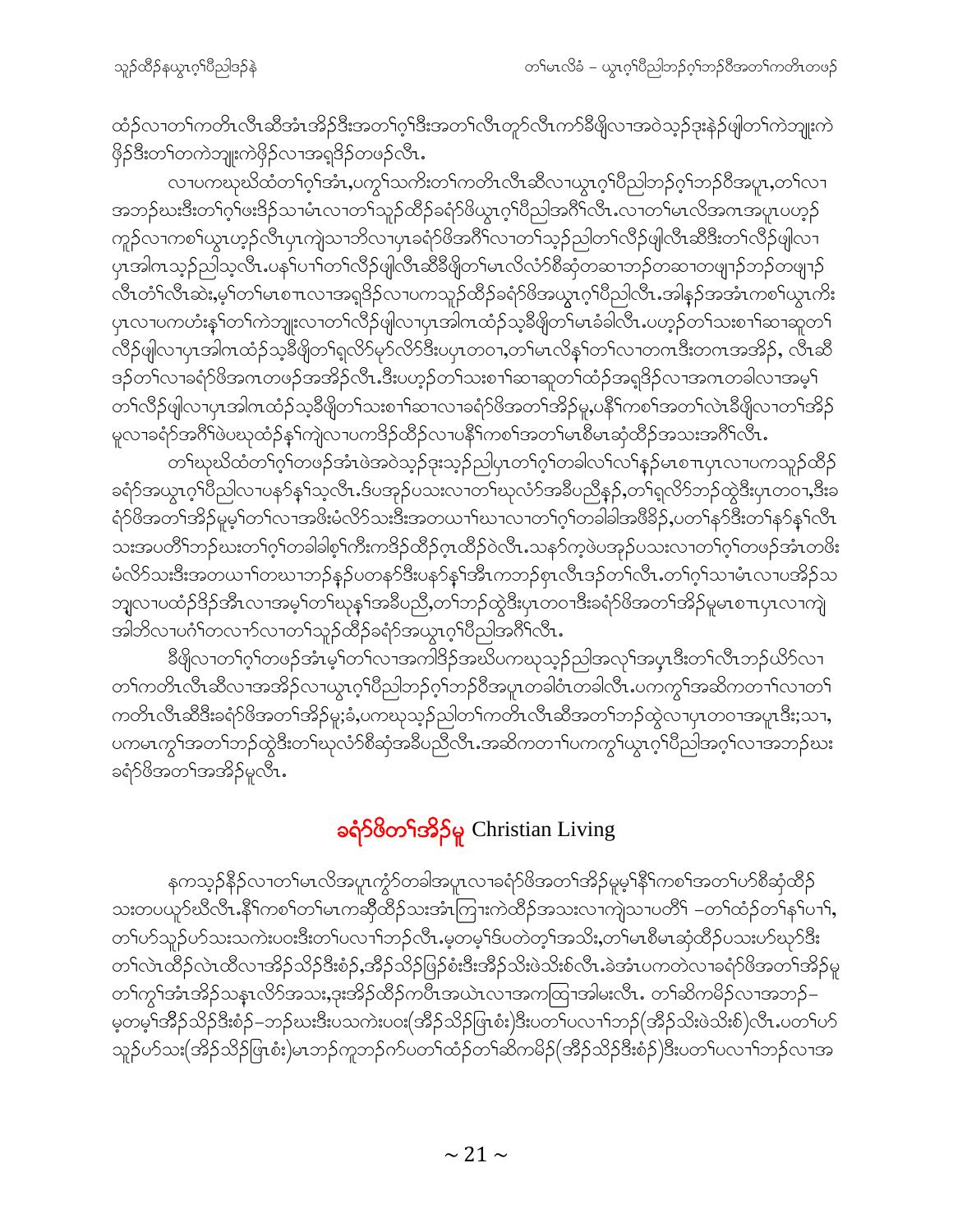ဘဉ်ဃးဒီးအဝဲသ့ဉ်(အီဉ်သိဉ်ဖဲသိးစ်)လီၤ.ဒီးပတ႑်ပလ႑)်ဘဉ်(မ့တမ့ှ်အီဉ်သိဉ်ဖဲသိးစ်)မၤဘဉ်ကူဘဉ်က်ပသကဲး ပ**း**(အိဉ်သိဉ်ဖြၤစံး)ဒီးပတ႑်ဆိကမိဉ်ဆိကမး(အိဉ်သိဉ်ဒီးစံဉ်)လိၤ.

ပတၫ်ဆၢကတိႝ႞တအိဉ်လၢပကဘဉ်ဃုသ့ဉ်ညှါကျဲကိုးဘိဒဲးလၢတၫ်ကတိၤလီၤဆီတဖဉ်အံၤမၤဟးဂီၤ တၫ်သ့ခဲလၫာ်ဘဉ် အဃိဒီး,ပကကွ ်သက်းကျဲအမိ်ပြက်ထဲတဘိလၢအမၤဆူဉ်ထိဉ်ကျဲတဘိလၢအတြိဃာ်ခရံာ် <sup>8</sup>အတၫ်အိဉ်မူလီၤ.ပကကွ<sup>ရ</sup>အဆိတၫ်ကျဲလၢတၫ်ကတိၤလီၤဆီတဖဉ်လၢအအိဉ်လၢယွၤဂ့ၢ်၀ီညါဘဉ်ဂ့ၢ်ဘဉ်၀ီ အပူၤကဲထိဉ်တၫ်အဂ္႑လၢအမၤဆူဉ်ထိဉ်ခရံာ်ဖိအတ႑်အိဉ်မူဒ်လဲဉ်လီၤ.

# တ<sup>ှ</sup>လၫအမၤဆူဉ်ထိဉ်တ**်** Enhancement

တၫ်အဘျုးအဖိုဉ်လၢတၫ်မၤလိတ႑်ကတိၤလီၤဆီလၢခရံှာ်ဖိတၫ်အိဉ်မူအဂိၢ်အရှဒိဉ်ကတ႑ာ်တခါမှၤ်အဝဲ သ့ဉ်မ့ၢ်လံာ်အဖျာဉ်ယိယိလၢပဟံးနှၤ်သူအီၤလၢလံာ်စီဆုံအတၤ်သိဉ်လိလၢအကီအခဲတဖဉ်အဂိၤ်လီၤ.အဆိက တၫႝနၵုိႇလံာ်အဖျာဉ်လၢအတူႝရဲဉ်လီၤအသးဖးအါလၢယ္ပၤဂ့ါပီညါဘဉ်ဂ့ါဘဉ်၀ိအပူၤနၵုိမၤပုုံ၊ပုၤသ့လီၤ.အဝဲ သူဉ်အါတုၤဒဉ်လဲဉ်ပကတိ<sup>ု</sup>နိဉ်အ<sup>8ှ</sup>မ့်ာတ်လၢအကီဘဉ်ပုၤလိၤႉသနဉ်ကူပမ့်<sup>၎</sup>သူဉ်ညါဘဉ်တတိၤဖိဝံၤဒိိး,ပသုဉ် ညါဘဉ်လၢတၫ်ကတိၤလိၤဆိိတဖဉ်အံၤအိဉ်ဒီးအဘျုးအါမးလၢအမၤညိန္ ၊်ပှၤတၫ်လိၤႉဖဲပတဲလံာ်စိဆုံအတ႑်သိဉ် လိလၢအတဲတၫ်ဂုၫ်အါမံၤပာ်ဖိုဉ်ထိဉ်အသးဃုာ်ဒီးတ႑်ကတိၤလီၤဆီလၢအတဲဘဉ်ဃးတ႑်ဂုၫ်အါမံၤပာ်ဖိုဉ်ထိဉ်အ သးန္5်ပပာ်ဖျါအီၤဆူပတၫ်ဆိကမိဉ်,ပသကဲးပ၀းဒီးပတၫ်တူၫ်ဘဉ်လီၤ.

ဆိကမိဉ်မုံကွ<sup>ရ</sup>ကွ<sup>ရ</sup>ပုၤတဂၤလၢအတ<sup>ရ</sup>သူဉ်ညါနှ<sup>ရ</sup>ပၢါဘဉ်ဃးယွၤဂ့ါပိညါဘဉ်ဂ့ါဘဉ်ပိအတ<sup>ရ</sup>ကတိၤတ ဖဉ်ဆံးဝဲစုၤဝဲတက့်ၫ်းအဒိန်ဉ်,ကမ့္ပါတ႑်လၢအလီၤကမ႑ကမဉ်ဝဲ,ပှၤခရံဉ်ဖိအသိတဖဉ်သံကွှျ်ယာ,''ယ့ဉ်ရူးမ့္ပ်ယွၤ မဲ့တမ့်ၫယ္ပၤအဖိခွါလဲဉ်?''တမ့္ပ်ာတ္၊လၢအကိလၢပုၤကန္ ၊်ပ႑)ဘဉ်မနုၤအဃိအဝဲသ္ဉ်န္ ၊်ပ႑)တ႑်အံၤကီလဲဉ်ဘဉ်. ဖဲအ၀ဲသ့ဉ်ဖးလံာ်စီဆှံလၢအတပာ်ဃုာ်ဒီးတ႑်ကတိၤလီၤဆီတဖဉ်အံၤအခါ,တ႑်ကတိၤလီၤဆီလၢကမၤစ႑ာအ၀ဲ သ့ဉ်အတၫ်ထံဉ်တအိဉ်ဘဉ်ႉလၢလံာ်စီဆုံတတိၤအပူၤန္ဉာ်တဲဖျါလၢယ့ဉ်ရှုးမ့ၢ်ယွၤလီၤႉလၢလံာ်စီဆုံအဂၤတတိၤ ဒီးဖျါလၫအဝဲမ့္ပ်ယ္ပၤအဖိခွါလ႑အတူ်လိ်ာအးလီၤအသးလ႑ယ္ပၤအအိဉ်လီၤ.

တမ့်ၢ်တ႑်လၫအလီၤကမ႑ကမဉ်ဖဲခရံှာ်ဖိတဖဉ်အိဉ်ဒီးအတ႑်သးဒ့ဒီးဖဲအဝဲသ့ဉ်သံကွ႑်တ႑်သံကွ႑်တဖဉ် အံၤ–''ယကဘဉ်ဃ့ဘါထုကဖဉ်ဆူမတၤအအိဉ်လဲဉ်?ယ့ဉ်ရှူးမ့တမ့်ၫ်ကစၢ်ယွၤလဲဉ်?ကစၢ်ယ့ဉ်ရှူးမ့ၢ်သိဉ်လိပှၤ လၢပကဘဉ်ဘါထုကဖဉ်ဆူပ<sup>၎</sup>အအိဉ်ဒီးဘဉ်မနုၤအဃိပှၤခရံာ်<sup>ဖွ</sup>အါကဘါထုကဖဉ်ဆူယ့ဉ်ရှုးအအိဉ်လဲဉ်?'' တ ကတိႝၤ်ဃိႇ''ယ့ဉ်ရူးမ့ၤ်သိဉ်လိပှၤလၢပကဘါထုကဖဉ်ဆူပၤ်အအိဉ်ႇဒီးဘဉ်မနုၤအဃိပစံးထိဉ်ပတြ πယွၤအသး စီဆုံလဲဉ်?"

လၢပကစံးဆၢတၫ်သံကွ<sup>ရ</sup>ခဲလၫာ်အံၤဆူပှၤတဂၤလၢအတ႑်သွဉ်ညါန<sup>ှ</sup>ုပၢ<sup>ရ</sup>ဘဉ်ဃးယွၤဂ့<sup>ရ</sup>ပီညါအတ႑်က တိၤလီၤဆီမ့<sup>ရ</sup>တအိဉ်ဘဉ်နဉ်တ<sup>5</sup>၊ဆၢကတိ<sup>ရာမွှ</sup>းတ်၊ကျဲးစၢးကလၫာ်ဝဲအါမးလီၤႉအဝဲသ့ဉ်ကဘဉ်ဃုလံာ်စိဆုံအ တိၤအါတီၤဒီးပာ်ဖိုဉ်အီၤတပူၤဃိဒ်သိးကကဲထိဉ်တ႑်နှၤ်ပ႑်လ႑ပုၤလ႑ပတူ႑်လိဉ်သူလီၤ.တ႑်မၤအဝဲအံၤဘံဘူဒိဉ် မးတုၤဒဉ်လဲာ်ပုၤစူ်က္ၤနာ်က္ၤတ႑်သိအါဂၤဟ္ဥာအရှုဒီးမၤတိဉ်ပုၤခံဒ်ပုၤမၤအသိးလိၤ

သန>်က့ဆိကမိဉ်မုံတစဲးဖိလၢပုၤစူၫ်က္ၤန>်က္ၤတၫ်လၢအသ့ဉ်ညါယ္လၤဂ့ၫ်ပီညါဘဉ်ဂ့ၢ်ဘဉ်၀ိဒီးတၫ်ကတိၤ လီၤဆီတက့်ౕ၊.အဝဲသ့ဉ်မ့<sup>၎</sup>သံကွ်၊,''ယ့ဉ်ရူးမ့<sup>၎</sup>ယွၤမ့တမ့<sup>၎</sup>ယွၤအဖိခွါလဲဉ်?''နဉ်ဒီးမ့တမ့်<sup>၎</sup>အဝဲသ့ဉ်မ့<sup>၎</sup>အိဉ်ထိဉ်ဒီး တၫ်သံကွ႑်,''မ့္ပ်ပဘါထုကဖဉ်ဆူပ႑်ကစ႑်မ့တမ့္ပ်ဖြကစ႑်မ့တမ့္ပ်သးစိဆုံကစ႑်အအိဉ်လဲဉ်?''န္ဉာဒီးပကစံးဆ႑အဝဲ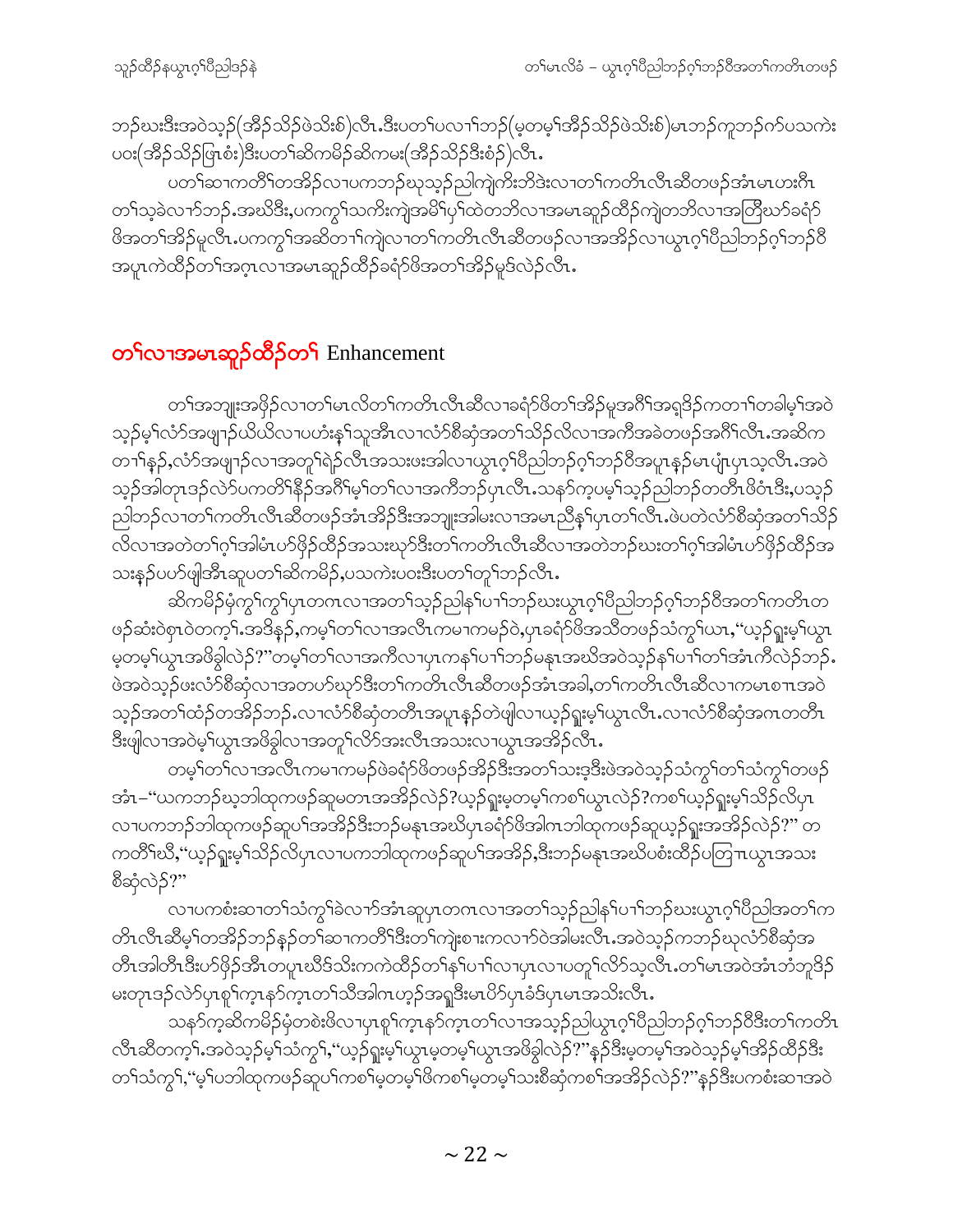သူဉ်တမ့ါ်တါမၤလၢအက်ိထဲနဉ်ညါဘဉ်ႉအနိ<sup>ု</sup>က်ိါနှဉ်ႇပုၤခရံာ်ဖိလၢအသုဉ်ညါယွၤဂ့ါပိညါဘဉ်ဂ့ါဘဉ်စိအတ<sup>ု</sup>၊ ကတိၤလီၤဆီတဖဉ်ဒဉ်လဲာ်တသံကွ<sup>ရ</sup>တ<sup>ရ</sup>သံကွ<sup>ရ</sup>အံၤဘဉ်<sup>8ွ</sup>ဖိုလၢတ<sup>ရ</sup>စံးဆၢကမ့<sup>ရ</sup>တ<sup>ရ</sup>ကတိၤလီၤဆီလၢအမ့<sup>ရ</sup>– ယ္ပၤသၢဂၤတဂၤဃီလီၤ.ပုၤတဂၤလၤ်လၤ်လၢအသ့ဉ်ညါတၤ်ကတိၤအံၤအခ်ီပညီနဉ်,တၤ်သံကွၤ်ဒ်အံၤတဖဉ်က ဘဉ်တၫ်စံးဆၢအိၤတဘျီဃိႇဒိးတကတိႝၤ်ဃိပဟ်ဖျါအိၤလၢပတၫ်ထံဉ်လၢအိဉ်သိဉ်ဒိီးစံဉ်ဆူတ႑်မၤအိဉ်သိဉ်ဖြၤ စံးဒီးပတၫ်ပလၫ်ာဘဉ်,အိဉ်သိဉ်ဖဲသိႏစ်အပူၤလီၤ.တ႑်သ့တ႑်ဘဉ်လ႑ကမၤညီထိဉ်တ႑်ဒီးတိ႑်နိဉ်တ႑်ကတိၤကီခဲ မ့္ပ်တ္ပါလၤအမၤဆူဉ်ထိဉ်ခရံှာ်ဖိအတၤ်အိဉ်မူလီၤ.

ယွၤဂ့ါ်ပီညါဘဉ်ဂ့ါဘဉ်ဝိအတါကတိၤတဖဉ်မ့ါမၤဆူဉ်ထိဉ်ခရံဉ်ဖိအတၤ်အိဉ်မူလၢကျဲအါဘိဘဉ်ဆဉ်ႇပ ကြားဟ်သူဉ်ဟ်သးလၢတၫ်အံၤကဲထိဉ်တၫ်တြိပကျဲလၢပကမၤစီဆုံထိဉ်ပသးစ့ၫ်ကီးလီၤ.

# တ<sup>ှ</sup>ကြီတှ Hindrance

ဖဲယကွS်ယနိ<sup>S</sup>ကစSဒဉ်ဝဲဒီးပုၤအဂၤတဖဉ်လၢအသ့ဉ်ညါအါထိဉ်ယွၤဂ့S်ပီညါဘဉ်ဂ့S်ဘဉ်ဝိအတS်ကတိၤ တဖဉ်ဒ်အါထိဉ်ဒီး,တ႑်လၢအတကဲဘျုးကဲဖိုဉ်ဟဲဖျါထိဉ်လၢတ႑်မဲဉ်ညါတဝိတံၤတဝိလိၤ.တ႑်သူဉ်ညါတ႑်ကတိၤ လီၤဆီတဖဉ်အံၤဆုၢပုၤဆူတၫ်ဟ်ထိဉ်ထိသးလၢသူဉ်လၢသးတကပၤလီၤ.တၫ်အံၤမ့ၫ်တ႑်မှၫ်တ႑်တိလီၤဆီဒဉ် တ႑်လၫပုၤမၤလိယ္ဂၤဂ့ဴၢပိည္ပါသးစ႑်တဖဉ်အကျါလီၤ.

ဖဲအံၤပကတဲပွးတၫ်ကိတၫ်ခဲအံၤဟဲအသးလၫကျဲဒ်လဲဉ်ႉပုၤမၤလိယ္ပၤဂ္ဂါပိညါတဖဉ်မၤလိန္ ါတၫ်ကတိၤ လီၤဆီအါမးတုၤဒဉ်လဲာ်လၢအတၫ်ကျဲးစၢးအဃိမၤဝဲဘဉ်ဒီးသူဝဲတၫ်ကတိၤတဖဉ်အံၤသ့လီၤႉသနာ်က့တကတိႝၤ ဃိဳ,ပုၤပတိႝ႞မုဉ်အါဂၤတအိဉ်ဒီးတ႑်သ့တ႑်ဘဉ်ဒ်အံၤႇအတ႑်သ့တ႑်ဘဉ်ႇအတ႑်ဆၢကတိႝၤမ့တမ့႑်အတ႑်သးစဲ ာ<br>ကာမၤလိတ်ၢ်ကတိၤတဖဉ်အံၤလီၤတံၢ်လီၤဆဲးတအိဉ်ဘဉ်.ဒီးညီနု၊်ပှၤက္ခိဖိတဖဉ်လၢအမၤလိဘဉ်ယွၤဂ့ၢ်ပီညါ စးထိဉ်ဆိကမိဉ်ဒိဉ်လီၤအသးလၢအဂ္ $\mathfrak{r}$ န်္ဂြပုၤကခ်ိဖျိလၢအဝဲသ့ဉ်အိဉ်ဒီးယွπဂ့ါပိညါအလံာ်တ႑်ကတိၤတဖဉ်အ ဃိလီၤႉအဝဲသ့ဉ်ဟ်<sup>8</sup>ဉ်ဟ်ထိအသးတုၤလၢအဝဲသ့ဉ်နဉ်ဝဲလၢအတ<sup>၎</sup>ကတိၤအဖျာဉ်ဒ်အါအတ<sup>ှ</sup>စိတౕါဆှံဒ်အါထိဉ် လီၤ.ဘဉ်ဆဉ်တၫ်အံၤတမ့ၢ်ကျဲဘဉ်.

ဒ်ပတဲတ့ၫ်လံအသိႏႇတၫ်ဒိဉ်ထိဉ်လၢခရံှာ်ဖိအတ႑်အိဉ်မူအပူၤႇဒိဉ်ထိဉ်လၢနိံြကစ႑်အတ႑်စီဆုံထိဉ်ႇတ ဟဲလၢတၫ်သူဉ်ညါန<်ပ႑ာ်စီဆုံ(အိဉ်သိဉ်ဒီးစံဉ်)ဘဉ်ႉတၫ်အိဉ်မှုဒ်ပတ႑်နှာ်ဒီးပတ႑်ပလ႑ာဘဉ်လ႑အဘဉ်ဘိုးဘဉ် ဒါမ့္ပ်တ္ျပာအရဒ္မွဴ၌ပုံၤသိးသိးလ်ိဳၤအနို<sup>၎</sup>က်ိဳးန္၄ိႇပုၤစူ<sup>၎</sup>က္ၤနာ်က္ၤတ္ပါအါဂၤဒိဉ်ထိဉ်လ႑တ္ပ်ာျူးတ္ပ်ဖိုဉ်အပူၤဖဲ အဝဲသ့ဉ်တမၤလိဘဉ်ယွၤဂ့ါပိညါဘဉ်ဂ့ါဘဉ်၀ိအတ1်ကတိၤအဖျာဉ်တဖဉ်အခါဒဉ်လဲ၁်လိၤ.ပန1်ပၢါလံ၁်စီဆုံဒီး အိဉ်မှုထွဲအတ<sup>ှ</sup>မာလိ5လၫပတ<sup>ြ</sup>အိဉ်မူပူးသဲ့ဖဲပတအိဉ်ဒီးတ<sup>ှ</sup>သေ့ဉ်ညါနှ<sup>င်ု</sup>ပၫ်တၫ်ကတိၤလီၤဆီတဖဉ်ဒဉ်လဲဉ်လီၤ

.<br>တၫ်လဲၤဒီဖျိလၢတၫ်အိဉ်မူပူၤဒ်တၫ်မၤအၢမၤနး,တၫ်တူၫ်ဘဉ်,ဒီးတၫ်ဆူးတၫ်ဆါညီနု<sup>႑်</sup>မၤအါထိဉ်ပတၫ်စီ တၫ်ဆုံဒိဉ်နှၤ်ဒီးတ႑်မၤလိန္1တ႑်ကတိၤအသိလ႑ပတ႑်မၤလိမၤဒိးလ႑ပဘဉ်သူပခိဉ်နှာ်တဖဉ်တက္႑်လီၤ.အဃိဒိုး တၫ်မၤလိန္ၫိတ႑်ကတိၤလီၤဆီအဒိဉ်အယိဉ်တဖဉ်လၢယ္ဂၤဂ့ၫ်ပိညါဘဉ်ဂ့ၫ်ဘဉ်၀ိတဖဉ်မ့မ့ၫ်တၫ်လၢအရှဒိဉ်ဒဉ်က ယၫာ်ႇပကြၢးဟ်သူဉ်ဟ်သးထိဘိလ႑လ႑အဝဲသူဉ်ကဲတ႑်တြိဃာ်ပုၤလ႑ခရံာ်ဖိအတ႑်အိဉ်မူအပူၤဖဲအဝဲသူဉ်ဆု႑ ပုၤလၢပကဟ်ထိဉ်ထိပသး,လၢအတဲပုၤလၢပဒိဉ်တုာ်ခိဉ်ပုဲၤလၢခရံာ်အပူၤခီဖျိလၢပတ႑်သ့တ႑်ကတိၤလီၤဆီတ ဖဉ်အဃိလီၤ.

အါန1်ဒံးတ1်သ့ဉ်ညါ့လံာ်တ1်ကတိၤလီၤဆီတဖဉ်အံၤဟဲစိာ်တ1်ဘျုးတ1်ဖှိဉ်ဒီးတ1်ကဲဘျုးကဲဖှိဉ်လၢခရံာ် ဖိအတၫ်အိဉ်မူအပူၤန္နဉ်ႇပကြၫးသ့ဉ်ညါစ့်ౕကီးအဝဲသ့ဉ်အတၤ်ဘဉ်ကူဘဉ်က်ပတၤ်ဘဉ်ထွဲဒီးပပှၤတဝၢဒ်လဲဉ်လီၤႉ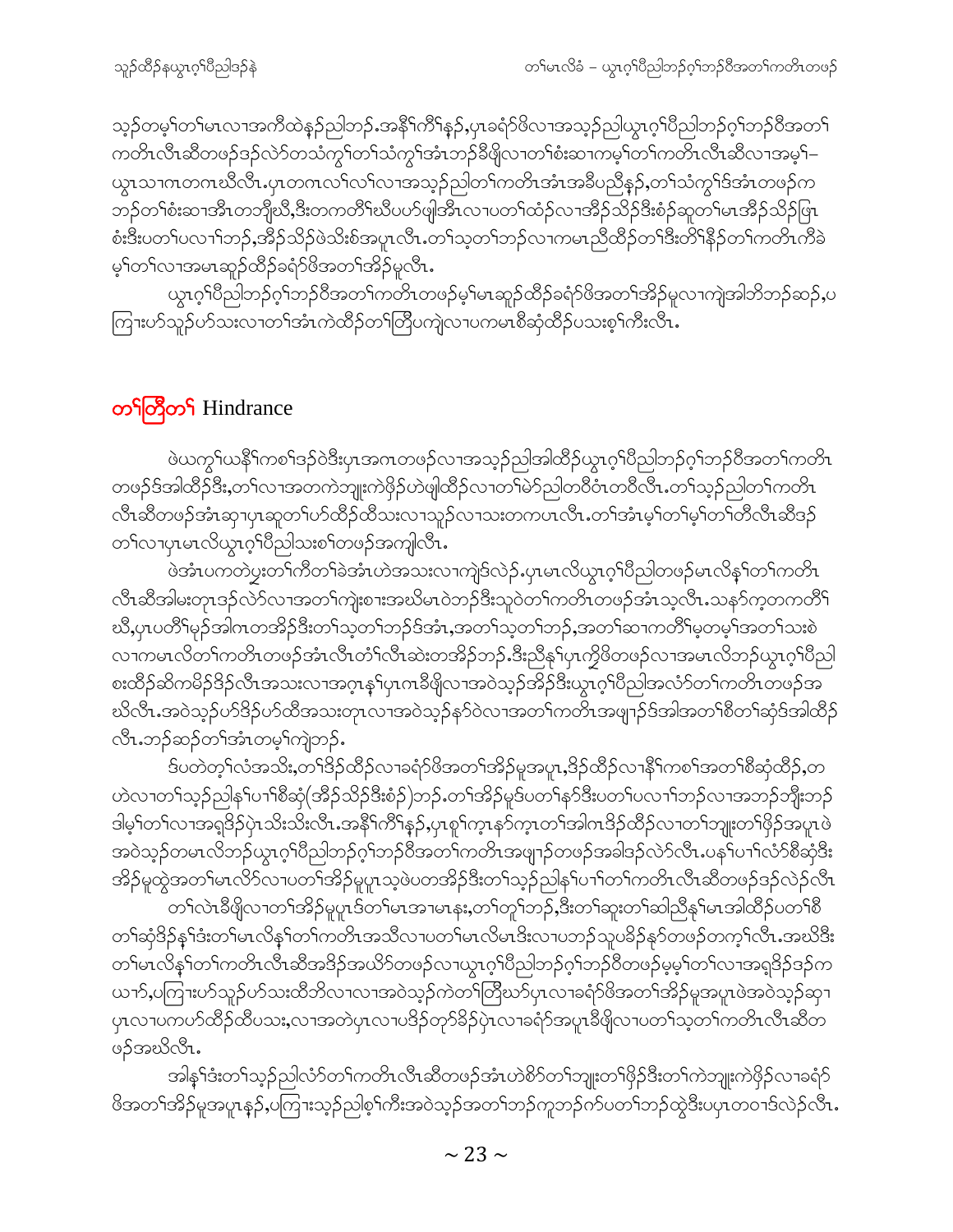# တ<sup>ှ</sup>ဘဉ်ထွဲလၫပုၤတဝၢအပူး Interaction in Community

တၫ်ဘဉ်ထွဲဒီးပုၤတဝၢမ့ၢ်တၫ်အလှၤ်အပူၤဖးဒိဉ်လၢတ႑်သူဉ်ထိဉ်ခရံာ်ဖိအယွπဂ့ၢိပိညါနိဖြိုလၢအဝဲမၤ စπပုၤလၢတၫ်လၢခရံာ်အနိ<sup>ု</sup>ဒ်ဟ္ဥပ်ပုၤသ့တဖဉ်လီၤ.ပတဲသကိႏတၫ်အက္ခၤ်အဂိၤသၢမံၤလၢတၫ်ဘဉ်ထွဲဒီးပုၤတဝၢ လီၤ.–ခရံှာ်ဖိအတၤ်ဟဲလီၤစ႑ာတ႑်န္ ၊်သါ,ခရံှာ်ဖိလ႑မှ ၊်မဆါတနံၤအံၤအပုၤတ၀႑,ဒီးနိံ ၊်ကစ႑်အတ႑်စံဉ်ညှိဉ်ဆ႑ တဲ9်လီၤ.ခရံှာ်ဖိအတ႑်ဟဲလီၤစ႑ာတ႑်န္ ှသါတဲဘဉ်ဃးသးစီဆုံအတ႑်အှဉ်သးဒီးတ႑်မၤလၢမှ႑်နံၤလ႑ာပါတဖဉ် လီၤ.ပမၤလိန္1လၫအဝဲအတ႑်သိဉ်လိပနိ႑်သးမိ႑ိပ႑်ဖံဖုလ႑ပျ႑ၤတဖဉ်လီၤ.ပဆ႑ကတိႝ႑မှ႑်ပဆါတနံၤအံၤပုၤတဝ႑ တခ်ီတဲဘဉ်ဃးတၫ်အုဉ်သးလၢခရံာ်ဖိအတ႑်အိဉ်မူလၢမုၫ်မဆါတနံၤအံၤႇသးစိဆုံသိဉ်လိခရံာ်ဖိလၢပခိဉ်ပဃၤာ တဖဉ်မနုၤလဲဉ်လီၤႉပနိ််ါကစဉ်အတ}်စံဉ်ညီဉ်တခ်ီဒုးနဲဉ်ဖျါတ}်အုဉ်သးလၢပနိ််ါကစဉ်ဒဉ်ဝဲအတှ်ကတိၤကျၫ်တံ်ြ ဒီးပတ႑်နဉ်လၢတ႑်ဂ့႑်တဖဉ်အဖိခိဉ်,တ႑်လၢပဟဲစိဉ်ဆူပုၤဂၤအအိဉ်ဖဲသးစိဆုံဆုၢပုၤတဂၤဘဉ်တဂၤအခါလီၤ. တၫ်အက့ၤ်အဂီၤတဖဉ်လၢအဘဉ်ဃးဒီးပှၤတဝၢအံၤလၢကျဲအါဘိႇဒုးအိဉ်ထိဉ်စ့ၢ်ကီးက့ၢ်ဂီၤကပိၤအယဲၤတဖဉ် လၢအကထြၢအိဉ်အါမးလီၤႉ ပတၫ်ဟဲလီၤစ႑ာသိဉ်လိနဲဉ်ယုၤပၦၤတဝၢခဲအံၤဒီးပနိႝၤ်ကစၤ်အတၤ်စံဉ်ညီဉ်ဆ႑ တဲာ်လီၤ.ပပုၤတဝၢလၢဆၢကတိႝ်ာခဲအံၤကဲဝဲဒဉ်ပုၤခၢဉ်သးလၢပတၤ်ဟဲလီၤစ႑ၤဒီးမၤဘဉ်ကူဘဉ်က်ပနိႝၤ်ကစၤ် တၫ်ထံဉ်တဖဉ်လီၤ.ဒီးပနိႝိၤကစၤ်အတၤ်စံဉ်ညှိဉ်ဆၢတဲာ်ကဲတၤ်ဘ႑ာ် စ႑ာလၢတၤ်ဘဉ်ကူဘဉ်က်လၢမိၤ်ပၤ်ဖံဖု လၢပျπဒီးမှ<sup>၎</sup>မဆါတနံၤအံၤပုၤတ၀ၢအကျါစ့<sup>၎</sup>ကီးလီၤ*ႉ* 

ၰာ်ဒီးတၫ်ထံဉ်လၢအဘဉ်ထွဲလိာ်သးကျπကျπအံၤႇပကြၫးဃုဃိထံကျဲတဖဉ်လၢယ္ဂၤဂ့ၢ်ပိညါဘဉ်ဂ့ၢ် ဘဉ်၀ီအတ႑်ကတိၤလၢအမၤဆူဉ်ထိဉ်မ့တမ့¶တြိဃာ်ပပုၤတဝၢအတ႑်ဘဉ်ထွဲလိာ်အသးလိၤႉ ပက္ဂ႑်သကိႏအ ဆိကတၫ်ကျဲတဘိလၢတၫ်ကတိၤလီၤဆီတဖဉ်အံၤမၤဆူဉ်ထိဉ်ပတၫ်ဘဉ်ထွဲလိ်ာသးလၢပုၤတဝၢပူၤဒ်လဲဉ်လီၤႉ

#### တ<sup>ှ</sup>လၫအမၤဆူဉ်ထိဉ်တှ Enhancement

ကျဲလၫအဂ္႑ကတ႑ၢ်တဘိလ႑တ႑်ကတိ႑လီ႑ဆီတဖဉ်အံၤမၢဆူဉ်ထိဉ်ပှၤတဝ႑အတ႑်ဘဉ်ထွဲလိ႒်သး နဉ်ကဘဉ်တၫ်ပာ်ဖှိဉ်အီၤတၫ်ကတိၤဃုာ်တဖျၫဉ်ဃီလၫအမှ<sup>၎</sup>–တၫ်ကတိၤသကိၤတၫ်ဆဲးကျိးလိာ်သးလိၤ.ဖဲခရံာ်ဖိ .<br>တဖဉ်သုဉ်ညါဒီးသူတ<sup>၎</sup>ကတိၤလၢပုၤမၤလိယွၤဂ့<sup>၎</sup>ပီညါဘဉ်ဂ့ၢ်ဘဉ်၀ိတဖဉ်ဒုးအိဉ်ထိဉ်ဝဲနဉ်,အဝဲသုဉ်ဆဲးကျိးလိ5 သး,ကတိၤသကိဴးတၫ်ဂ္ၤထိဉ်ဝဲလီၤ.

လၫကျဲတဘိန္ဥ်ႇပတၫ်ဘဥ်ထွဲဒီးပခရံှာ်ဖိအတ႑်ဟဲလီၤစ႑ာဂူာထိဉ်ဝဲဖဲပသူဉ်ညါတ႑်ကတိၤလ႑အအိဉ် လၫယ္မွၤဂုၤ်ပိညါဘဉ်ဂုၤ်ဘဉ်ဝိအပူၤလိၤႉယ္မွၤဂုၤ်ပိညါအတၤ်ကွဲးလၢပျ႑ာတဖဉ်ဒ်အလံာ်တဖဉ်ႇအတၤ်ထုးထိဉ်လံာ် စီဆုံအခ်ဳပညီတဖဉ်,အတၫ်စူၫ်တ႑်နာမိ႑်ပှ႑်တဖဉ်,အတ႑်အ႑ာ်လီၤအီလီၤတဖဉ်,ဒီးယွၤဂ့ၢိပီညါတ႑်ကွဲးတဖဉ်ညီ နုၫ်သူတ႑်ကတိၤလီၤဆီတဖဉ်အံၤလၢအပာ်ဖှိဉ်ခရံဉ်ဖိအတ႑်စူၫ်တ႑်နာ်တဖဉ်လီၤ.ဒီးလီၤလီၤဆီဆီ,ယွၤဂ့ၢ်ပီညါ ဘဉ်ဂ့ၢ်ဘဉ်၀ိမ့ၢ်တၢ်လၢအအိဉ်သူဉ်လီၤအသးယိ5်ယိ5်လၢတၤ်ဟဲလီၤစ႑ာတဖဉ်အံၤအတၤ်ကွဲးတဖဉ်အပူၤလီၤ. အဃိဒီးတၫ်ကတိၤလီၤဆီတဖဉ်မၤစ႑ာပုၤဖးဒိဉ်လ႑ပတ႑်ဘဉ်ထွဲဒီးခရံာ်ဖိလ႑အပူၤက္ငံာ်တဖဉ်လီၤႉ

အဒိန္ဉာ်,နမ့္သားစဲလ႑နကသ့ဉ်ညါခရံာ်ဖိတ႑်အိဉ်ဖိုဉ်ခိဉ်န႑်ဒ်အီးက႑းစတံ,အဉ်ခွံနးစ်,လူသ႑ဉ်,မ့တမ့္]ခဲ လ်ဘံသိဉ်လိတ်ဒြိး,ဂ္ဂၤလၫနကသ့ဉ်ညါတ်ဟဲလိၤစ႑ာတာ်ကတိၤလီၤဆီလ႑ပါသ့ဉ်လ႑ပျ႑ာသူဝဲတဖဉ်လီၤ.တ႑်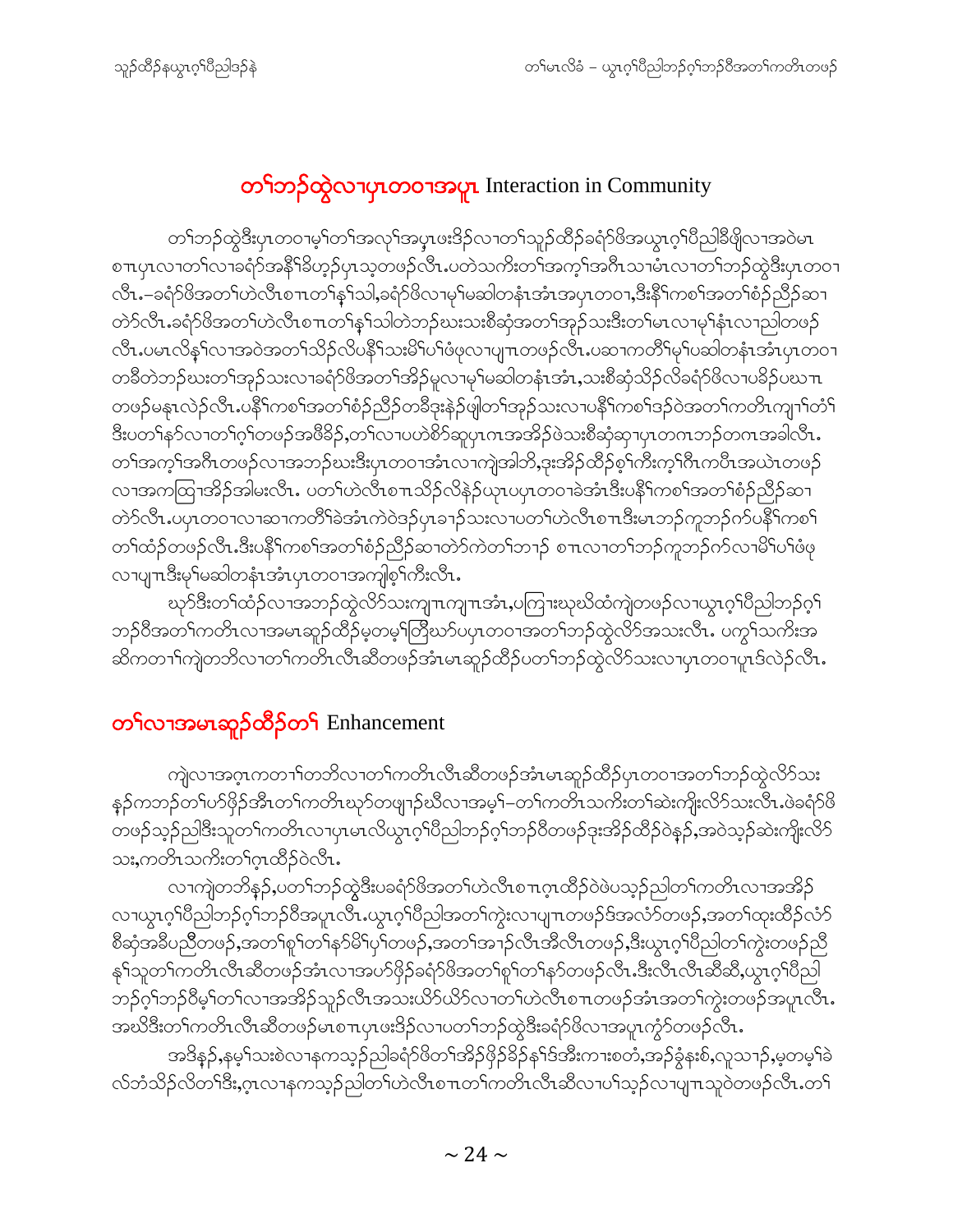သ့ဉ်ညါတၫ်ကတိၤလီၤဆီအံၤကကဲဘျုးတဆံးတစုၤဘဉ်ႉဒ်သိးကလီၤတံၫ်အဂိ်ၫ်,တၫ်ကတိၤလီၤဆီအါဖျၫဉ်ဘဉ် တၫ်ပာ်ဖိုဉ်ဃှာ်အီၤလၢပၫ်သူဉ်လၢပျπအံၤအလိ႑်ခံႇဘဉ်ဆဉ်သန5်က့ႇတ႑်ကတိၤလီၤဆီတဖဉ်အံၤဟူဉ်ပုၤကျဲ လၢပကမၤစဲဘူးပသးဒီးအဝဲသ့ဉ်အတၫ်ကွဲးဒ်သိးပကန႑်ဘဉ်တၫ်ဘျုးလၢကစ႑်ယွၤသိဉ်လိပ္ၤမနုၤလဲဉ်လီၤ. လၫကျဲအဂၤတဘိႇတၫ်ဘဉ်ထွဲဒီးပုၤတဝၢလၢဆၢကတိႝၫ်ခဲအံၤကမၤစၫၤမၤဆူဉ်ထိဉ်ဖးဒိဉ်ဖဲပဝဲမ့ၢ်ဂ္ၤပုၤ လၢပခိဉ်ပဃၤမ္နာ်ဂူၤအိဉ်ဒီးယွၤဂ့ါပီညါအတ႑်ကတိၤလၢပဝဲကိုးဂၤပန1်ပ႑)သကိုးဒ်သိုးသိုးအခါလီၤ.

လၢခံတဘိုုဖဲနအိဉ်လၢတိၤပူၤမ့တမ့်ၢ်တၫ်အိဉ်ဖိုဉ်ရိဖိုဉ်နဉ်,ကနဉ်လီၤတံၢ်လီၤဆဲးတၢ်ကတိၤလၢပုၤစူၫ က္နာနာ်ကူာတၫ်တဖဉ်ကတိၤသကိႏဘဉ်ဃးယွာဂ္ဂၢိပီညါတက္နၤ်တစိၫ်ဖိဒီးနကထံဉ်နှၤ်တၫ်အှဉ်သးလၢတ႑်ဆဲးကျိုး ဂ္ဂၤဝဲဖဲပုၤဟဲအိဉ်ဖိုဉ်တဖဉ်တှ၊်လိ5်တ႑်ကတိၤအခ်ီပညီလ႑အဝဲသ္ဉာ်သူဝဲအခါလီၤ.ဖဲအဝဲသ္ဉာ်တတူ႑်လိ5်လိ5်သး တၫ်ကတိၤလိၤဆိအခ်ဳပညီနဉ်,အတ႑်ဆဲးကိုုးလိ်ာသးနဉ်ဖျံဃံးဝဲလိၤႉ

မ့်ၢတၢိလၢအဂ္ဂၤဒိဉ်မးဖဲပုၤထိဒါခဲးသလူးတဖဉ်သူတၢ်ကတိၤႇ''တၫ်ဟ်တီဟ်လိၤ''လၢအခ်ီပညီမ့်၊''တ႑် ပာ်တီဟ်လိၤထဲတၫ်နာ်&ၤ"လီၤ.တဂ္ဂၤဓါ?ပမ့ၢ်ဘဉ်သူတၫ်ကတိၤတၫ်ဟ်တီဟ်လိၤလၢကျဲအဂၤတဘိဒီးတၫ်ကီတ႑် ခဲကဟဲအိဉ်ထိဉ်ထဲလဲဉ်နဉ်မှ'်နပာ်သူဉ်ပာ်သးစ့'်ကီးဒါ'?တမ့'်တ'်လၢအဂ္ဂၤဖဲပသူတ'်ကတိၤ,

''တၫ်မၤစီဆုံထိဉ်''ဒီးသ့ဉ်ညါလၫတၫ်လၫပတဲနှဉ်အခီပညီဒ်လဲဉ်နဉ်ဘဉ်ငါး'တမ့ၢ်တၫ်လၢအဂ္ဂၤဘဉ်ငါး'ဖဲပသူတ႑် ကတိၤႇ''ခရံဉ်အတၫ်ဆိဉ်လီၤသးဒိး''ခရံဉ်ဘဉ်တၫ်ပာ်ထိဉ်ထိအိၤ''လၢပတလိဉ်ရဲပွးအခ်ီပညိန္ဉာ်ဘဉ်ဓါ?ဒ်ပသ္ဉာ် ညါတၫ်ကတိၤလီၤဆီအဖျာဉ်ဒ်အါ,ပဆဲးကိုုးဒီးပုၤတဂၤဘဉ်တဂၤဂ္ဂၤထိဉ်စ့ၢ်လိၤ.

တၫ်သ့ဉ်ညါတၫ်ကတိၤလီၤဆီတဖဉ်အံၤမ့မ့ၫ်တၫ်လၢအမၤဆူဉ်ထိဉ်ပှၤတဝၢအတ႑်ရလိဉ်သးလၢကျဲအါ ဘိဘဉ်ဆဉ်,တၫ်အံၤတြိစ့ၫ်ကီးပတၫ်ဘဉ်ထွဲလၢပုၤတဝၢအပူၤလီၤ.

# တ<sup>ှ</sup>တြိတ် Hindrance

တၫ်ကတိၤလီၤဆီအါဖျာဉ်လၢယွၤဂ့ါပီညါဘဉ်ဂ့ါဘဉ်၀ီအပူၤတဖဉ်အသးပှါဒီးဆၢကတိႝါခဲအံၤပဆဲးကျိး သူတၫ်ကတိၤတဖဉ်အံၤပုၤနှၤ်ပၢၤ်အိၤတညီဒ်သိးလၢညါလπဘဉ်ႉတၤ်ကတိၤအဖျာဉ်တနိၤဟဲလၢပၤ်သ့ဉ်လၢ ပျπအစိၤဒီးခဲးလူးလၫပျπအစိၤလီၤ.တနိၱၤနိၤတခ်ိဳဟဲလၫနံဉ်ကယၤအပူၤကွံာ်တဖဉ်လီၤ.တၫ်ကတိၤအဖျၫဉ်လီၤ ဆီတဖဉ်အံၤဘဉ်တၫ်ဒုးကဲထိဉ်အိၤလၢတ႑်ဆဲးကျိးနှၤ်ပၢၤ်လိ5်သးဖဲဆၢကတိႝၤ်ဖဲနှဉ်အဂိါ်,အဃိတုၤလၢမှၤ်မဆါ တနံၤအံၤကဲထိဉ်လၢအခါတလၢက္ဂံာ်လံန္ဉာ်လီၤ.အဃိသတးဒီး,ပမၤလိန္1်လၢတ႑်ကတိၤလီၤဆီလၢပျ႑ာတဖဉ် အံၤႇသနၥ်က္နပုၤလၢအအိဉ်လၢပကၓိာ်ကပၤအါဂၤတန5ပၢြ၀ဲအဃိဒီးႇပတ9်ဘဉ်ထွဲလိာ်သးလၢပုၤတ၀ၢပူၤက ဆံးကစုၤဝဲလီၤ.

ယလဲၤဒီဖျိဘဉ်တၫ်ကိတၫ်ခဲအံၤတလိႝၤလိႝၤဖဲပရဲပွးတ႑်စူၫ်တ႑်နာ်ဘဉ်ဃးတ႑်ပာ်ဖိုဉ်ဃှာ်တမံၤဃိႆႇလၢတ႑် ပာ်ဖိုဉ်ခရံာ်လၢအအိဉ်ဒီးယွၤအန္နဆ႑ာ်ဒီးဟိဉ်ခိဉ်ဖိအန္နဆ႑ာ်လၢအမှ့ၢ်နိ့် ကကဃီလီၤ.ပုၤလၢအသုဉ်ညါကီၤလၤ ဝါအတ႑်ကတိၤပဘဉ်ဖိဉ်ထဲးစံးစ်ကအိဉ်ပုံၤဂၤလဲဉ်?တအါဘဉ်ႉဘဉ်သ့ဉ်ပက္ကဆိကမိဉ်လၢပသူဉ်ညါတ႑်က တိၤအဖျာဉ်''နဆၢဉ်''ဒီး''နိ<sup>၎</sup>ကစ<sup>႖</sup>''အခ်ဳပညှိႇဘဉ်ဆဉ်တ႑်ကတိၤတဖဉ်အံၤအခ်ဳပညီလၢပသူအိၤလၢမှၢ်မဆါတ နံၤအံၤလီၤဆီဒီးခရံာ်ဖိလၢပျ႑တဖဉ်အတၫ်ထုးထိဉ်တ႑်ကတိၤတဖဉ်အံၤအခ်ဳပညီလီၤႉ

အဃိဒီး,ဖဲပညီန1်ဒီးတ1်ကတိၤလီၤဆီတဖဉ်လၢအအိဉ်လၢယွၤဂ့ါပီညါဘဉ်ဂ့ါဘဉ်၀ိအပူၤအံၤပကဘဉ် တိ<sup>ု</sup>နိ5ုလၫတၫ်အံၤတြိဃာ်ပတ႑်ဆဲးကျိုးဆဲးကျ႑လၫပုၤတဝၢအပူၤလိၤ.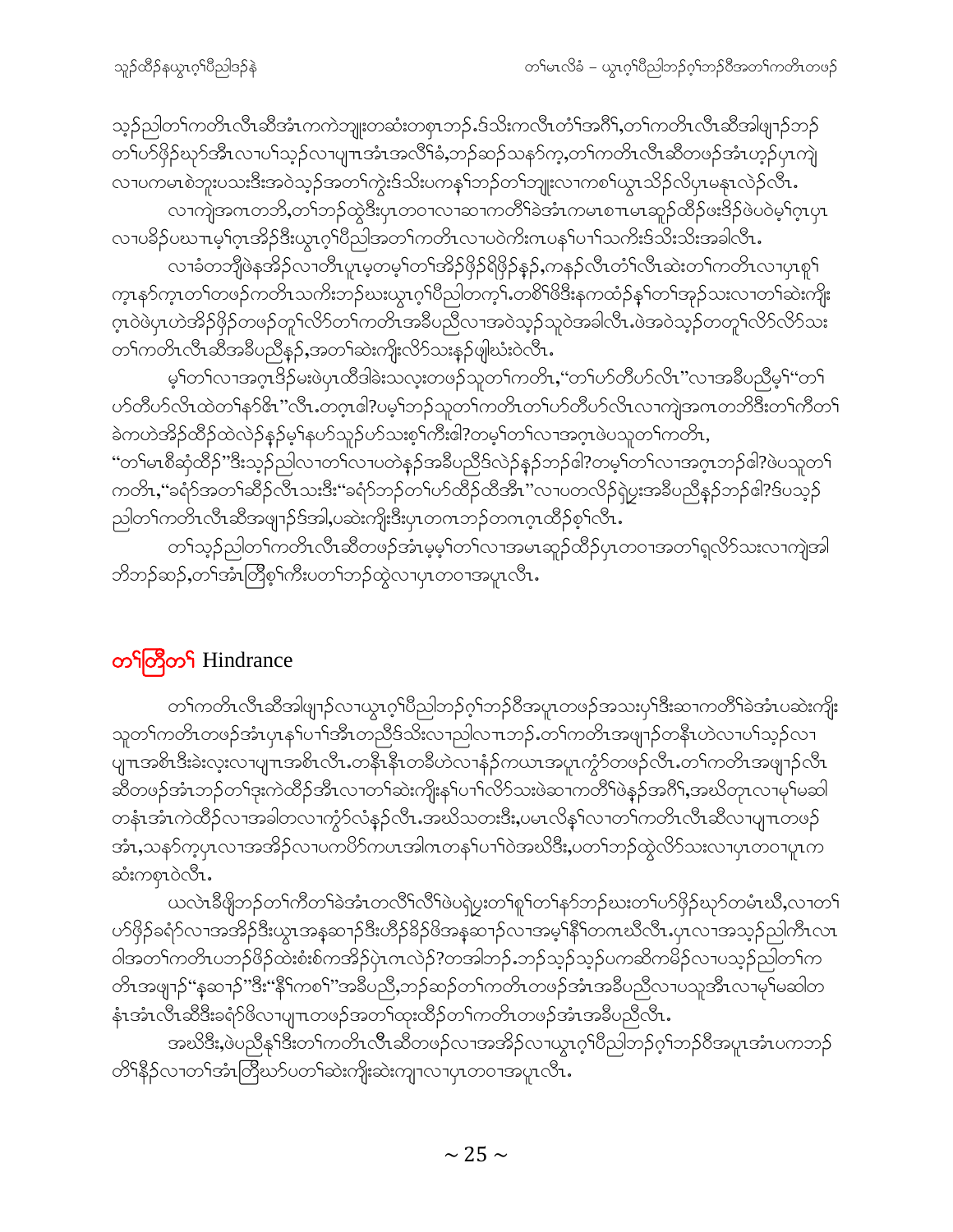ပထံဉ်ဘဉ်တ့ၢ်လံကျဲလၢတၫ်ကတိၤလီၤဆီတဖဉ်ဘဉ်ထွဲဒီးခရံာ်ဖိအတၫ်အိဉ်မူဒ်လဲဉ်ဒီးဘဉ်ထွဲဒီးတၢ်ရှ လိ5်ဒီးပှၤတဝၢဝံၤအလိ်<sup>ရ</sup>ခံ,ပကြၫးတရံးဃိၤဆူယွၤဂ့ါပိညါအကံ<sup>ရ်</sup>အစီအဂၤတခါ–တၫ်ထုးထိဉ်လံာ်စီဆုံအခ်ီပည် လီၤ.မ့္ပ်တ္ပ်ကတိၤလီၤဆီအကျိဉ်လီၤဆီတဖဉ်အံၤမၤဘဉ်ကူဘဉ်က်ပတ႑်ကျိုးထံလံာ်စီဆုံဒ်လဲဉ်?.

# တ**်္ာ**ထုံးထိ**ဉ်**လံာ်စိဆုံတဆ႑ဘဉ်တဆ႑အခ်ဳပညီ Exegesis of Scripture

တၫ်ထုးထိဉ်လံာ်စီဆုံအခ်ဳပညီမ့<sup>၎</sup>တ႑်လၢအရုဒိဉ်ဖဲတ႑်သူဉ်ထိဉ်ခရံာ်ဖိအယွπဂ့<sup>၎</sup>ပိညါခဲလၫာ်ခီဖျိလၢက ၜၫၳယ္ပၤအတ႑်လိႆဉ်ဖျနာ်ဖျလိၤလိၤကတ႑ာလ႑လံာစိဆုံအပူၤလိၤ.ပတ္ဝ်ကူဉ်တ္႑်လံလ႑တ႑်မၤလိလ႑အကတခါ အပူး,လၫကမ့<sup>၎</sup>တ႑်လၫအကဲဘျုးဖဲပဆိကမိဉ်ကျဲသၫဘိလၫယွၤအသးစိဆှံဆှၫတ႑်အိဉ်ဖိုဉ်လ႑ကထုးထိဉ်လံဉ် စိဆုံအခ်ိပညီလီၤ.ပကိးကျဲတဖဉ်အံၤလၢ–တၫ်ဃုဃိထံလံာ်မဲာ်ဖျၫဉ်,တၫ်ဃုဃိထံလၢတၫ်စံဉ်စိၤတဲစိၤ,ဒီးတ႑်ဃု ဃိထံလၢလံာ်အခိဉ်သုဉ်လီၤႉလၢအဆိကတၫ်ာတပတိိၤ,တၢ်ဃုဃိထံလံာ်မဲာ်ဖျာဉ်နဉ်လီၤက်ဒီးပကွၤ်လံာ်စီဆုံဒ်ပ ကွ်က်ဂါဂီးဃံလၤတဘ့ဉ်အသိးလၢအဘဉ်တၢ်ကွဲးအီၤလၢပှၤဟိဉ်ခိဉ်ဖိလၢယွၤဒုးဆူဉ်ထိဉ်အသးလၢကကွဲးဝဲဆူ ပုၤဖးဘဉ်လံာ်အဆိကတ႑ာ်တဖဉ်ခ်ီဖျိအဝဲသ့ဉ်အတ႑်ကွဲးအက္႑်အဂီၤလ႑အလီၤဆီလီၤႉခံပတိႝၤ်တပတိႝၤ်ႇတ႑်ဃု ဃိထံလၢတၫ်စံဉ်စိၤတဲစိၤမ့ၢ်တၫ်ကွ႑်လံာ်စီဆုံဒ်ပဲတြီလၢပထံဉ်စိစံဉ်စိၤတဲစိၤ, ကျဲလၢပထံဉ်ဒီးမၤလိန္1်တ႑်ကဲထိဉ် သးလၢပျ႑ာလၢလံာ်စီဆုံတဲဖျါလၢအမ့္မ်ာအတိတကမူာကမဉ်ဘဉ်လီၤႉ ဒီးသၢပတိိၤ်တပတိိၤ်, တၤ်ဃုဃိထံလၢ တၫ်ဂ့ၢ်အခိဉ်သ့ဉ်မ့ၢ်ပကွၢ်လံာ်စီဆုံဒ်မဲာ်ထံကလၤအသိး,ကျဲတဘိလၢပကွၢ်ကဒါက္ၤတၢ်သံကွၢ်ဒီးတၢ်ဂ့ၢ်ခိဉ်တိ လၫအထုးနှၤ်ပသူဉ်ပသးလိၤ.တဘိုုလ႑်လ႑်ဖဲပကျိုးထံလံာ်စိဆုံနဉ်,ပသူတ႑်အပတိၤ်သၢခါအံၤလၢပက္ဂၤ်သက်ိးတ ခါဒီးတခါမ့<sup>၎</sup>ဂ္ဂၤသၢခါလၫာ်မ့<sup>၎</sup>ဂ္ဂၤဒီဖြိုလၢအဝဲသုဉ်ဘဉ်ထွဲလိာ်အသးအဃိလီၤႉအဝဲသုဉ်ဒုးကဲထိဉ်ကပိၤအယဲၤလၢ အအိဉ်ဒီးအကတြၫတဖဉ်လီၤ.သနာ်က္မႇအဆ႑ကတိႝၤ်ကအိဉ်၀ဲဖဲပကသူတၤ်အပတိႝၤ်တခါလ႑အဂၤအမဲာ်ညါဒိး သနၤအသးလၢပတၫ်လိဉ်ဘဉ်ဒီးပတၫ်တိ5်ပာ်လီၤ.

ယွၤဂ့<sup>၎</sup>ပိညါဘဉ်ဂ့<sup>၎</sup>ဘဉ်ဝိသူဝဲတ<sup>၎</sup>ဃုဃိထံခ်ိဖျိတ႑်ဂ့<sup>၎ဌ</sup>ဉ်သ့ဉ်,ဖဲအဃုသ့ဉ်ညါလံာ်စိဆုံအဆ႑ကတိႝ၊်,အါ နှၤ်ကျဲဃုဃိထံအဂၤတဖဉ်တက့ၤ်လီၤ.ပုၤမၤလိယ္ပၤဂ့ၤ်ပိညါဘဉ်ဂ့ၤ်ဘဉ်ဝိတဖဉ်ဃုထံဉ်နှၤ်တၤ်လၤလံာ်စိဆုံသိဉ်လိ ဝဲဘဉ်ဃးတၫ်ဂ့ၫ်ခိဉ်သူဉ်မှတမှ ်တ႑်အခိဉ်တီတဖဉ်လၢအထုံးနှ ်အဝဲသု့ဉ်တဖဉ်အသးလိၤႉလၢတ႑်ကတိၤအဂၤ တဖျာဉ်ႇပှၤမၤလိယွၤဂ့ၫ်ပီညါဘဉ်ဂ့ၫ်ဘဉ်ဝိတဖဉ်ဃုသ့ဉ်ညါလံာ်စီဆုံအဆၢတဖဉ်ခ်ိဖျိတ႑်သံကွ႑်ဘဉ်ဃးတ႑်ရု႑် တ႑်နဉ်အဂ္ဂါမိ1ပု႑်တဖဉ်လီး.

အဝဲသ့ဉ်သံကွ<sup>၎</sup>တၫ်သံကွ<sup>၎ဌ</sup>,''လံာ်စီဆုံတဲဘဉ်ဃးယွၤဒ်လဲဉ်?''''လံာ်စီဆုံတဲဘဉ်ဃးပုၤဟိဉ်<sup>႙ွ</sup>ဉ်ဖိအဂ္ဂ<sup>၎ဌ</sup> လဲဉ်?""လံာ်စီဆုံတဲဘဉ်ဃးတၫ်အုဉ်က္πဒိဉ်က္πအဂ္ဂၤ်ဒ်လဲဉ်?"အဝဲသ့ဉ်မπက္ဂၤ်လံာ်စီဆုံအတိၤအါတီၤဒီးပာ်ဖှိဉ် တၫ်ဂ့ၢ်တၫ်ကျိုးလၫလ႑လံာ်စီဆုံတတိၤအံၤဒီးတတိၤန္ဉာ်လ႑ကဃုလံာ်စီဆုံအတၫ်စံးဆ႑လ႑အဝဲသ္ဥအတ႑်သံ ကွ်အဂီးလီး တော်တာတာ်အဒိဉ်ကတာကလာပုံမာလိယွာဂွာ်ပိညှိတည့်ဂွာ်ဘဉ်ပိတဖဉ်ဘဉ်ကွာ်ဆာဉ်မဲာ်အဒိဉ်က တ႑ါလၢတါမၤဒ်အံၤအသိးမ့ါတါဆၢတဲႝာလၢလံာ်စီဆုံဖဲလဲဉ်တတိၤလၢအတဲဘဉ်ဃးအ၀ဲသုဉ်အတါသံကွါ လဲဉ်နဉ်လီၤႉ''မ့<sup>၎</sup>လံာ်စီဆုံတတိၤအံၤတဲတ<sup>၎</sup>စူ<sup>၎</sup>တၫ်နာ်အဂ္ဂါတခါအံၤကစီဒိဇါ?''''မ့<sup>၎</sup>လံာ်စီဆုံတတိၤအံၤတဲတၫ်ဂ့႑် ခြိဉ်တခါအံၤတခါနဉ်စ့<sup>၎</sup>က်ိဳးဒါ?''တဘျိတခ်ိဉ်တ<sup>၎</sup>ဃုထ႑လံာ်တတိၤအံၤမ့တမ့<sup>၎</sup>တတိၤနှဉ်ဖျံရှဲဝဲႇဘဉ်ဆဉ်အါစုအါ ဘျီအဝဲသ့ဉ်တဖျိရှဲဘဉ်.ဒီးတၫ်ကတိၤလီၤဆီလၢယွၤဂ့ၢ်ပီညါဘဉ်ဂ့ၢ်ဘဉ်၀ိအပူၤမ့ၢ်တၢ်ဂ့ၢ်လၢသဘံဉ်ဘုဉ်လၢတ႑် မၤဒ်အံၤတကလုာ်အပူၤလီၤ.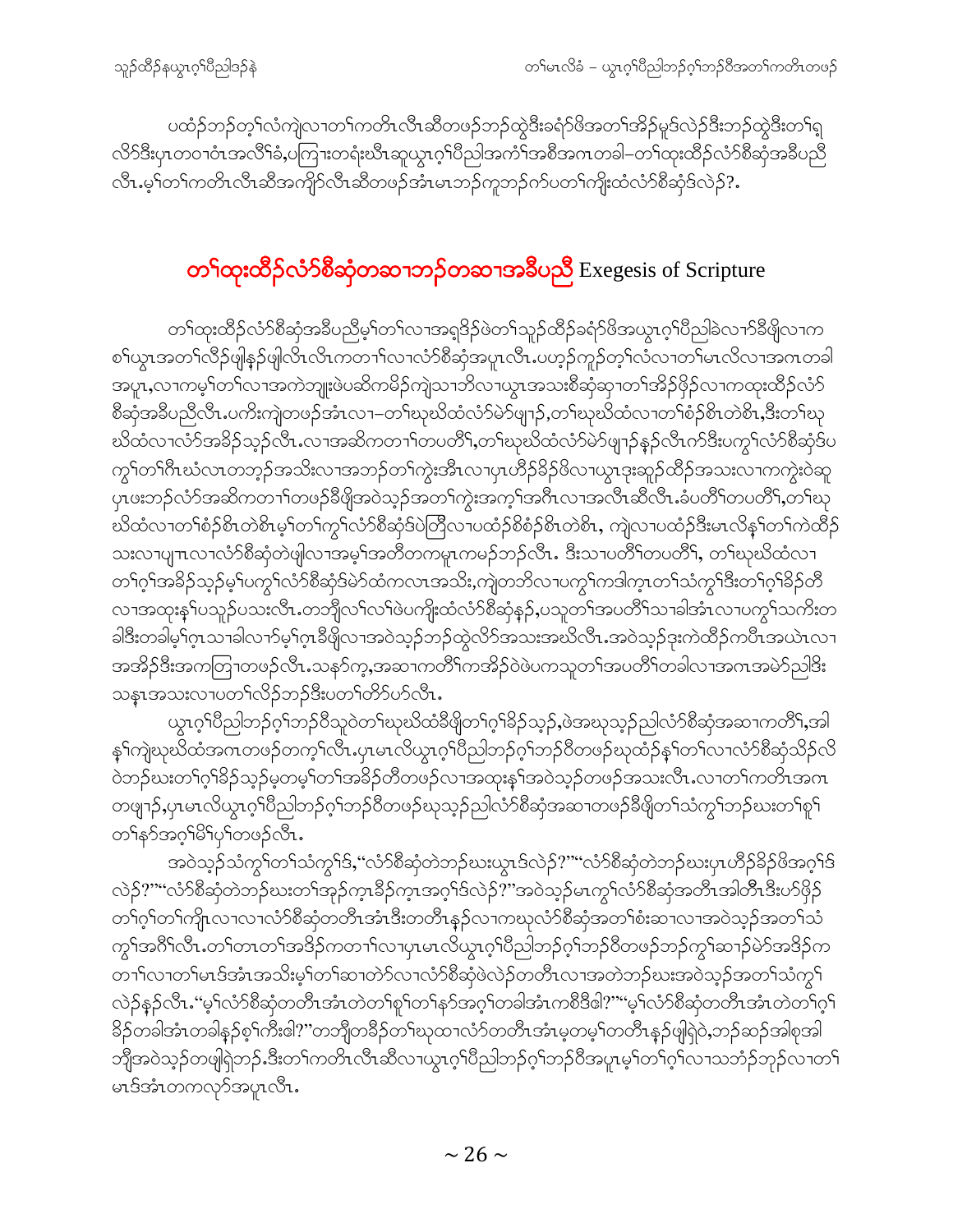ဒ်သိးပကန1်ပၫါတ1်ဂ့ါအံၤဟဲအသးဒ်လဲဉ်န္၄,ပကြၫးသူဉ်နိုဉ်လၢတ1်ရှုလိဉ်မှာ်လိဉ်တဖဉ်လၢတ1်က တိၤတဖဉ်ဒီးတၫ်ထံဉ်တဖဉ်အဘၫဉ်စ႑ာလၫလံာ်စီဆုံအပူၤမ့ၢ်တၫ်လၢအဘံဘူလီၤ.လၢအကျါ,လံာ်စီဆုံအတၫ်က တိၤအါဖျၫှာ်လၫလံာ်စီဆုံအပူၤပာ်ဖျါတ႑်ထံဉ်ထဲတခါလီၤ.ဒီးတ႑်ကတိၤတဖျၫှာ်ပာ်ဖျါတ႑်ထံဉ်အါထံဉ်လီၤ.တ႑် ဘဉ်ထွဲဒ်အံၤအါတီၤလီၤဆီလိဉ်သးလၢလံဉ်တတိၤဆူအဂၤတတိၤလၢလံဉ်စီဆုံပူၤဒီးတဘိျတခ်ိဉ်,အဝဲသူဉ်မၤဘံ ဘူပတၢိန<ပၢေါလီၤ.လၢအထိဒါလိ်ာသးဒီးတၫ်တဖဉ်အံၤ,ပုၤမၤလိယ္ဂၤဂ့ၫ်ပိညါဘဉ်ဂ့ၫ်ဘဉ်ဝိတဖဉ်ဒုးအိဉ်ထိဉ်ယွၤ ဂ့်္ဂါတိုသါအတ႑်ကတိၤလ်ိဳၤဆီတဖဉ်ဒ်သိႏကဟးဆုံးတ႑်အခ်ဳပညီအါမံၤဒ်အံၤလ်ိဳၤအဝဲသ္ဥ်ာဒုးအိဉ်ထိဉ်တ႑်ကတိၤ တဖဉ်လၫအဘဉ်တၫ်ထုးထိဉ်အခ်ဳပညီလီၤလီၤဆီဆီထဲလၫကပာ်ဖျံယွπဂ့ၫ်ပီညါအတ႑်ထံဉ်ထဲတခါ&ၤလီၤ.လ႑ တၫ်အံၫအဃိႇလၫယ္လၤဂ့ၢိပိညါဘဉ်ဂ့ၢ်ိဘဉ်ဝိအပူၤႇတၫ်ကတိၤတဖျၫဉ်ဆူတၫ်ထံဉ်တခါတၫ်ကတိၤတဖျၫဉ်ဆူတ႑် ထံဉ်တခါနှဉ်ပထံဉ်ဘဉ်လီၤ.

ခဲအံၤတၫ်လီၤဆီလၢတၫ်ကတိၤတဖဉ်ဒီးတၫ်ထံဉ်တဖဉ်လၢယွၤဂ့ၫ်ပိညါဘဉ်ဂ့ၢ်ဘဉ်၀ိလၢလံာ်စိဆုံအပူၤ ဆုၫၦၤဆူတၫ်ဃုသ့ဉ်ညါလၫအရဒိဉ်လီၤ.ဖဲပကွၫ်တၫ်ကတိၤအဖျၫဉ်လီၤဆီတဖဉ်နဉ်,ပုၤမၤလိယွၤဂ့ၫ်ပိညါဘဉ်ဂ့်႑် ဘဉ်၀ိတဖဉ်အိဉ်ဒီးအတ႑်သဘျဖဲအသူတ႑်ကတိၤလီၤဆီတဖဉ်လီၤ.အဝဲသ့ဉ်တမၤဘဉ်ဂိၢ်အယွၤဂ့ၢိပိညါအတ႑် ဟ်ဖျါဒီးလံာ်စိဆုံဘဉ်ႉလၢအလိ်<sup>ရ</sup>နဉ်ႇပုၤမၤလိယ္လၤဂ့်္ဂါပိညါဘဉ်ဂ့်ၢဘဉ်ဝိတဖဉ်သူလံာ်စိဆုံအတၤ်ကတိၤဒ်အကျဲ ဒဉ်ဝဲအသိးလီၤႉအဝဲသ့ဉ်ဒုးပာ်ဃှာ်စ့ၢ်ကီးတၢ်ကတိၤလၢတအိဉ်လၢလံာ်စီဆုံအပူၤဒီးပာ်ဖိုဉ်ဃှာ်ဝဲလံာ်စီဆုံအ တၫ်ကတိၤဒီးတၫ်ကတိၤလၢအအိဉ်လၢလံာ်စီဆုံအချာတဖဉ်လီၤႉ

တကတိႝၫဃိန္ဉာ,ဖဲပက္ဂၤ်တၤ်ထံဉ်တဖဉ်န္ဉာ,ယွၤဂ္ฺါပီညါဘဉ်ဂ္ၤ်ဘဉ်၀ီလၤပနဉ်န္ ၤ်သ္စတဖဉ်ထီဘိဃုတၤ ထံဉ်လၢအဘဉ်ဂိ<sup>ု</sup>ဒီးလံာ်စီဆုံလီၤ.အဝဲသ့ဉ်ဃုနှၤ်ပၢၤ်တၤ်ထံဉ်တဖဉ်လၢလံာ်စီဆုံသိဉ်လိဝဲဒီးဂုာ်ကျဲးစၢးရဲပွးဝဲလၢ အတၫ်ကတိၤလိၤဆီဒဉ်ဝဲလီၤႉအဝဲသ့ဉ်မ့ၢ်သူတၫ်သဘျလၫအတၫ်ကတိၤလိၤဆီအပူၤဒဉ်လဲဉ်ပှၤမၤလိယွၤဂ့ၢ်ပီ ညါဘဉ်ဂုၤ်ဘဉ်ဝိတဖဉ်အိဉ်ဒီးအဖိတ႑ာ်လၢအမၤဘဉ်ဂိါအတၤ်ထံဉ်ဒီးလံာ်စီဆုံလီၤ.

တၫ်လီၤဆီဒ်အံၤမၤစ႑ာပှၤဒ်သိးပကထံဉ်ဘဉ်မနုၤအဃိတၫ်ကတိၤလီၤဆီတဖဉ်လၢယ္ဂၤဂ့ၢ်ပီညါဘဉ်ဂ့ၢ် ဘဉ်ဝိအပူၤမၤဆူဉ်ထိဉ်မ့တမ့<sup>၎</sup>တြိဃာ်ပတ႑်ထုးထိဉ်လံာ်စိဆုံအခ်ိပညိလဲဉ်နဉ်လိၤႉလၢတ႑်ကတိၤတဖျၫဉ်န**ှ**ဉ်, ဖဲပသ္၃်ညါတၫ်လီၤဆီတၫ်ကတိၤလီၤဆီအတ႑်သဘျဒီးတ႑်မၤဘဉ်ဂိ<sup>႑</sup>ဒၶိၤဒီးလံာ်စိဆုံအဘ႑ာ်စ႑ာန**ှ<sub>ာ</sub>့**တ႑်ဃု ထၢလံာ်စီဆုံလၢအဘဉ်လၢတၫ်ဂ့ၫ်ခိဉ်တိအပူၤကဆူဉ်ထိဉ်ဂဲ့ၤထိဉ်ဝဲလီၤ.သနာ်ကဲ့ဖဲပသးပ္ၤနိြဉ်တ႑်သဲ့ပဲာ်ဖးနီၤဖး အံၤန္**ဉ်,**ပတౕါဃုထၢန္ဉာ်ကတြိဃာ်အသးလ်ိၤႉ ပကဆိကမိဉ်အဆိကတ႑ၢ်ဘဉ်ဃးကျဲတဘိလ႑ပကန႑်ပ႑ၢ်တ႑် ပုၤလၢတၫ်ထုးထိဉ်လံာ်စီဆုံအခ်ဳပညီဒ်လဲဉ်လီၤ.

# တ<sup>ှ</sup>လၫအမၤဆူဉ်ထိဉ်တ**်** Enhancement

မ့်ာက်လာအလီးသးအုႏႇလာပုၤကိုုးထံလံာ်စီဆုံအါဂၤညီနှၤ်သူကျဲလာပတဲသ့လာအဖျါဆံးတလာလီး အဝဲသ့ဉ်ထံဉ်ကမဉ်ဝဲလၢလံာ်စီဆုံတတိၤန္ဉာ်တဲယွၤဂ့ၢ်ပီညါအတၢ်ထံဉ်သ့ဖဲအသူတၢ်ကတိၤလီၤဆီလၢအဘဉ် ဃးဒီးတၫ်ဂုၫ်ခ်ဉ်တိလီၤ.အယွၤဂုၫ်ပိညါအတ႑်ကတိၤလီၤဆိ,လၢအညီနှၤ်မှၤ်တ႑်ကတိၤလီၤဆီလၢယွၤဂုၤ်ပိညါ ဘဉ်ဂ့ၢ်ဘဉ်၀ိအပူၤ,မ့ၢ်တဖျါထိဉ်လၢလံာ်စိဆုံတတိၤအံၤအပူၤဒီး,အဝဲသ့ဉ်တဟ်ဃုာ်လံာ်စိဆုံတတိၤအံၤလၢတ႑် ထံဉ်အပူၤဘဉ်.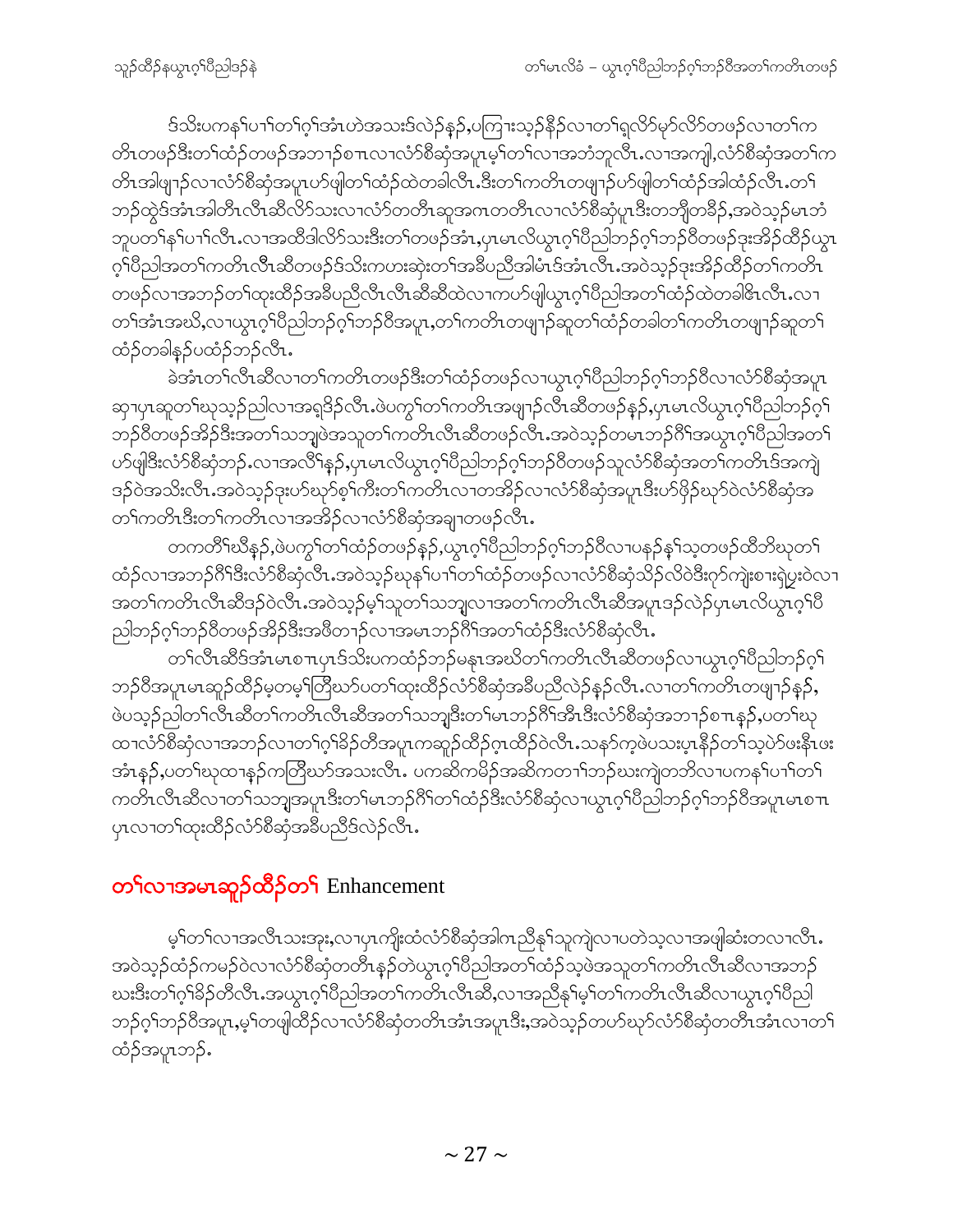လၫအနိ<sup>ရ</sup>ကိ<sup>ရ</sup>တခ်ိႇပှၤမၤလိယ္ပၤဂ့<sup>ရ</sup>ပီညါဘဉ်ဂ့<sup>ရ</sup>ဘဉ်ဝိတဖဉ်တကြၫးမၤဝဲဃံးတလ႑ဘဉ်မ့မ့<sup>ရ</sup>တခ်ိဃု ထၫအလံာ်စိဆုံအဆ႑လၫအဘဉ်ဘိုးဘဉ်ဒါဖဲအဃုသ္ဉဉ်ပါလံာ်စိဆုံလိၤအဝဲသုဉ်မၤတၫ်အံၤသ့ဖဲအဝဲသုဉ်သုဉ် နိဉ်လၢပှၤကွဲးလံာ်စီဆုံတဖဉ်ပာ်ဖျ်ထိဉ်တ႑်ဂ့<sup>ရ</sup>ခ်ဉ်တိလၢအပာ်ဃှာ်ဒီးတ႑်ကတိၤအကလှာ်ကလှာ်လီၤ.ပုၤကွဲးလံာ် ႜ<br>စိဆုံတဖဉ်ညီနှ<sup>ရ</sup>ပာ်ဖျ်အတ<sup>်</sup>ကြံညီလ႑တ႑်ဂ္ဂါခိဉ်တိတခါတခါအဖိခိဉ်ဖဲအဝဲသူဉ်အတ႑်ပာ်ဖျ်တလီၤပလိ၁်ဒီးတ႑်က တိၤလီၤဆီလၢယွၤဂူၫိ၀ိညါဘဉ်ဂုၤ်ဘဉ်၀ိအခါဒဉ်လဲဉ်လီၤႉလၢတ႑်ဂုၤ်အဝဲအံၤအဃိႇဖဲပုၤမၤလိယ္(ဂုၤ်၀ိညါဘဉ်ဂုၤ် ဘဉ်၀ီတဖဉ်ကွ<sup>ရသြီး</sup>ဆူလိ5်စီဆိုလၢကန္<sup>ရ</sup>ဘဉ်တ<sup>ရ</sup>ဂ့<sup>ရ</sup>တ်ကြိုးလၢအတ<sup>ရ</sup>ဂ့<sup>ရ</sup>ခိဉ်သှဉ်အ<sup>ဂ္ဂရ</sup>နဉ်,အဝဲသ့ဉ်ဘဉ်ပ5် သူဉ်ဟ်သးလိၤတိၤတိၤဆဲးလၢအသုတဃံးတလၢဖဲအကွ<sup>ရ</sup>ဃုတၫ်ကတိၤအဖျာဉ်တဖဉ်အါတလၢတဂ္ဂၤလိၤ.လၢ အ<sup>္ဂလိ</sup>ၢ်န္ဉၨာနာဲသ့ဉ်ကဘဉ်ဃုဃိထံလံာ်စိဆုံအတိၤတဖဉ်လၤအဘဉ်ထွဲဒီးတၫ်ထံဉ်တဖဉ်လၤအအိဉ်လၤလံာ်စိ ဆှံအပူၤလီၤ.

အဒိန္ဉာ်လၢတၫ်မၤလိတခါအံၤအပူၤပထံဉ်လၢလံာ်စိဆုံသူတၫ်ကတိၤလီၤဆီအါထံဉ်လၢကတဲဖျါတၫ်ထံဉ် မ့တမ့်<sup>ရ</sup>တ<sup>ရ</sup>ရု<sup>ရ</sup>တ<sup>ရ</sup>နဉ်အတ<sup>ရ</sup>သိဉ်လိဘဉ်ဃးတ<sup>ရ</sup>အိဉ်ဖျဲဉ်ကဒီးတစု  $(\mathsf{Regeneration})$  အဂ္ဂါလီၤ. တၫ်ဆီတလဲလၫနိႝၫသးအတ႑်သံဒီးမူထိဉ်က္ၤလၢခရံဉ်အပူၤန္ဉာိတ႑်ကိးအိၤလ႑ ''တ႑်အိဉ်ဖျဲဉ်ကဒီးတစု''  $(Regeneration)$  လာဘဉ်တာ်ထံဉ်နှာ်အီးလာလံာ်တံ့အုံး ၃း၅ အပူးလီး.

သနဉ်က္ခပုၤမၤလိဂ္<sup>ရ</sup>ဝိယ္ဂၤဂ့ါပိညါတဖဉ်မ့<sup>ရ</sup>ဟံးဃဉ်သံဝဲလၢတၢ်ကတိၤတထံဉ်အံၤအခ်ီပညိမ့ါဒ်အံၤထိဘိန္ဉဉ်အဝဲ သုဉ်တမၤလိန<sup>္</sup>ဂြာဂ်ဂု<sup>ရာ</sup>ရှိဝတို့အားဖဲ့အထူးထိဉ်လံာ်စိဆုံအခီပညီအခါဘဉ်…လံာ်စိဆုံအတ<sup>ြ</sup>သိဉ်လိဘဉ်ဃး

နိဂ်သးအတၫ်ဆီတလဲဒီဖိုနိဂ်သးအတ႑်သံဒီးအတ႑်မှုထိဉ်က္ၤလၢခရံာ်အပူၤအံၤအတ႑်ကတိၤအိဉ်ဖျဲဉ်ကဒီးတစု .<br>တမ့်<sup>ရ</sup>တ်ကတိၤထဲတ ခါဇိၤဘဉ်ႉ လံာ်စီဆုံတဲတ<sup>ရ</sup>ုဂ်တ်၊နဉ်အတ<sup>ှ</sup>သိဉ်လိတခါအံၤအဂ့ါနဉ်သူဝဲတ၊်ကတိၤဒ် "ပုၤအသိ" "အိဉ်ဖျဲဉ်လၢထး " "အိဉ်ဖျဲဉ်ကဒီးတစု" ဒီးတၫ်ကတိၤအဂၤအါမးလီၤႉလံာ်စီဆုံအဆၢလၢအသူ

တၫ်ကတိၤပှၤအသိ တမ့<sup>၎</sup>အတဲဖျဲတၫ်စူၫ် တၫ်နဉ်မိ<sup>ု</sup>ပှ<sup>၎</sup>လၢအဂၤဘဉ်ႉ ဒ်နဉ်အသိးတၫ်ကတိၤ ''အိဉ်ဖျဲဉ်လၢထး **'' ''**အိဉ်ဖျဲဉ်ကဒီးတစု'' တဖဉ်တမ့<sup>ရ</sup>အကတိၤတ<sup>ရ</sup> စူ<sup>ရ</sup>တ<sup>ရ</sup>နဉ်အဂ္ဂါအကျိၤအဂၤအဂ္ဂါဘဉ်ႉအဝဲသုဉ်အယွာဂ့<sup>ရ</sup>

ပိညါမ့်)တ<sup>ှ</sup>တခါဃိလီၤ. အနီ<sup>ရ</sup>ကိ<sup>ရ</sup>နဉ် လံာ်စိဆုံအဆၢအိဉ် ဝဲတနိၤလၢအတဲတ<sup>ှ</sup>ဂ့််၊အံၤဘဉ်ဆဉ်တသူတ<sup>ှ</sup>

ကတိၤတဖဉ်အံၤဘဉ်. ဖဲပှၤမၤလိဂ့်္ဂါဝိယ္ပၤဂ့်္ဂါဝိညါသ့ဉ်နိဉ်သူတၤ်ကတိၤ လီၤဆီလၢတၤ်သဘျအပူၤ

ဒီဃုထံဉ်နှౕါအတౕါထံဉ်လၢလံာ်စီဆုံပပူၤနှဉ်အဝဲသ့ဉ်ကထံဉ်နှၤ်တၤ်အိဉ်ဖျဲဉ်ကဒီးတစုအဂ့ၤ်လၢလံာ်စီဆုံအါတီၤ လီၤႉကမ့ၢ်တၫလၢအမၤစၫၤအဝဲသ့ဉ်ဖဲအဝဲသ့ဉ်ကွၢ်လံာ်စီဆှံအဆၢတဖဉ်လၢအသိဉ်လိဘဉ်ဃး $(\operatorname{Transfor}$  $\text{mation}$ ) တาဆီတလဲအဂ္ဂါလၢအဘဉ်တာ်ကွဲးအီးလီးဆီလၢလံာ်စီဆုံအပူးဒ်လဲဉ်ဂုၤဒ်လဲဉ်ဂုၤ လီး.

#### တ<sup>ှ</sup>ကြီတှ Hindrance

တၫ်ထံဉ်တၫ်ကတိၤလီၤဆီလၫတၫ်သဘျအပူၤဒီးတၫ်ထံဉ်လ႑တ႑်သိဉ်တ႑်သိအပူၤမ့မ့ှ်တ႑်လ႑အမၤဆူဉ်ထိဉ်ဂ့႑် <sup>8</sup> ယွၤဂ့<sup>၎</sup>ပိညါဘဉ်ဆဉ်ပမ့<sup>၎</sup>သးပ္ၤနိဉ်တ<sup>ိ</sup>ၢအာၤ ကကဲတ<sup>ြ</sup>တြီလၢပတ<sup>၎</sup>ကျိဉ်ထံလံ<sup>ဉ်</sup>စိဆုံအခ်ိပညီလီၤ. အဝဲအံၤမ့္ပြဲတိဝဲလၫကျဲအါဘိ လ႑အကျုံန္ဉ်လံာ်တ႑်ကတိၤလ႑အတြံတ်၊ထုးထိဉ်လံာ်စိဆုံ အခ်ီပညီ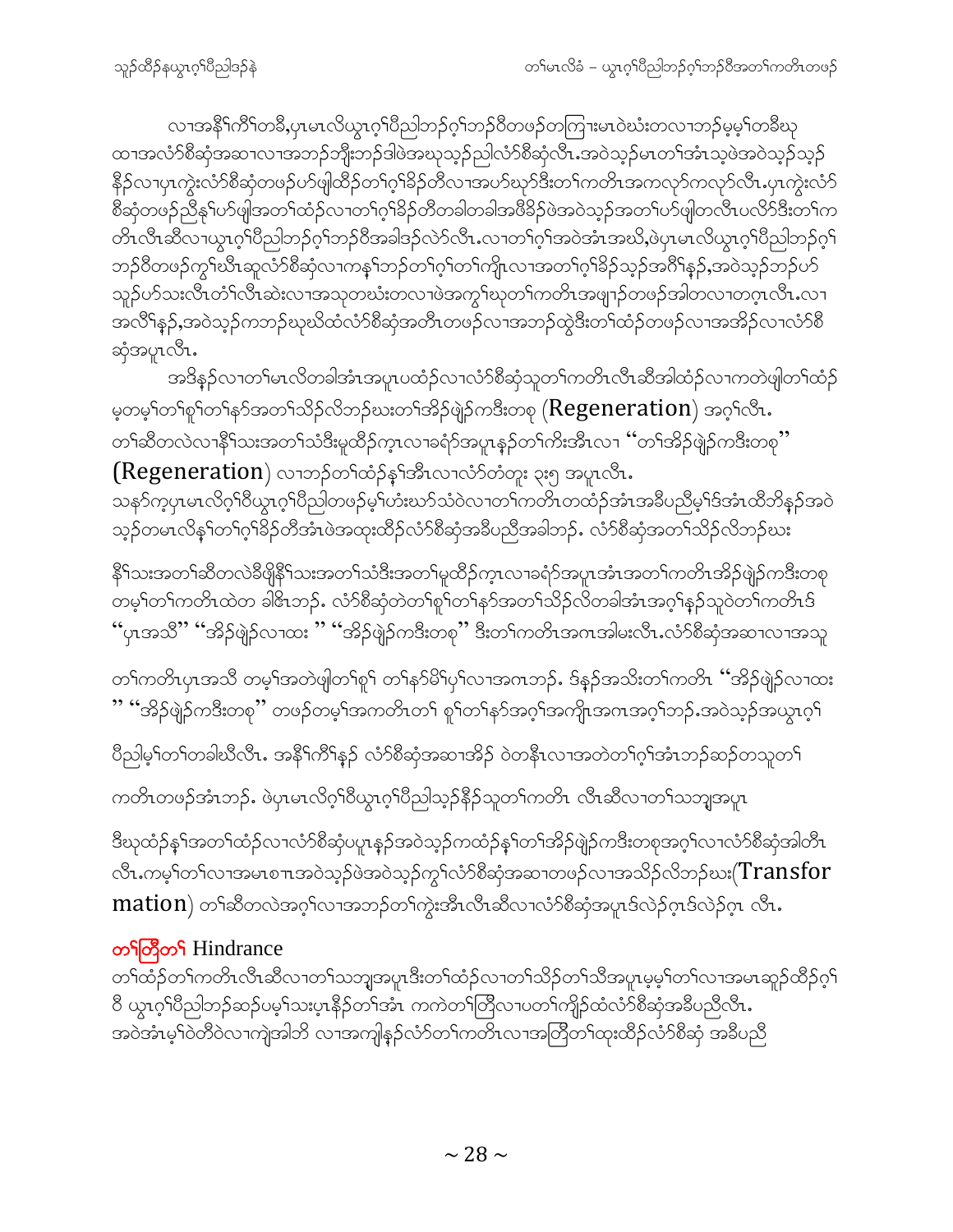နဉ်ဘဉ်တ႑်သူဉ်ညါအီၤလၢဓတ႑်ထံဉ်ခဲလ႑ာ်ဒ်အမှ့႑်တ႑်တမံၤဃိ) လီၤ.တ႑်ထံဉ်တ႑်ခဲလ႑ာ်ဒ်အမှ္ ကြာမံၤဃိ မ့်)တဉ်ကိတဉ်ခဲ့လာတဉ်ထုံးထို့ဉ်လံ့၃စိဆုံအခ်ဳပညီခီဖျိတဉ်သူတဉ်က တိၤလီၤဆီလာဂ့်္ဂါဝီယွၤဂ့်္ဂါဝီညါအပူၤန္ဉာ်လီၤ ညီနှ<sup>ရ</sup>နဉ်ကဲထိဉ်အသးလၫကျဲဒ်အံၤ – ဖဲပှၤမၤလိတၫ်ဖိတဖဉ်မၤလိန္<sup></sup>၊ တၫ်ကတိၤလီၤဆီတဖဉ်နဉ်ကဲထိဉ်တၫ်မၤ စπလၢအဝဲသုဉ်အဂိၢိဘဉ်ဆဉ်သန>်က့အဝဲသုဉ်စးထိဉ်သူတၢ်ကတိၤလီၤဆီတဖဉ်အံၤလၢလံာ်စီဆုံအါတီၤအ ပူၤဒ်အမှ္iအခ်ီပညီတခါဃီလီၤ.အဝဲသ့ဉ်ထံဉ်ကမဉ်ဝဲလၤလံာ်စီဆုံအခ်ီပညီအိဉ် ထဲတခါ&ၤဒီးတဲတၤ်စူၤ်တၤ်နှာ် မိSပုSတခါအံၤအဂ္ဒSအမ္SတSတခါဃီလီၤ.

သန>်က့ဖဲပသ့ဉ်နိ $\beta$ လၢပုၤမၤလိယွၤဂ့ါပီညါဘဉ်ဂ့ါဘဉ်၀ီတဖဉ်ဃုထၢတၢ်ကတိၤလီၤဆီလၢတ႑်သဘျ အပူၤဒီးဃုထံဉ်စ့<sup>၎</sup>ကိဳးတ<sup>၎</sup>ထံဉ်လၢအဘဉ်ဘိုုးဘဉ်ဒါဒိီးလံာ်စိဆုံနဉ်ႇပဟးဆုဲး''တ<sup>၎</sup>ထံဉ်တ႑်ခဲလ႑ာ်လၢအမ့<sup>၎</sup>တမံၤ ဃိ"ဒီးဃုထၢတၫ်လၢအဘဉ်ဂုၤဂုၤလိၤႉလၢတ႑်ကတိၤအဂၤတဖျၫဉ်ႇကမ့ၢ်တၫ်လၢအမၤစ႑ာပုၤလၢပကၰထၢ လံာ်စီဆုံအတီၤလၢအတဲတၫ်ဂ့ၫ်ခိဉ်တီမ့တမ့ၢ်တ႑်စူၫ်တ႑်နာ်အတ႑်သိဉ်လိလၢအအိဉ်လၢပခိဉ်နူာ်အပူၤလီၤ.

ပကဟ်ကဲအဒိတၫ်လၢပထံဉ်ဘဉ်လၢတၫ်မၤလိတခါအံၤအပူၤဘဉ်ဃး''တၫ်ဟ်တီဟ်လိၤ''လီၤ.တၫ်က တိၤ"တၫ်တိတ႑်လိၤ"လၢပုၤမၤလိယ္မၤဂ့ၫ်ပိညါဘဉ်ဂ့ၤ်ဘဉ်၀ိလၢအမ့ၤ်ပုၤထိဒါခဲးသလုံးအတ႑်ဟဲလိၤစ႑ၤတဖဉ်အ ဂြီ,တ႑်ကတိၤအံၤဟ်ဖျါထိဉ်အခ်ဳပညီလၢတ႑်ဟ်တီဟ်လိၤအဆိကတ႑ာ်လၢအဟဲခီဖျိလၢတ႑်နာ်,လၢအတဟ် ဃုာ်ဒီးတၫ်မၤဘဉ်.မ့မ့ၢ်တခ်ိဖဲခရံာ်အတၫ်တိတၫ်လိၤဟဲလိၤဘဉ်လၢပှၤစုၫ်က္ၤနာ်က္ၤတၫ်တဂၤနာ်အီၤအခါလီၤ.ခဲ အံၤ,တၫ်ဟ်တီဟ်လိၤအခ်ီပညီမ့္၊်တ႑်လၢအရုဒိဉ်လၢယ္ဂၤဂ့ၢ်ပီညါဘဉ်ဂ့ၢ်ဘဉ်၀ီအပူၤအဃိဒီးမ့္၊်တ႑်လၢအညီက ဒဉ်လၢပဆိကမိဉ်လၢတၫ်ကတိၤႇ''တၫ်ပာ်တီပာ်လိၤ''မှတမ့ၢ်ဒဉ်ခဉ်ယံဉ်&ၤႇနှဉ်တဲတ႑်စူၫ်နှာ်အဂ္ဂါမိၢ်ပုၫ်အခီပညီ ထဲတမံၤအံၤလီၤ.အဃိဒီးပုၤလၢအကျိုးထံလံာ်စီဆုံတဖဉ်မၢဆူဉ်တၫ်ကတိၤတၫ်ဟ်တီဟ်လိၤအခ်ီပညီလၢအဘဉ် ထွဲဒီးလံာ်စီဆုံအတိၤတဖဉ်ဖဲအခ်ဳပညီတမ့်္ဂဒ်အံၤဘဉ်မ့မ့်္ဂအဝဲသ့ဉ်မၤသိထိဉ်တ႑်စူ်တ႑်နာ်လၢပျ႑ာဘဉ်ဃးတ႑် ပာ်တီဟ်လိၤဒီးမၤဘဉ်ထွဲအိၤဒီးလံာ်စီဆုံအတိၤလၢအဃုထၢကမဉ်ဝဲတဖဉ်လီၤႉပကထံဉ်ဘဉ်လၢလံာ်ယၤကိ $\delta$ ၂း၂၄သူတ<sup>၎</sup>ကတိၤ"တၫ်ဟ်တိဟ်လိၤ"မ့တမ့<sup>၎</sup>ဒံဉ်ခဉ်&ၤလၢအလိၤဆိဒီးတၫ်ဟဲလိၤစ႑ာအတၫ်ထံဉ်လၢယွၤဂ့ၫ်ပိ ညါဘဉ်ဂ့ౕါဘဉ်ဝီအပူၤလီၤ.မ့ౕါတౕါလီၤသးအုးလၢ,ပှၤမၤလိယ္ပၤဂ့ౕါပီညါတနိၱၤနိၤသိဉ်လိဝဲဒီဖျိလၢတၤ်ကတိၤ"တ႑် ဟ်တီဟ်လိၤ" ဟဲဖျါထိဉ်လၢလံာ်စိဆုံတတိၤအံၤအဃိတ႑်တတိၤအံၤတဲဘဉ်ဃးတ႑်စူ႑်တ႑်နာ်အဂ္႑် ဘဉ်ဃး တၫ်ပာ်တီဟ်လိၤလၢယ္ဂၤဂ့ါပီညါဘဉ်ဂ့ါဘဉ်၀ီအပူၤလီၤႉလၢတ႑်နှဉ်အဃိႇအဝဲသ့ဉ်မၤဘံဘူတ႑်ပာ်တီဟ်လိၤအ တၫ်စူၫ်တ႑်နှာ်အတ႑်သိဉ်လိလၢအဘဉ်တ႑်သူအိၤအါမံၤလၢလံာ်စီဆုံအပူၤလီၤ.

ဘဉ်ဆဉ်ပဘဉ်နှၤ်ပၫ်လၢစီၤယၤကိ်ာဒ်တ႑်သူဉ်ညါအပတိၤ်ဒီးတမ့ၤ်ထဲတၤ်ကတိၤအပတိၤ်ဘဉ်လီၤ.ဘဉ် မနၤအဃိလဲဉ်နှဉ်တၫ်ကတိၤ"တၫ်ဟ်တိဟ်လိၤ"ဟဲဖျါထိဉ်လၢဖဲအံၤဒီးမ့တမ့ၢ်လၢလံာ်စိဆုံအဂၤတတိၤမ့ၢ်ဂ္ၤအ ခ်ီပညီတမ္Sလာပကဘဉ်ဟုဉ်အဝဲမၤဟးဂြီးယွၤဂူS်ပြီညါဘဉ်ဂူS်ဘဉ်ဝိအတS်သိဉ်လိဘဉ်ဃးတS်ဟ်တိဟ်လိၤအ ဂ့<sup>၎</sup>ဘုိ.

ခ်ိဖျိလၢပှၤမၤလိယ္ပၤဂ့ౕၢိပိညါဘဉ်ဂ့်ၢ်ဘဉ်ဝိတဖဉ်သူတၤ်ကတိၤလၢတၤ်သဘျအပူၤဒိးဃုတၤ်ထံဉ်လၢအ ဘဉ်ဘိုးဘဉ်ဒါဒီးလံာ်စီဆုံအဃိႇပကြၫးပလိႝၤ်ပသးလ႑ပသုတပာ်ဒိဉ်တ႑်သူတ႑်ကတိၤတဖဉ်လ႑အလီၤဆီလိာ် သးလၢလံာ်စီဆုံအပူၤတဂ္ၤ.ပမ့္်မၤဒ်န္ဥဴကတြိဃာ်ပတ႑်ထုးထိဉ်လံာ်စီဆုံအခ်ဳပညီလီၤ.

အဃိဒီးတၫ်ကတိၤလိၤဆိလၢယ္ပၤဂ့ౕၢပိညါဘဉ်ဂ့ౕၢဘဉ်၀ိအပူၤမၤဆူဉ်ထိဉ်ၦၤဒီးတြိဃာ်ပတၤ်သူယွၤဂ့ၤ် ညါ့အပီးအလိသၢမံၤလၫာ်အံၤလီၤ.တၫ်ကတိၤလီၤဆီတဖဉ်မှၤ်တ႑်လှၤ်ဒိဉ်ပုၤဒိဉ်လၢခရံာ်ဖိအတၤ်အိဉ်မူအဂိါ, တၫ်ဘဉ်ထွဲလၢပှၤတဝၢပူၤဒီးတၫ်ထုးထိဉ်လံာ်စိဆုံအနိပညိႇဘဉ်ဆဉ်အဝဲသ့ဉ်အိဉ်စ့ၢ်ကီးဒီးတၢ်ဘဉ်ယိာ်လီၤပျံု၊ လၫပကြၫးဟးဆုံးဖဲပသူယွၤဂ့ါပိညါအပီးအလိတဖဉ်အံၤလိၤ.